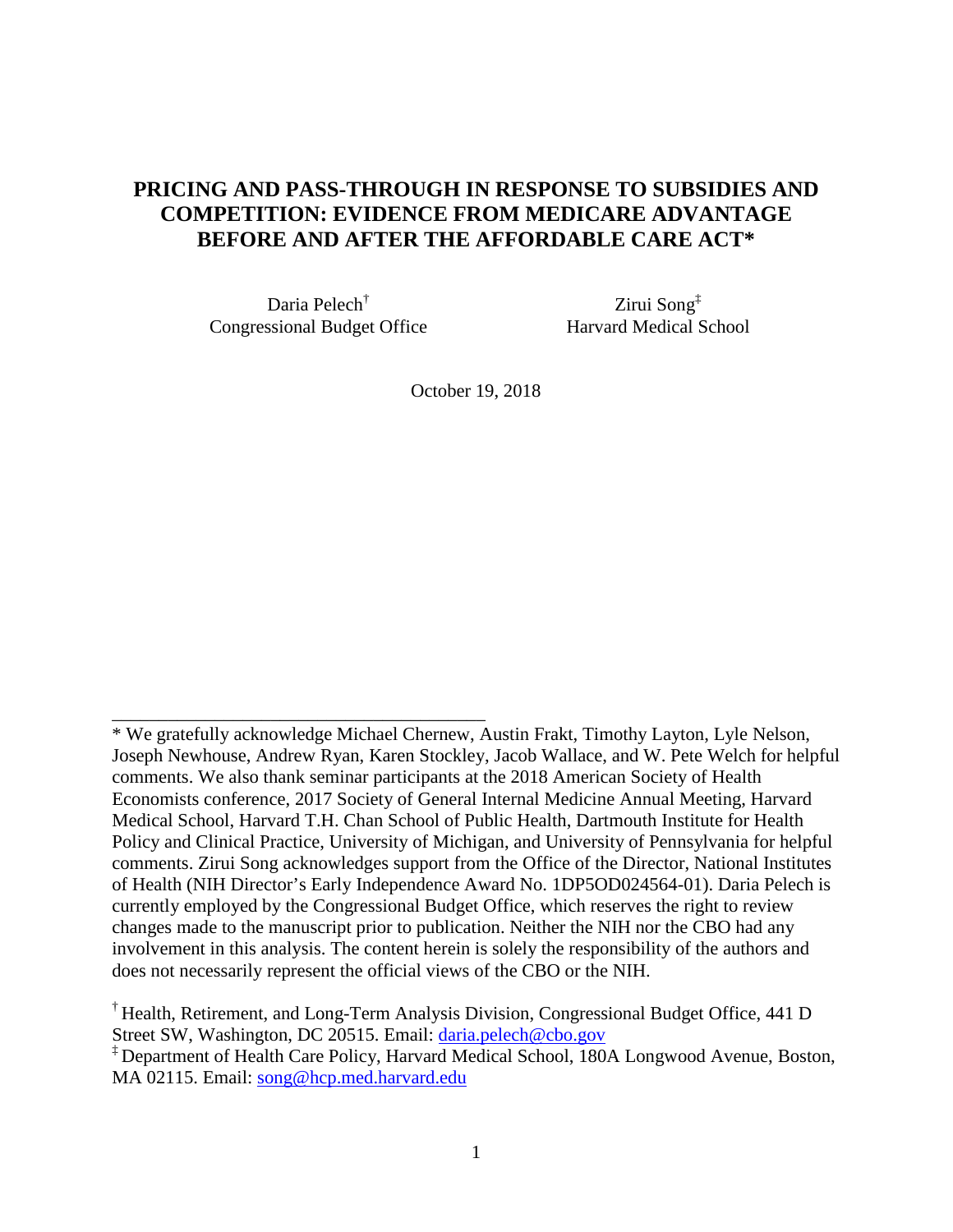### **Abstract**

After years of growth, federal payments to Medicare Advantage plans began to decline after the Affordable Care Act (ACA). We exploit variation in those payments caused by the ACA to assess whether insurers respond symmetrically to payment increases and decreases pre- and post-ACA. We find that plans changed their pricing and pass-through to beneficiaries symmetrically, with plans passing through roughly 60 cents for each dollar of payment increases or decreases. However, plans reduced less salient benefits post-ACA by more than they had increased them pre-ACA, even though they left premiums virtually unchanged. Partial pass-through suggests that plans likely operate above cost; plans in more competitive markets responded less to payment changes than plans in less competitive markets. Partial pass-through of payment cuts, combined with quality bonuses and growth in risk scores, may explain the continued growth in Medicare Advantage enrollment post-ACA.

**Keywords:** Insurance markets, Affordable Care Act, Medicare Advantage, Passthrough, Competitive Bidding,

**JEL Codes:** IL1, IL3, IL8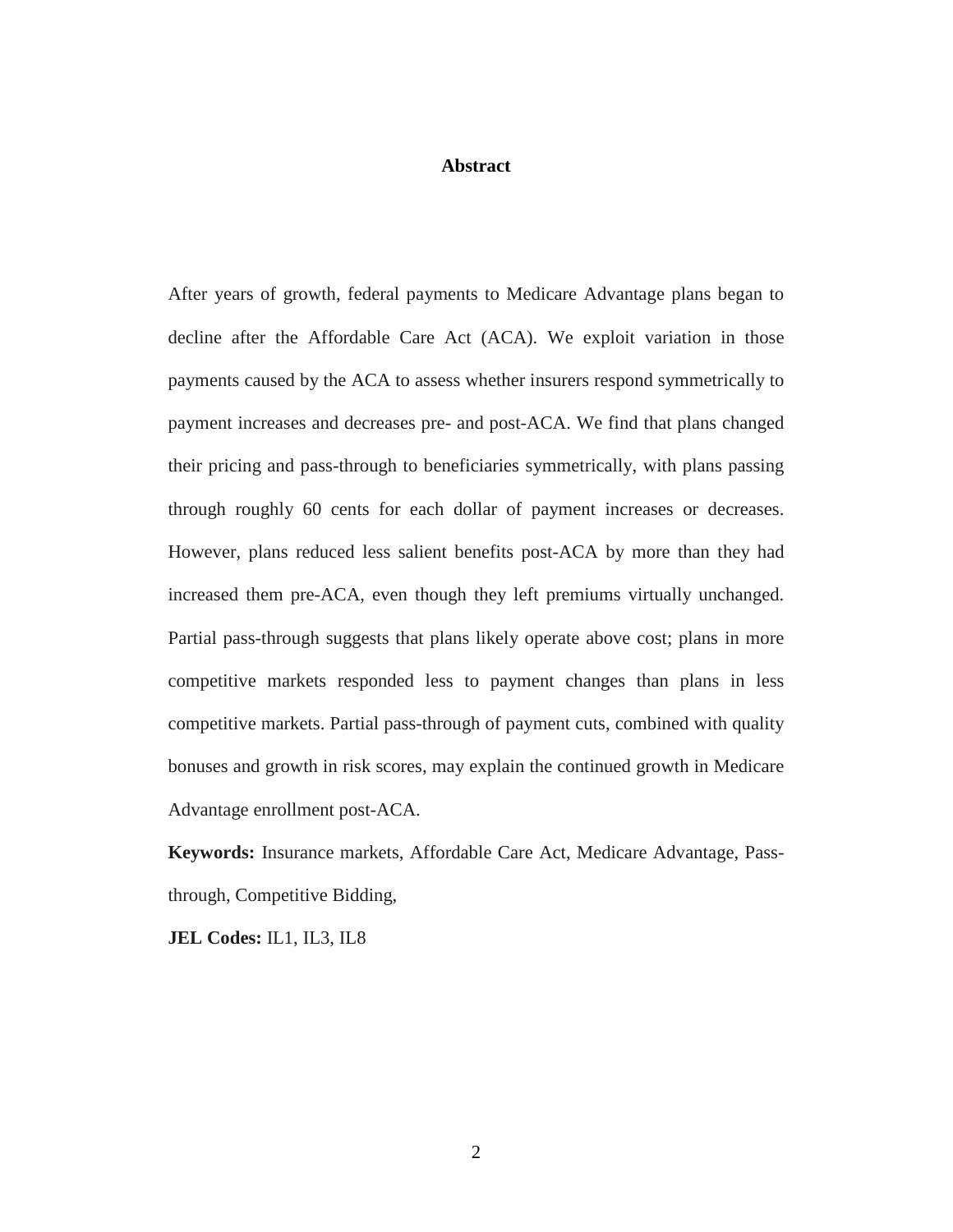## **I. Introduction**

Private plans play an increasingly prominent role in Medicare. The majority of Medicare beneficiaries receive their care through the Medicare fee-for-service (FFS) program, in which the government pays healthcare providers directly for their care. However, over a third of Medicare beneficiaries today are enrolled in private plans through the Medicare Advantage program, up from one in five beneficiaries a decade ago (Jacobson et al. 2017). As enrollment in private plans has grown, federal payments to those plans have increased from \$78 billion in 2007 to over \$200 billion in 2017. Federal spending on Medicare Advantage now accounts for roughly one percent of the U.S. gross domestic product (Centers for Medicare and Medicaid Services 2017; Congressional Budget Office 2017).

Rather than paying directly for beneficiaries' care as in FFS Medicare, the federal government pays Medicare Advantage plans a prospective amount for covering the standard Medicare Part A and Part B benefit for each beneficiary they enroll. Those payments depend on the relationship between a federally published county-level "benchmark" rate and a plan's asking price for insuring a beneficiary—a "bid"—in the counties where that plan operates. If a plan bids below the benchmark, it receives a portion of the difference—called a "rebate"—which it must use to provide enrollees with additional benefits or lower cost-sharing. If a plan bids above a benchmark, they are required to charge an additional premium. Plan payments are further adjusted based on "risk scores" that reflect variation in plans' spending due to differences in enrollees' health. This bidding system is intended to foster competition between plans, which compete to provide enrollees with low premiums and better benefits.

The method for determining county-level benchmark payment rates has changed over time and remains a key policy lever in the Medicare Advantage program. The bidding system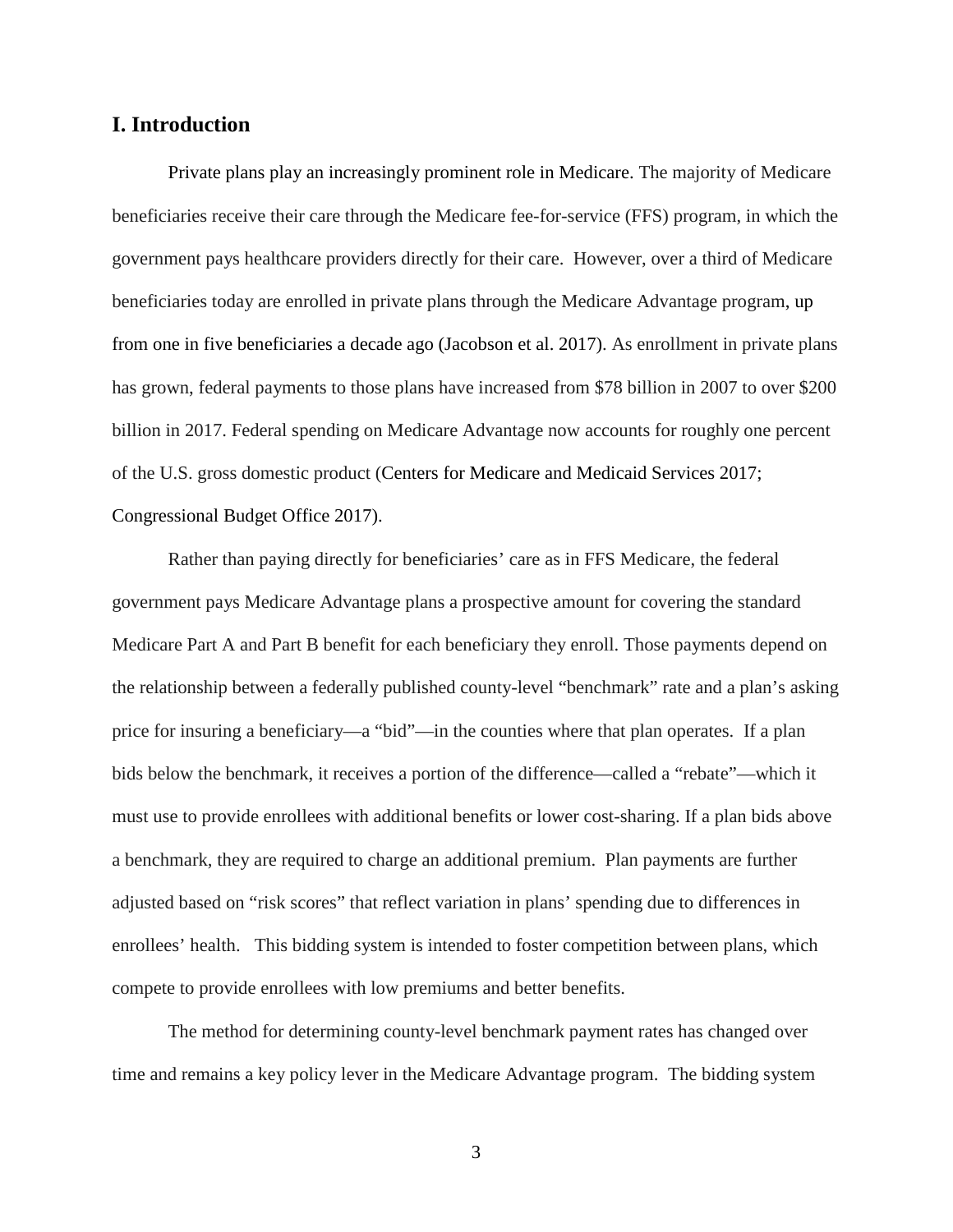and a new method for updating benchmark payments were both implemented by the Medicare Modernization Act (MMA) of 2003. Under the MMA, benchmark payment rates for each county were updated annually via the maximum of several possible paths, including a minimum update of 2 percent. As a result, payments increased more quickly after the MMA than before, inducing plan entry (McGuire, Newhouse, Sinaiko 2011). High benchmarks, combined with the new bidding mechanism, also changed how insurers allocated resources between enrollee benefits and premiums. Because benchmarks were high, few insurers charged additional premiums beyond the standard Medicare premium paid by all beneficiaries, and instead competed by providing additional covered benefits and reduced cost sharing. As of 2012, virtually all beneficiaries were in zero-premium plans; that is, they were in plans that bid at or below the benchmark and charged no premium for the standard Medicare benefit (Gold et al. 20[1](#page-3-0)1).<sup>1</sup>

In the ensuing years, growth in plan entry, enrollment, and risk scores, particularly in areas with higher benchmarks, led to concerns that Medicare Advantage plans were overpaid. Estimates from 2009 suggested that, on average, per beneficiary spending in Medicare Advantage was 14 percent, or over \$1,100 annually, higher than in traditional FFS Medicare (Biles, Pozen, Guterman 2009; Medicare Payment Advisory Commission 2009). In 2008, Congress enacted the Medicare Improvements for Payers and Providers Act (MIPPA), which froze benchmarks in 2011 at 2010 levels.

In 2010, the Affordable Care Act (ACA) further changed the way that benchmarks were determined, with the goal of reducing the difference between per-beneficiary payments to Medicare Advantage plans and FFS per capita spending (further described below). Although those payment cuts were projected to decrease Medicare Advantage enrollment, enrollment rose

<span id="page-3-0"></span><sup>&</sup>lt;sup>1</sup> Premiums in this context refers to the basic premium charged to beneficiaries to cover the standard Medicare benefit. In many plans, beneficiaries have the option of purchasing optional supplemental benefits, such as dental or vision services, at an additional premium that is not reflected in plan bids.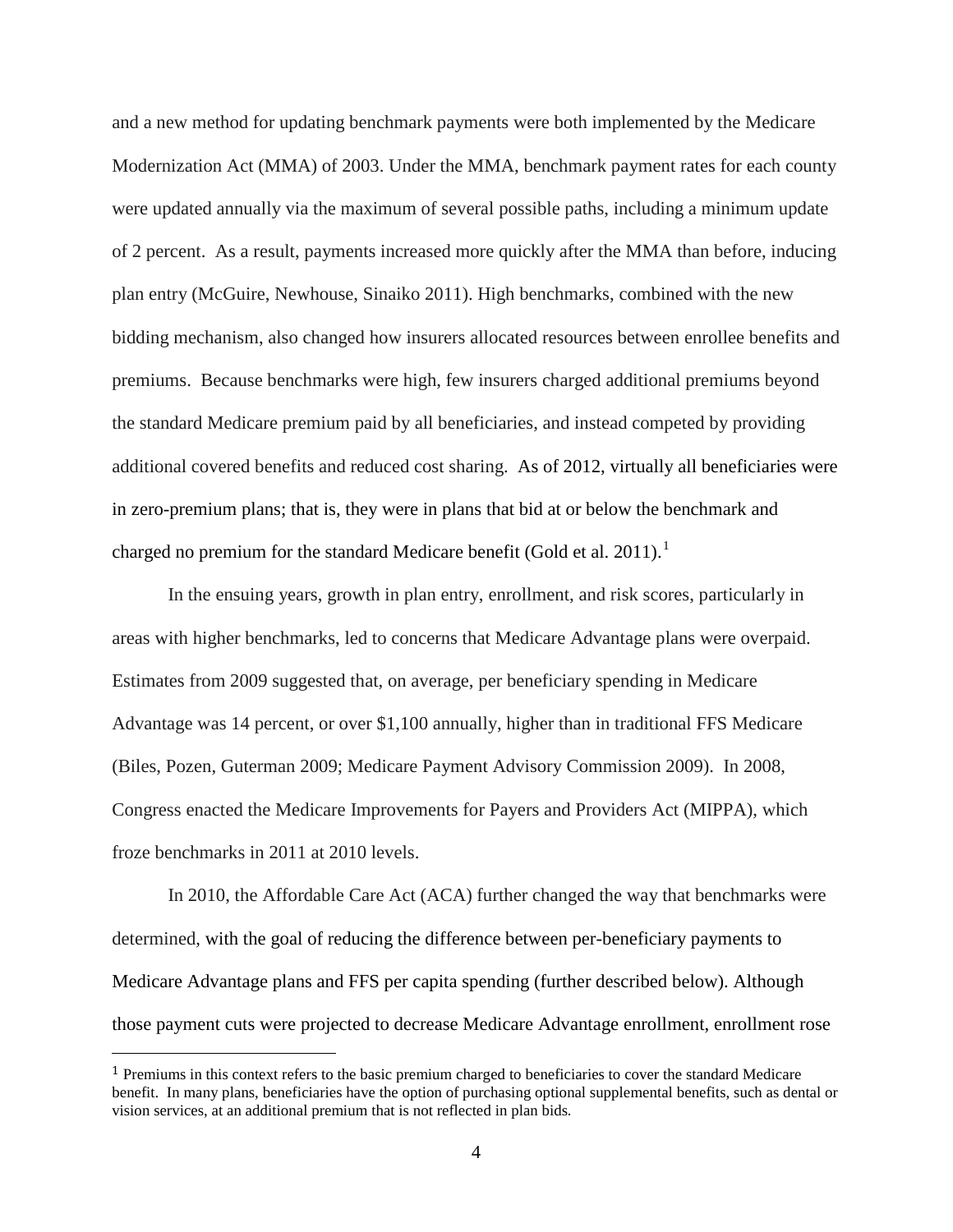from 25 percent of all Medicare beneficiaries in 2010 to a third of beneficiaries in 2017 (Jacobson et al. 2017). To date, the impact of benchmark reductions after the ACA on plan behavior and pass-through to beneficiaries remains unknown.

We investigate the effects of declining federal payments to Medicare Advantage on plans and beneficiaries after the ACA and compare these effects with those of the increases in federal payments before the ACA, using a standard ordinary least squares approach that relates changes in plan behavior (e.g. bidding, rebates) to changes in federal payments (e.g. benchmark). According to economic theory, if markets are perfectly competitive, the zero profit condition would predict that plans submit bids equal to their average costs. Thus, changes in the federal subsidy (benchmark) would have no impact on plan bids. Rebates would move with the benchmark and thus, there would be complete pass through of the federal subsidies—the predominant share going to beneficiaries through changes in rebates and the remaining share being retained by the Medicare program. Conversely, if insurers in Medicare Advantage have market power, then insurers may raise bids in response to an increase in the subsidy, thus extracting a portion of the subsidy as rents. Analogously, insurers may lower bids in response to a decline in subsidies, thus blunting the pass-through of subsidy cuts to enrollees in order to retain enrollment.

We exploit county-level variation in benchmark updates from 2006 through 2015 and find that for each dollar increase in the benchmark pre-ACA, plans raised their bids by 60 cents and passed through 27 cents to beneficiaries (with the residual returned to the government). For each dollar decrease in the benchmark post-ACA, plans reduced their bids by virtually the same amount -- 56 cents on average -- while passing through an average cut of 27 cents to beneficiaries in rebates. Within the change in rebates, plans reduced cost-sharing and covered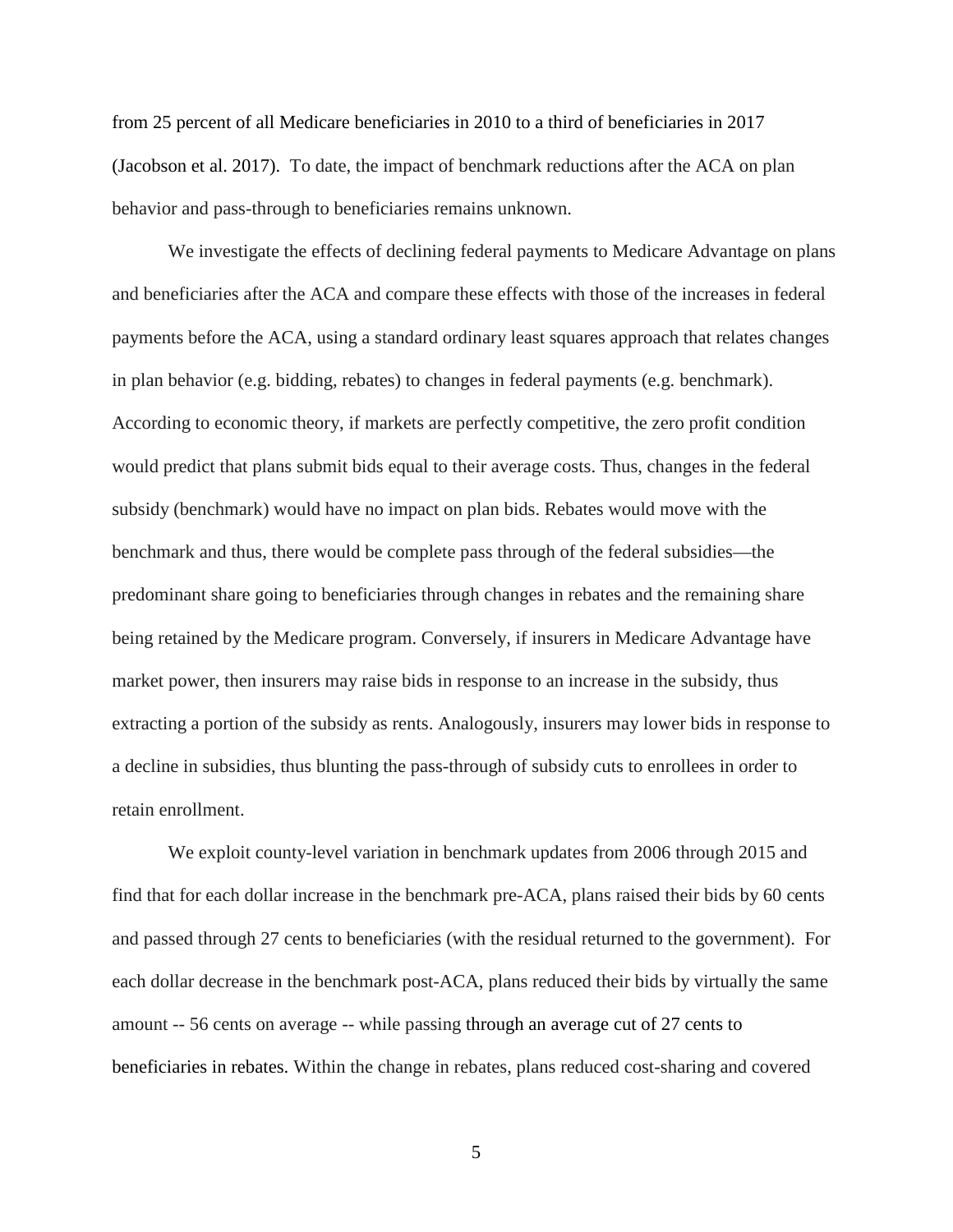benefits by about twice as much on the margin after the ACA as they had increased those buydowns and coverage before the ACA – perhaps suggesting that insurers allocate cuts towards plan characteristics that are less salient to beneficiaries. However, plans changed premiums by roughly similar amounts before and after the ACA. Moreover, plans in more competitive markets were less responsive to benchmark changes than plans in less competitive markets, suggesting that plans in more competitive markets were bidding closer to their costs.

Our findings add to the literature on incidence and pass through in Medicare Advantage, while offering several new insights. First, we find that on the margin, plans did not significantly alter their bid response post-ACA. This symmetry in plan bids in response to increasing and decreasing federal payments is notable and a key contribution of this study. It has not been tested in the literature (Cabral, Geruso, and Mahoney 2014; Duggan, Starc, and Vabson 2016; Song, Landrum, and Chernew 2013). We interpret this to mean that, just as plans keep a portion of growing subsidies as potential rents, plans similarly protect beneficiaries from facing the full brunt of cuts when subsidies are reduced. Second, plans responded to reductions in subsidies by cutting less salient components of rebates (coverage of additional services and reductions in costsharing) to a larger degree than more salient components of rebates (premiums). Third, plans in more competitive markets were likely bidding closer to their costs, given that the changes in their bids were closer to zero. Fourth, plans' reductions in bids, combined with additional payments due to quality bonuses and growth in risk scores after the ACA, helped lessen the decrease in rebates, which likely helps explain the continued growth in enrollment after the ACA.

This work builds on a literature that examines the incidence of increasing subsidies in Medicare Advantage, which generally shows an incomplete pass through with contributions from market power and selection (Cabral, Geruso, and Mahoney, 2014; Duggan, Starc, and Vabson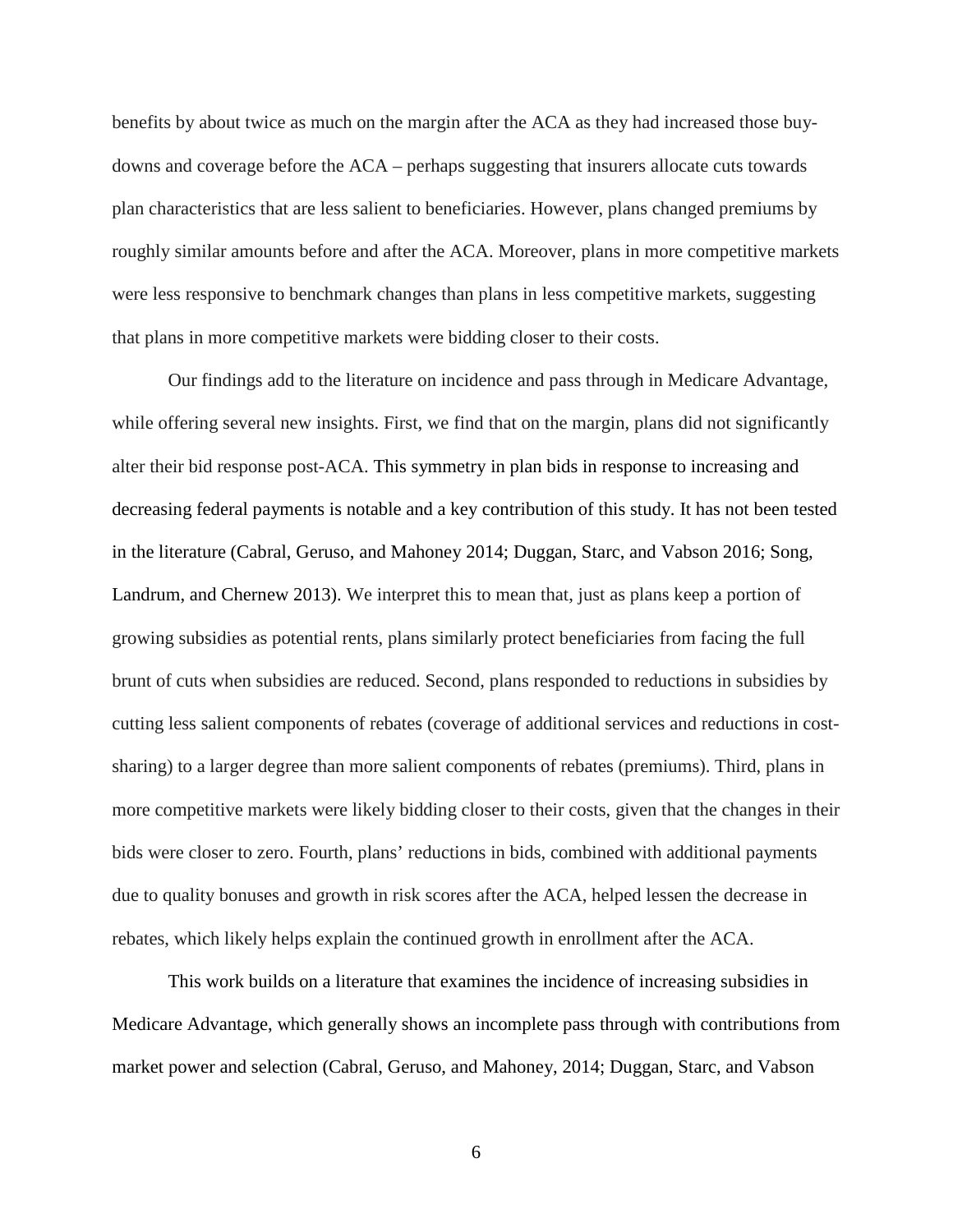2016; Song, Landrum, and Chernew 2013, 2012). It also contributes to prior research showing insurers have market power in Medicare Advantage (Curto et al. 2015; Dunn 2010; Pelech 2018a; Town and Liu 2003), that payments to private plan foster greater plan entry and enrollment (Afendulis, Landrum, and Chernew 2012; Atherly, Dowd, and Feldman 2004; Cawley, Chernew, and McLaughlin 2005; Chernew, DiCicca, and Town 2008; Dowd, Feldman, and Coulam 2003; Maruyama 2011; Pizer and Frakt 2002), and that Medicare Advantage plans tend to compete by adjusting benefits rather than premiums (Pelech 2018a; Cabral, Geruso, and Mahoney 2014; Stockley et al. 2014).

In addition, our work is related to a broader theoretical and empirical literature on pass through of subsidies and taxes in health insurance, with implications for payment design given heterogeneity in competition between markets and demand among beneficiaries (Dague 2014; Einav and Finkelstein 2011; Geruso and Layton 2017; Glazer and McGuire 2011; Glazer and McGuire 2017, 2013; Hackmann, Kolstad, and Kowalski 2015; Weyl and Fabinger 2013).

The remainder of the paper is organized as follows. Section 2 provides an overview of the Medicare Advantage payment and bidding system, including payment changes introduced by the ACA. Section 3 presents a framework for the economics of bidding and pass-through. Section 4 describes our data and empirical strategy. Section 5 presents the results of plan bid response and pass-through, as well as heterogeneity, salience, and sensitivity analyses. Section 6 concludes.

### **II. Payments in Medicare Advantage**

#### A. COMPETITIVE BIDDING FRAMEWORK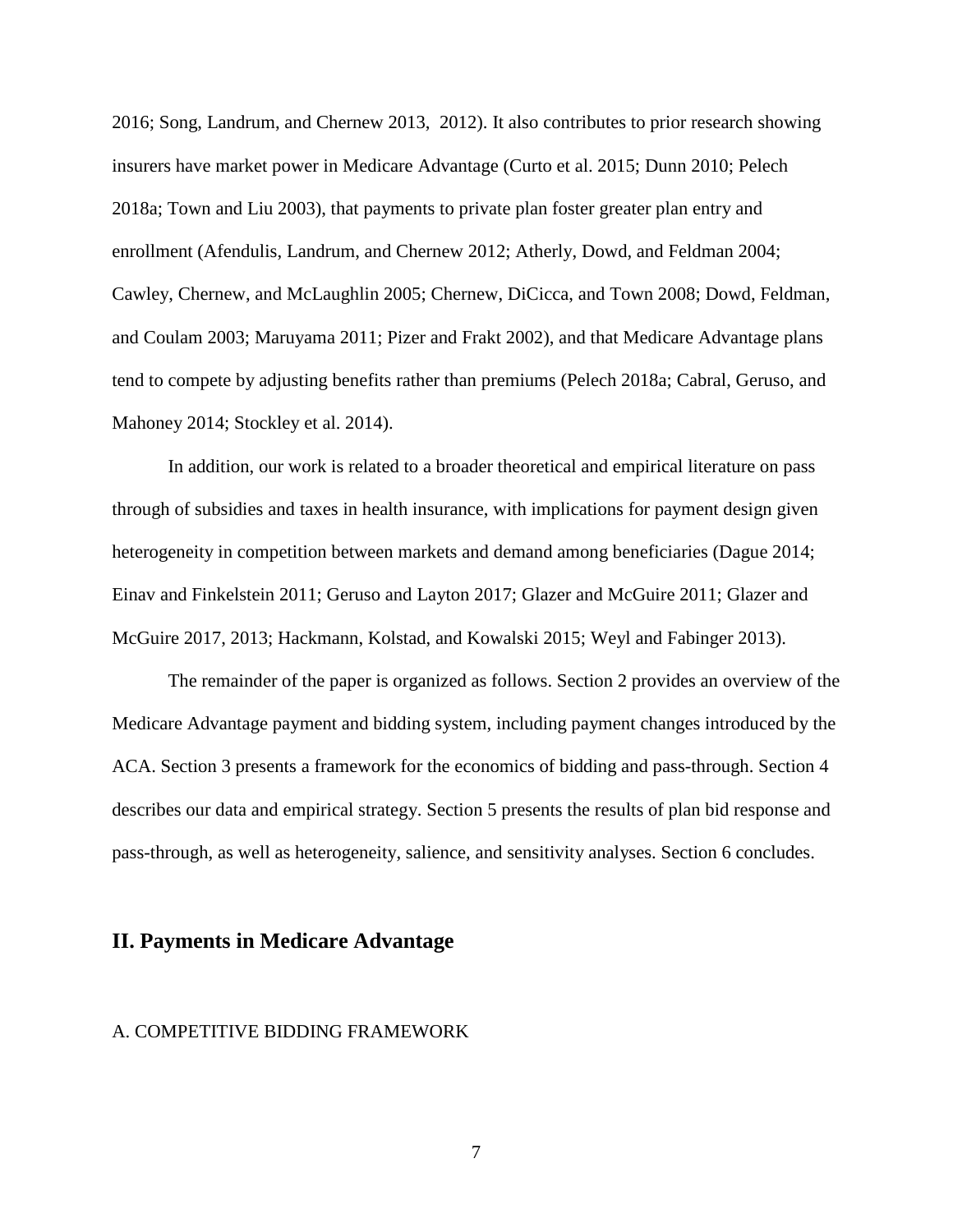Over the past three decades, the Medicare Advantage program (previously referred to as Medicare+Choice or Medicare Part C) has offered Medicare beneficiaries the option to enroll in private coverage that is potentially more comprehensive than traditional FFS Medicare. Most plans receive a per-beneficiary capitation payment that is risk-adjusted to reflect variation in enrollees' health. Plans are required to cover Medicare's Part A (hospital care) and B (physician) benefits at an actuarially equivalent level of cost-sharing as traditional FFS Medicare, but also have discretion to modify premiums and benefits within allowed bounds. Before the ACA, Medicare payment policies for these private plans tended to encourage plan entry and expand beneficiary choice (McGuire, Newhouse, and Sinaiko 2011).

The MMA introduced a competitive bidding system that can be summarized visually in 4 stages (**Figure 1**). First, each year the Centers for Medicare and Medicaid Services (CMS) publishes a county-specific benchmark payment rate that represents the maximum allowed federal payment to Medicare Advantage plans for insuring the average-risk beneficiary. The benchmark includes the expected costs of Medicare Part A and Part B benefits for a Medicare beneficiary of average health risk (Medicare Payment Advisory Commission 2014).

Second, plans submit their bids to CMS along with their projected enrollment in the counties in which they choose to operate. The bid represents a plan's uniform asking price (i.e. projected cost plus allowed profit and administrative costs) for insuring an average risk beneficiary across all of the counties it chooses to operate in.

Third, CMS calculates a plan-specific benchmark as the weighted average of published benchmarks and projected enrollment across the plan's counties. This plan-specific benchmark is then compared to the bid to determine the final plan payment and pass-through to beneficiaries. If the bid exceeds the benchmark, CMS pays the plan the benchmark, and the plan must collect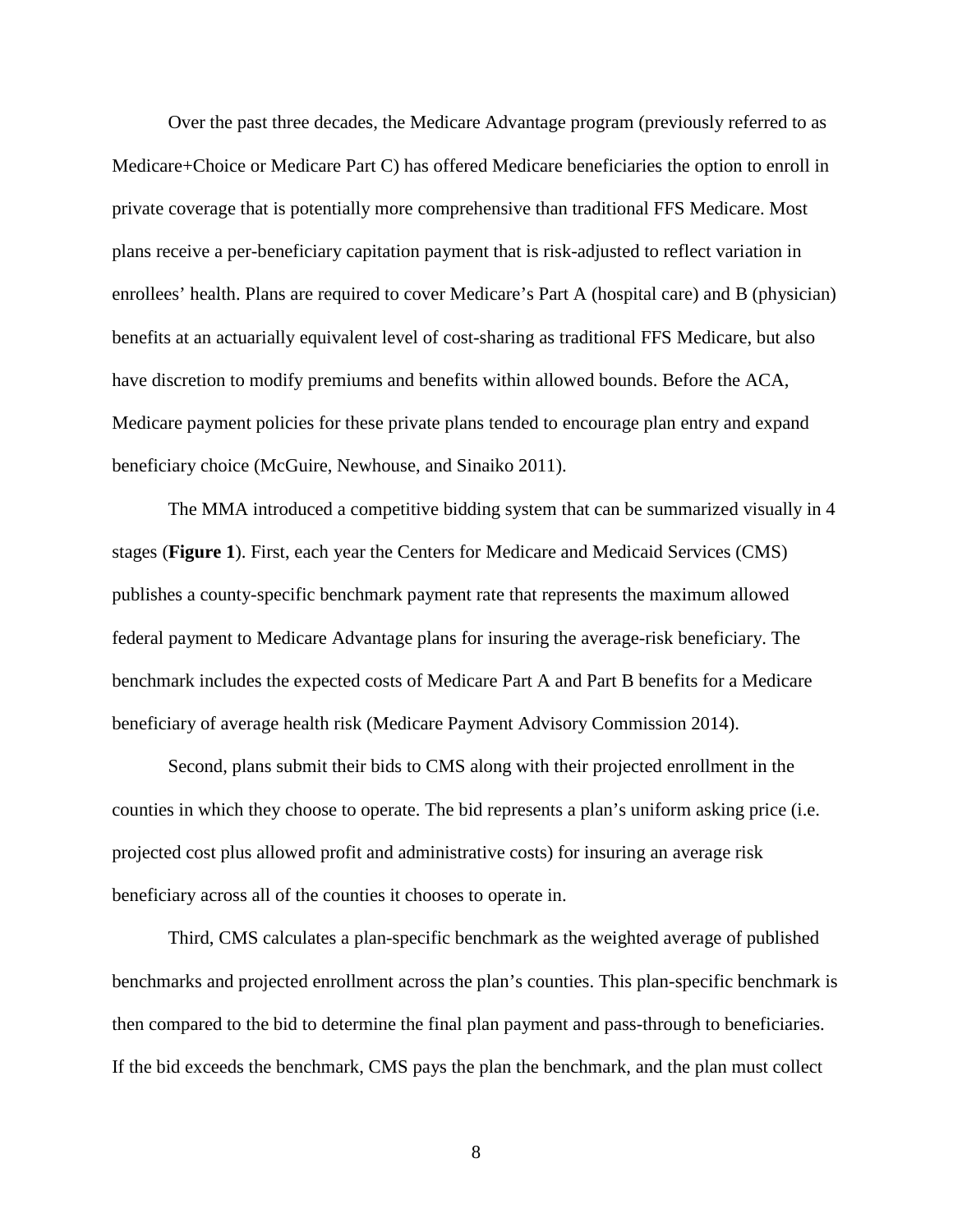the difference through an additional premium to beneficiaries. If the bid is below the benchmark, CMS pays the plan its bid plus a share of the difference—the rebate—which the plan must return to beneficiaries in the form of lower cost-sharing, supplemental coverage (e.g., vision, dental, or hearing), or lower premiums. (Plans can reduce the Part B premium or the Medicare Part D premium for plans that offer Part D benefits). Prior to the ACA, the rebate was 75 percent of the difference between the bid and the benchmark. After the ACA, this share varied depending on the plan's quality rating, as described below.

Finally, beneficiaries shop among plans in their county of residence, comparing attributes such as premiums and rebates. Beneficiaries may enroll in a Medicare Advantage plan or enroll in FFS Medicare. Over the past decade, a greater proportion of beneficiaries have opted to enroll in Medicare Advantage. Numerous potential factors underlie this growth, one of which is that plans use their rebates to offer supplemental benefits, additional coverage for Medicare Parts A and B cost-sharing, and Part D benefits at lower cost than most stand-alone Part D plans.

Growth in benchmarks over the 2003-2010 period were likely another key driver of growth in Medicare Advantage enrollment. Specifically, benchmarks were set to be at least as high as FFS costs in an area and were updated annually such that they could never decrease.<sup>[2](#page-8-0)</sup> As a result, by 2009, average benchmarks were estimated to be 18 percent higher than the cost of covering a Medicare FFS beneficiary of average health in an area, and average payments were 14 percent higher than the cost of covering the average FFS beneficiary. (Medicare Payment Advisory Commission 2010)

<span id="page-8-0"></span> $2$  The benchmark in each year was updated based on: (1) a minimum update that equaled the maximum of 2 percent or the national FFS Medicare growth rate, (2) a FFS update that equaled 100 percent of risk-adjusted FFS Medicare costs in a county, and (3) a floor update that equaled an urban or rural floor payment, or 4) a blend of those payment rates.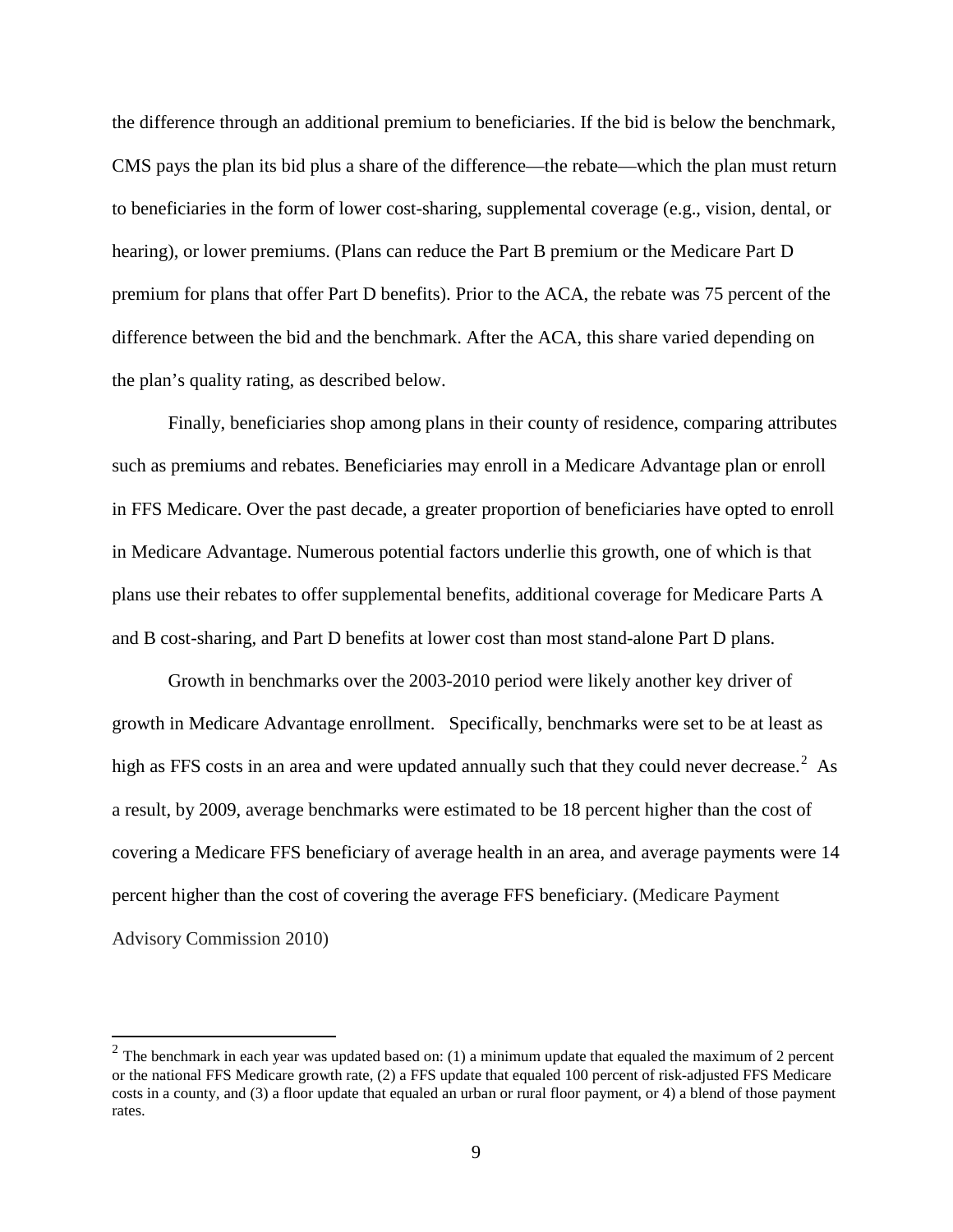Congress responded to growing concerns that Medicare Advantage plans were overpaid by adding a provision in MIPPA which froze 2011 benchmarks at 2010 levels. This provision temporarily slowed the growth of benchmarks, although payments to Medicare Advantage plans continued to exceed the amount that Medicare would pay for a similar beneficiary in FFS.

#### B. CHANGES IN THE AFFORDABLE CARE ACT

The ACA introduced two key changes to the payment system set forth by the MMA. First, the ACA changed the formula for calculating the benchmark. Beginning in 2012, the benchmark in a county was adjusted to be a fixed percentage of local FFS Medicare spending in the county. This percentage was based on the quartile of per capita FFS Medicare spending in the county relative to other counties in the U.S. Specifically, counties in the lowest quartile of FFS Medicare spending were given a benchmark  $(B_{kt})$  that equaled 115 percent of the county's traditional Medicare spending  $(TM<sub>kt</sub>)$ , followed by 107.5 percent for counties in the second lowest quartile, 100 percent for those in the third lowest quartile, and 95 percent for those in the highest quartile of FFS Medicare spending, as below. This change was phased in between 2012 and 2017 over 2, 4, or 6 years depending on the estimated impact of these ACA changes in the county. During the transition period, the benchmark was calculated as a blended rate of the pre-ACA and post-ACA payment systems (Medicare Payment Advisory Commission 2011; Medicare Payment Advisory Commission 2016).

$$
B_{kt} = \begin{cases} 1.15 * FFS_{kt} & \text{if } FFS_{kt} \text{ in the lowest quartile} \\ 1.075 * FFS_{kt} & \text{if } FFS_{kt} \text{ in the 2nd quartile} \\ 1.00 * FFS_{kt} & \text{if } FFS_{kt} \text{ in the 3rd quartile} \\ 0.95 * FFS_{kt} & \text{if } FFS_{kt} \text{ in the highest quartile} \end{cases}
$$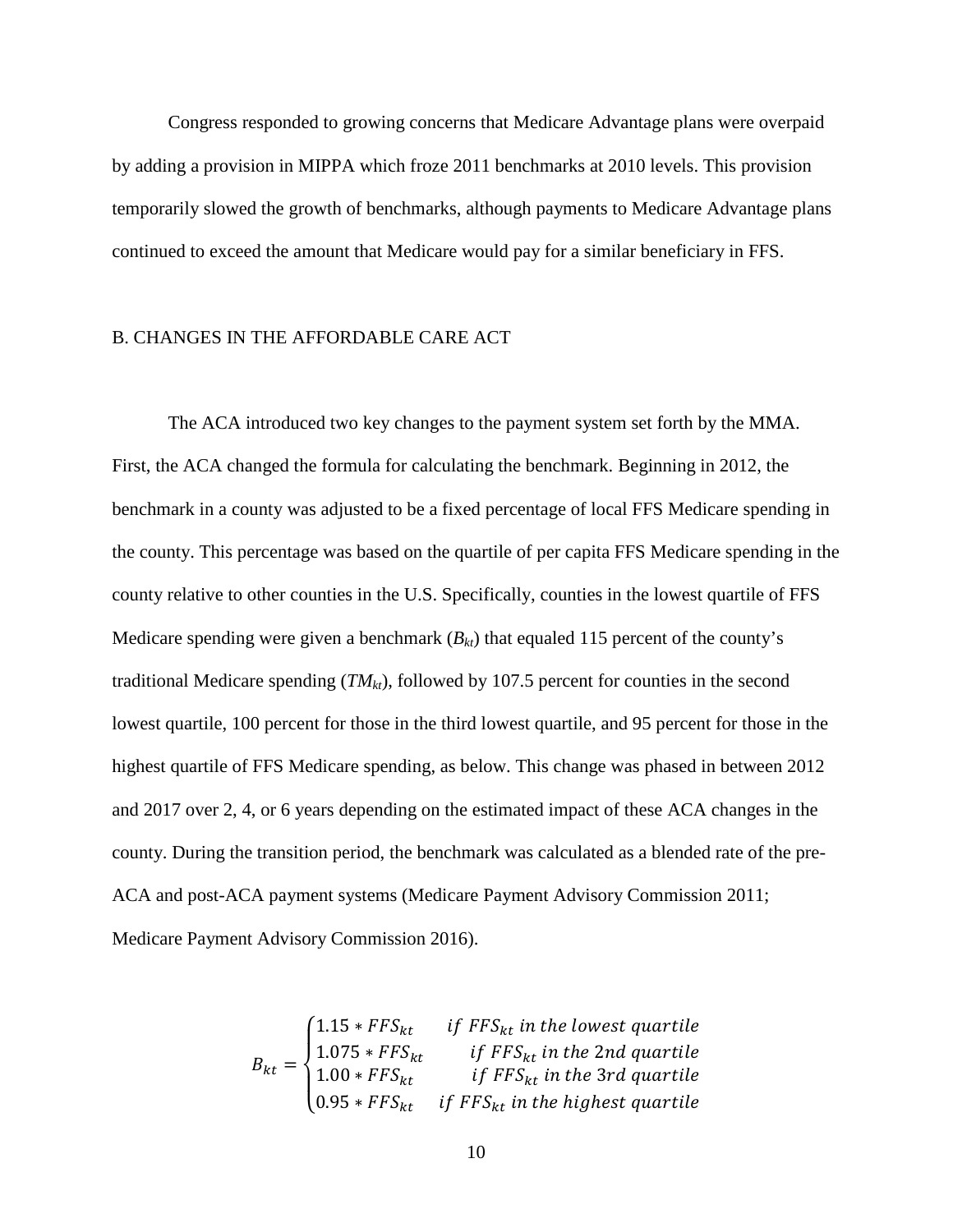This revised benchmark methodology was expected to reduce average benchmark rates nationwide, as counties in the highest quartile of FFS spending accounted for the largest share of the population. Initial projections were that Medicare Advantage spending would slow, average plan generosity would decrease, and enrollment would decline (Congressional Budget Office 2010; Office of the Actuary 2010).

The second change brought forth by the ACA was the introduction of plan quality scores, which affected both the calculation of the rebate and plan benchmarks. Plans are assigned quality "stars" based on their performance on a range of consumer satisfaction, clinical process, and patient outcome measures. Composite star measures range between 1 for the lowest quality plans up to 5 for the highest quality plans. Instead of setting rebates  $(r_{it})$  at 75 percent of the difference between the bid  $(b_{jt})$  and the plan-specific benchmark  $(B_{jt})$ , the ACA allowed rebates to vary with plan quality, ranging from 50 percent of the difference for low-quality plans (less than 3.5 stars), to 65 percent for middle-quality plans (3.5 up to just below 4.5 stars), and 70 percent for highest-quality plans  $(4.5 \text{ stars and above})$ .<sup>[3](#page-10-0)</sup>

$$
r_{jt} = \begin{cases} 0.50(B_{jt} - b_{jt}) \mid B_{jt} > b_{jt} & \text{if} < 3.5 \text{ stars} \\ 0.65(B_{jt} - b_{jt}) \mid B_{jt} & \text{if} & 3.5 \text{ to } 4.49 \text{ stars} \\ 0.70(B_{jt} - b_{jt}) \mid B_{jt} & \text{if} \ge 4.5 \text{ stars} \end{cases}
$$

In addition, the ACA added bonus payments to plan-specific benchmarks based on plan quality. The initial legislation awarded bonuses to 4-star or higher plans. Subsequently, a Quality

<span id="page-10-0"></span><sup>&</sup>lt;sup>3</sup> For the purposes of calculating the rebate, new plans or plans with low enrollment were treated the same as 3.0 or 3.5-star plans, depending on the year. Minor adjustments in the rebate share by year, as well as the phase-in of these rebate shares from February 12, 2013, are detailed by CMS in their annual Advance Notice, which can be found at https://www.cms.gov/Medicare/Health-Plans/MedicareAdvtgSpecRateStats/Announcements-and-Documents.html.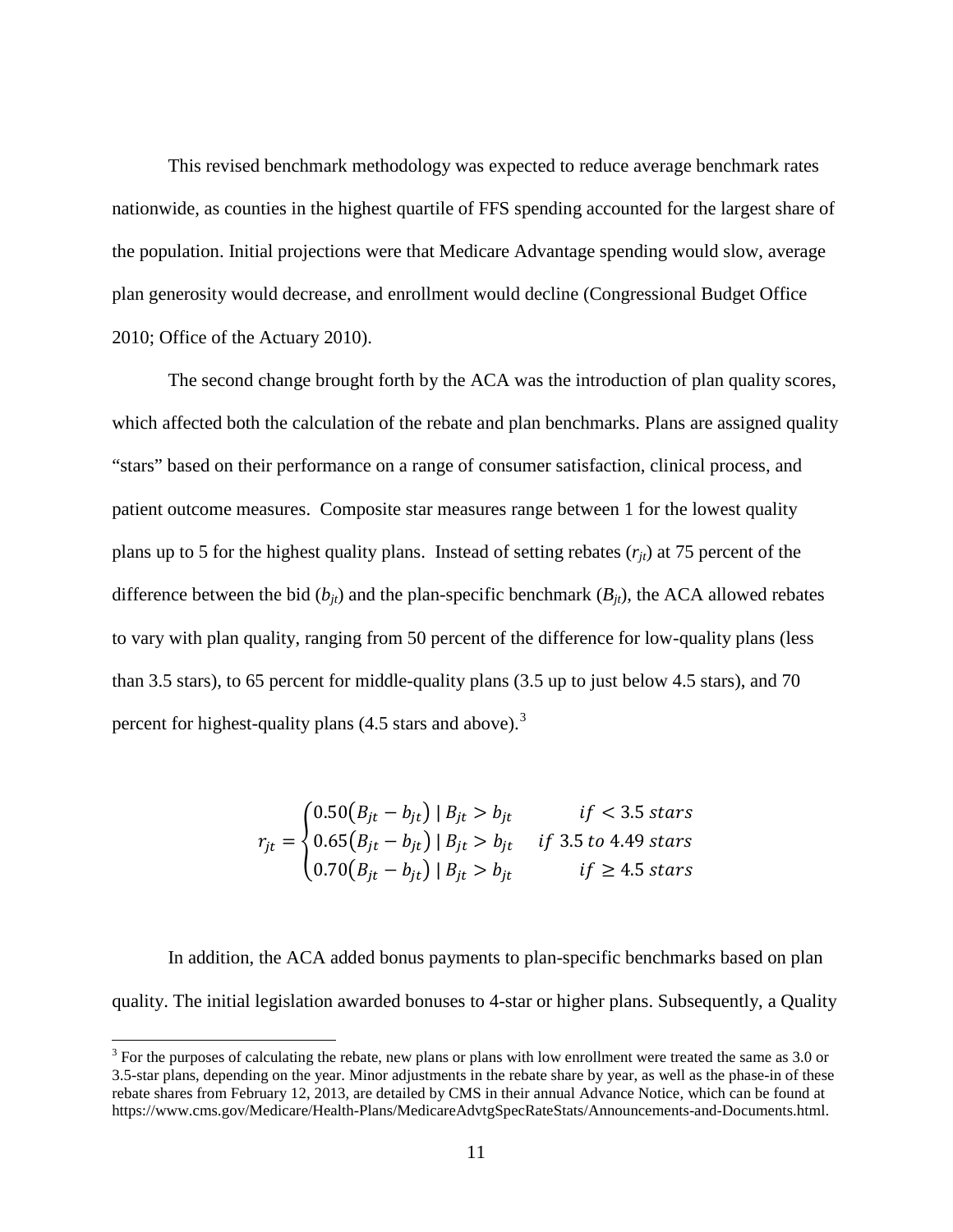Bonus Payment (QBP) demonstration project extended bonuses to plans with 3 stars or better and increased the magnitude of bonuses for all awarded plans, including new plans; moreover, it doubled quality bonuses for certain counties with lower than average FFS Medicare spending and greater than 25 percent Medicare Advantage penetration (Layton and Ryan 2015; L&M Policy Research 2016).

The combination of quality bonuses, quality-adjusted rebates, QBP demonstration bonuses, and any increases in the intensity with which plans code diagnoses helped offset the reduction in benchmarks described above.<sup>[4](#page-11-0)</sup> To the extent that benchmarks were still reduced beyond these offsetting effects, the heterogeneous application of these bonuses across counties provides useful identifying variation for studying bid response and pass-through.

### **III. Economics of Bidding and Pass-through**

### A. BIDDING AND INSURER COMPETITION

The bid is a mechanism by which plans set price. Plan bidding behavior provides insights into the nature of competition in the Medicare Advantage market, which directly affect the passthrough of subsidies to beneficiaries. Under perfect competition, plans would set prices equal to marginal cost, thus meeting the zero-profit condition. Exogenous changes in benchmarks would not be predicted to change the bid and instead would be passed through entirely to beneficiaries. Under a perfect insurer monopoly, however, prices are not equal to marginal cost, and thus plans

<span id="page-11-0"></span><sup>&</sup>lt;sup>4</sup> Plan payments are adjusted based on risk scores, which are higher if more diagnoses are recorded for each beneficiary. Medicare Advantage plans generally record more diagnoses for a beneficiary than are recorded for a similar beneficiary in FFS. Recent studies show that this difference in "coding intensity" between Medicare Advantage and FFS beneficiaries has increased in recent years (Kronick and Welch, 2014, Hayford and Burns, 2017).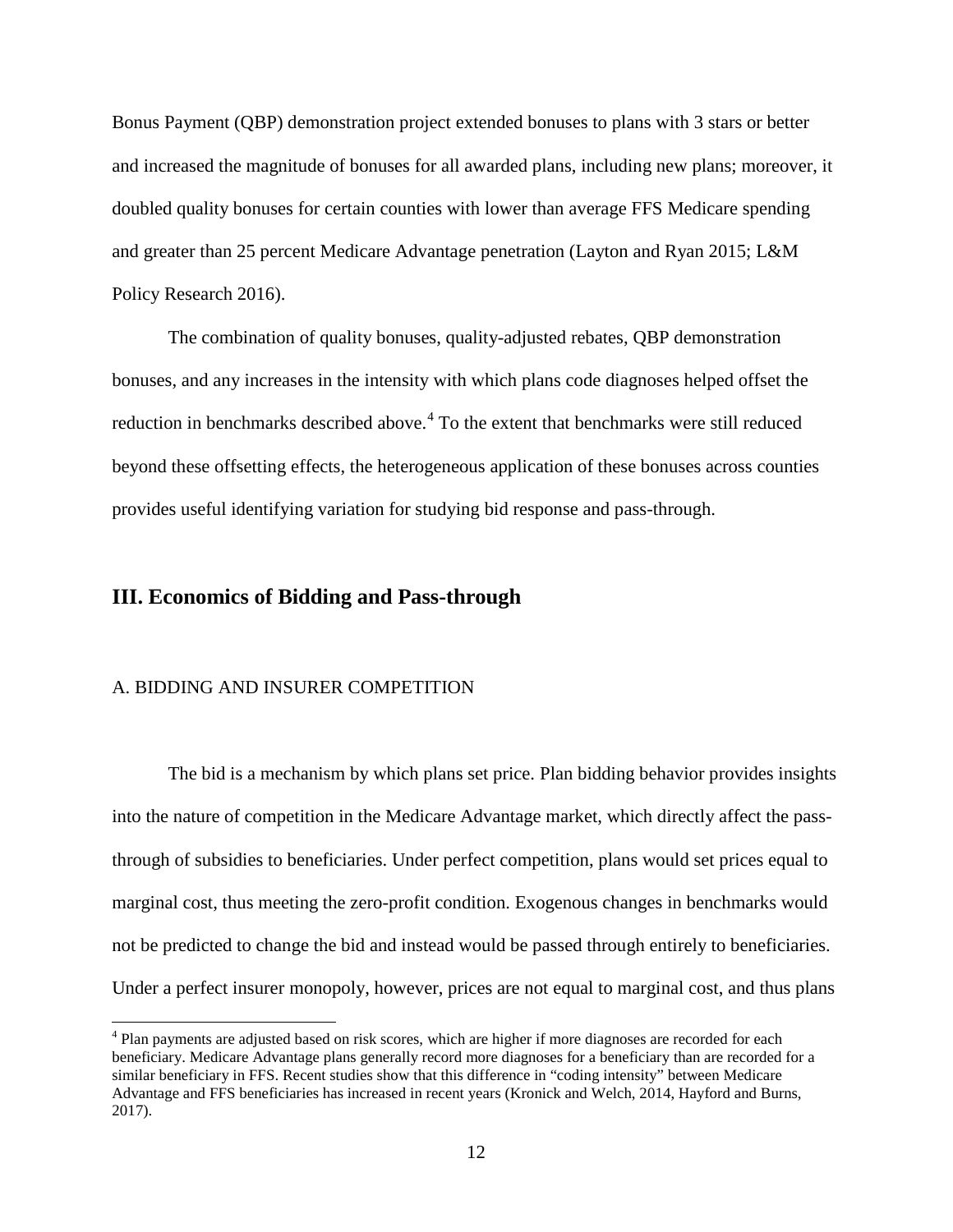could potentially capture all of the rents of increasing subsidies.<sup>[5](#page-12-0)</sup> Between these two extremes, imperfect competition among insurers would lead to a less than 1-for-1 relationship between changes in the benchmark and changes in bids—with the elasticity of bids with respect to the benchmark closer to 0 in more competitive markets and closer to 1 in less competitive markets. Imperfect competition would result in partial pass through of changes in the federal subsidy to beneficiaries.

Prior literature has largely supported this latter scenario. Cabral and colleagues (2014) performed a difference-in-differences analysis which exploited variation in the 2000 Benefits Improvement and Protection Act. They found that for every dollar increase in plan payments, about 53 cents were passed through to enrollees, of which 45 cents were devoted to premium reductions and 9 cents to additional benefits. Pass-through was 74 cents in the most competitive markets and 13 cents in the least competitive markets. The authors argue that this evidence suggests that market power is a larger factor than advantageous risk selection contributing to imperfect pass-through (Cabral, Geruso, and Mahoney 2014).

Song and colleagues (2013) examined plan bidding behavior directly over the first five years of the bidding system established by the MMA. Using variation in benchmark updates, including 2 "rebasing" years (during which benchmark updates were more likely exogenous), they found that every dollar increase in the benchmark led to an approximately 53-cent increase in the bid (Song, Landrum, and Chernew 2013), implying a 35-cent pass-through in enrollee benefits when accounting for the 25 percent of the difference between the bid and benchmark that was recouped by Medicare (Song, Landrum, and Chernew 2012). The number of insurers

<span id="page-12-0"></span> $<sup>5</sup>$  To the extent that providers have greater market power over insurers, providers may also capture a share of these</sup> rents through their negotiations with insurers.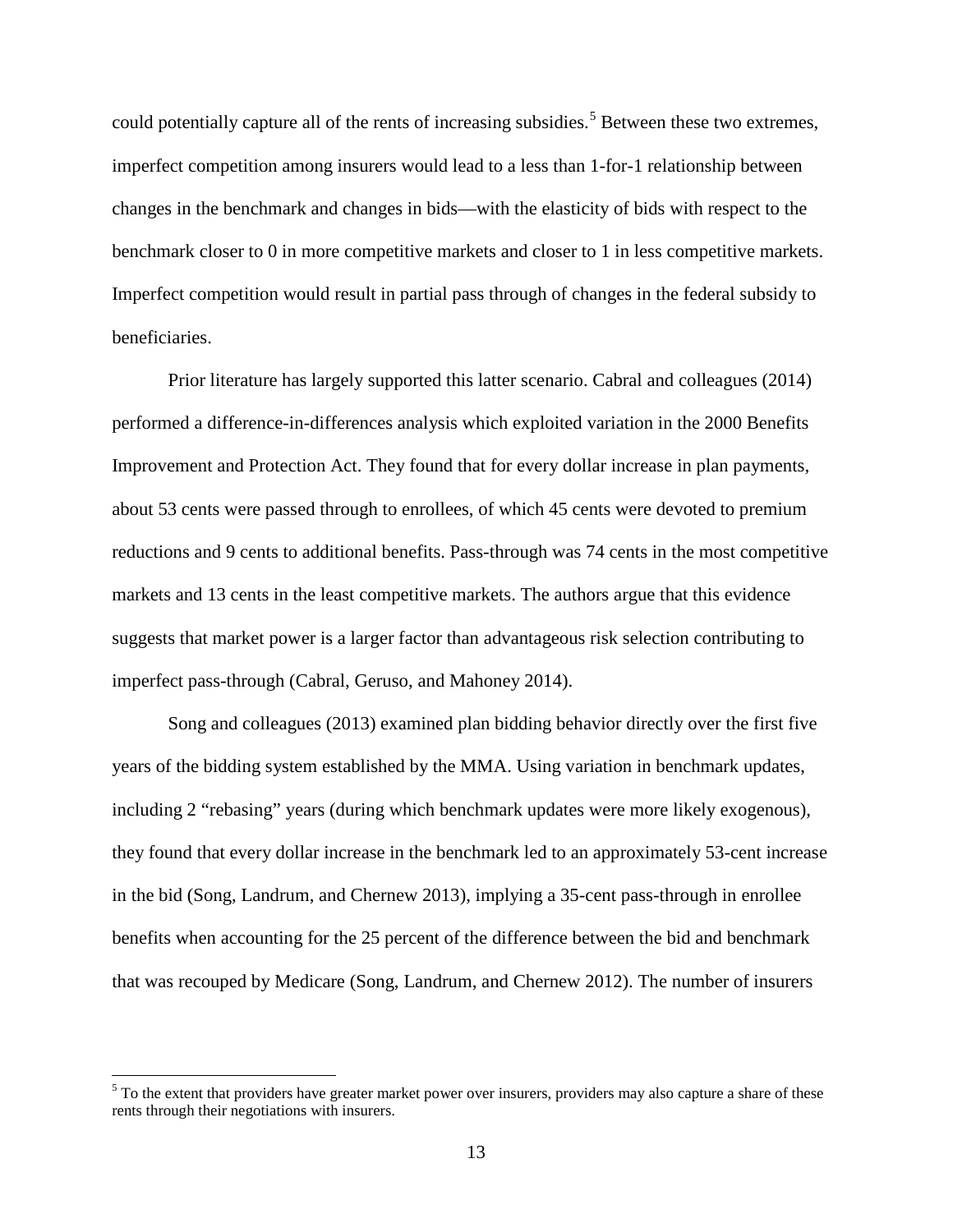was independently associated with smaller changes in bids, holding constant the change in benchmark, consistent with the prediction of competition pushing bids closer to costs.

Using a similar specification within a structural approach, Curto and colleagues find a qualitatively similar pass-through of about 40 to 60 percent, consistent with plans having fairly significant market power (Curto et al. 2014). In contrast, Duggan and colleagues (2016) exploit policy-induced variation in benchmarks updates among select counties close to the urban floor threshold in 2007-2011 and find a lower pass-through of about one-eighth on average. Nevertheless, they also found that pass-through was larger in more competitive counties, specifically concentrated among plans of one particular large insurer (Duggan, Starc, and Vabson 2016).

Taken together, these studies are consistent with imperfect competition among plans and a meaningful role for insurer market power in setting bids, resulting in incomplete pass-through. However, they all examined a period during which plan payments were growing. Whether plans pass through *decreases* in the benchmark in a similar manner—that is, whether there is a mirror image in plans' response when subsidies decline—remains an open question.

There are several reasons why plans' bids may respond differently pre- and post-ACA. First, bid responses need not be symmetric; if premiums or benefits exhibit downward stickiness, then insurers may increase benefits and decrease premiums in response to benchmark increases more than they decrease those benefits or raise premiums in response to benchmark cuts. Second, the nature of plan competition may be different in the post-ACA years. For example, private feefor-service (PFFS) plans in Medicare Advantage, which surged in enrollment after 2006, exited in large numbers after policy changes enacted in MIPPA (Biles, Adrion, Guterman 2008; Pelech 2017). Second, provider consolidation has increased significantly over the last decade (Baker,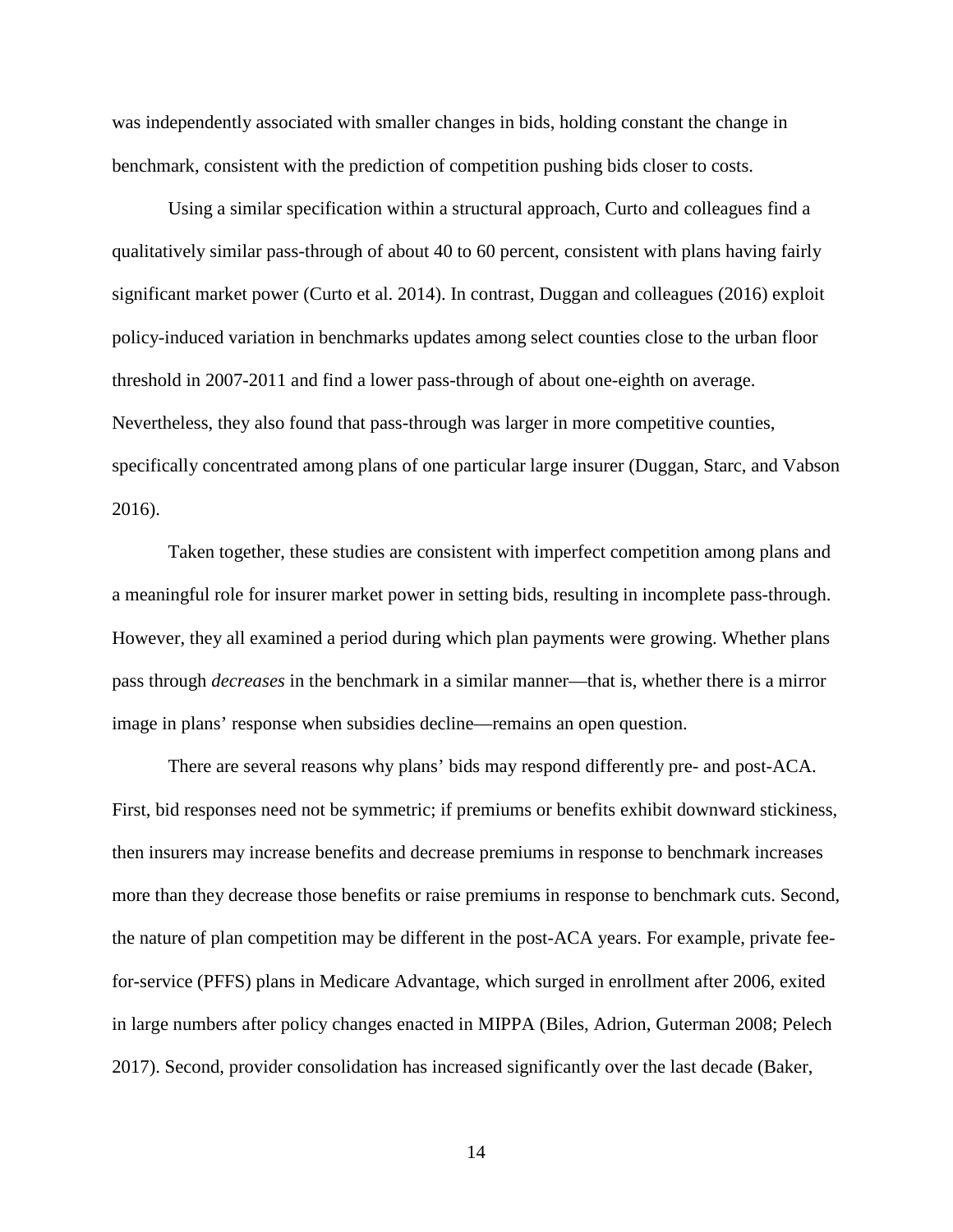Bundorf, and Kessler 2014; Neprash et al. 2015). Providers may extract incomplete pass-through from insurers through their price negotiations, $6$  and thus, consolidation in the provider market could impact whether plans can pass through benchmark changes by reducing premiums or increasing benefits. Third, many insurers in Medicare Advantage also sell plans on the ACA marketplace. Thus, in the years after 2014, underlying insurer costs may change in such a way that alters their bidding strategy in Medicare Advantage. Finally, insurers may respond to payment cuts differently than to payment gains in a manner suggested by prospect theory (Kahneman and Tversky 1979). If insurers valued losses more than equal-sized gains, as individuals do, then we would expect to see a dissimilar pass-through when the benchmark is cut, holding all other factors constant.

Given these factors, it is an empirical question whether plan bidding behavior and passthrough during benchmark cuts will mirror those during benchmark increases. Exploiting variation in benchmark cuts after the ACA, we characterize the nature of these plan responses after the ACA and compare them to those before the ACA.

#### B. SALIENCE OF PASS-THROUGH CHANNELS

In Medicare Advantage, plans have multiple dimensions along which they can pass through the rebate to beneficiaries, including through premiums, additional benefits, and costsharing reductions. Some are salient, such as the plan's Part C (Medicare Advantage) premium,

<span id="page-14-0"></span><sup>&</sup>lt;sup>6</sup> If an insurer in Medicare Advantage also contracts with providers for the commercially-insured (e.g. employersponsored insured) population, then providers may theoretically extract rents away from the insurer by raising prices either in Medicare Advantage, in the commercially-insured market, or both. However, recent evidence suggests that insurers in Medicare Advantage are able to require providers to largely accept FFS Medicare prices, in part due to a provision that constrains out-of-network prices to be the same as FFS Medicare prices (see Berenson et al. 2015; Baker et al. 2016; Trish et al. 2017; Pelech 2018b; Maeda and Nelson 2018). However, whether all insurers can do this and whether this constraint holds for services besides physician and hospital services is less well understood.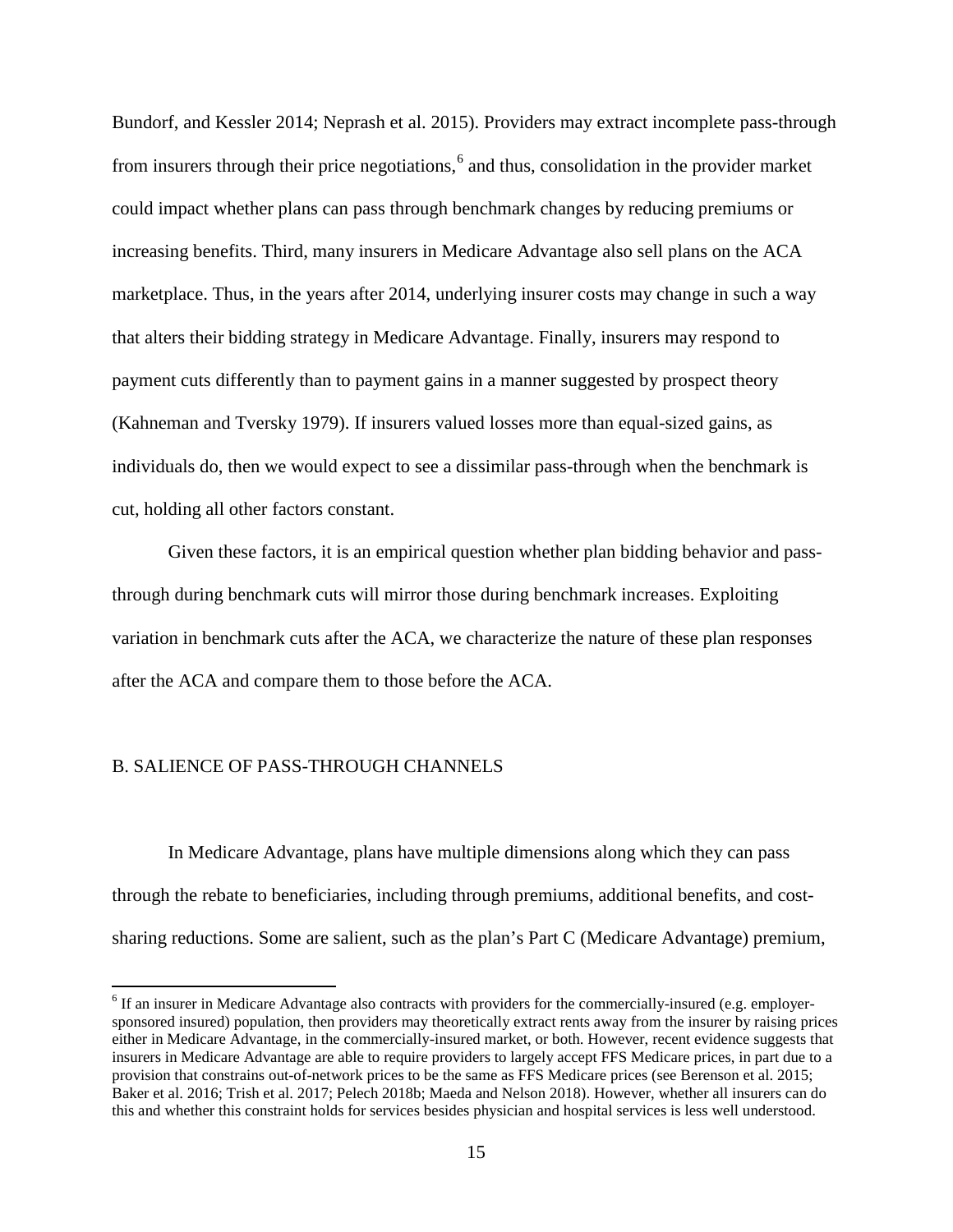deductible, or out-of-pocket maximum. Others are arguably less salient, such as additional benefits (e.g., vision, dental, or hearing coverage).

Literature on salience and incentives suggest that individuals are more responsive to salient incentives relative to less salient incentives (Chetty, Looney, Kroft 2009; Finkelstein 2009). In the Medicare Advantage context, we would predict that during periods of subsidy increases, plans might pass through benefits in a more salient manner, such as through premium reductions rather than extra coverage. Several papers suggest that this is the case. Cabral, Geruso, and Mahoney (2014) showed that plans passed through payment increases overwhelmingly via premium reductions in the early 2000s. In later years, Stockley, et al. (2014) showed that Medicare Advantage plans rarely reduced the Medicare Part B premium, because premium reductions were not transparently displayed when beneficiaries chose plans and reductions in Part B premiums were applied directly to beneficiaries' social security checks (rather than being paid directly to the beneficiary). This lack of transparency, combined with high benchmarks, led to the majority of plans charging \$0.) Pelech (2018a) showed that plans are more likely to adjust benefits than premiums, particularly when their Medicare Advantage premium is \$0. We expand on this analysis by examining the differential pass-through between premiums and other rebate channels during benchmark declines post-ACA and compare it to differential pass-through pre-ACA.

### **IV. Data and Methods**

### A. DATA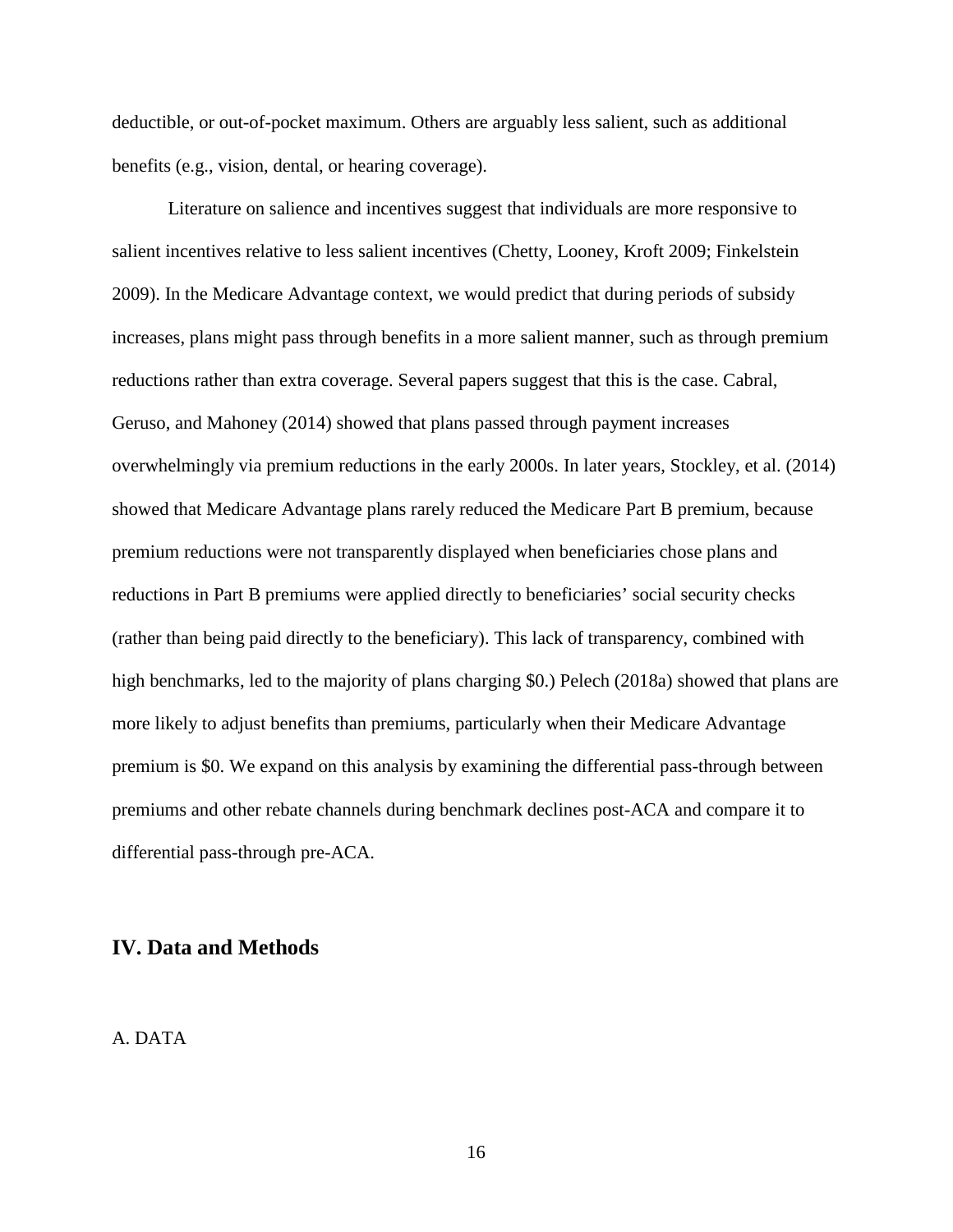We analyzed publicly-available Medicare Advantage benchmark, bid, and rebate data from CMS from 2006 through 2015. The benchmark, published at the county level for each year, is the monthly capitation rate for a beneficiary of average risk—or a beneficiary who has a risk score of 1.0—using the CMS-Hierarchical Condition Category (HCC) risk score model.<sup>[7](#page-16-0)</sup> Beginning in 2012, the benchmark incorporated star ratings of plan quality, as discussed above. Bidding data are submitted by Medicare Advantage plans to CMS.<sup>[8](#page-16-1)</sup> Those data also include a plan's Medicare Advantage risk score, which is the weighted average of the risk scores of its membership across counties, and a plan's rebates.

To measure the degree of competition, we calculated the number of unique insurers ("parent organizations" in the data) that operated in each county. We used insurers rather than plans because a single insurer can offer multiple plans in a county and bidding decisions are made by insurers. We treat counties as markets because the Medicare Advantage plan types included in our sample (health maintenance organizations (HMO), local preferred provider organizations (PPO), and PFFS plans) make county-level decisions about where to operate (Layton and Ryan 2015; Pelech 2017). We also calculated a measure of competition among insurers in a county using the Herfindahl-Hirschman Index (HHI). HHI is arguably a more robust measure of competition than the number of insurers or plans, because it reflects both the number of insurers and the distribution of shares among those insurers. We hypothesized that more insurer concentration would, all else held equal, push changes in bids towards zero.

For our analysis, we used risk-standardized benchmarks, bids, and rebates. We accounted for the effects of the quality bonus program on plan payments in the post-ACA period by

<span id="page-16-0"></span><sup>&</sup>lt;sup>7</sup> Available at: https://www.cms.gov/Medicare/Health-Plans/MedicareAdvtgSpecRateStats/Ratebooks-and-Supporting-Data.html?DLSort=0&DLEntries=10&DLPage=1&DLSortDir=descending

<span id="page-16-1"></span> $8 \text{ See the Centers for Medicine and Medical Services website on Bid Forms & Instructions, available at:}$ https://www.cms.gov/Medicare/Health-Plans/MedicareAdvtgSpecRateStats/Bid-Forms-Instructions.html.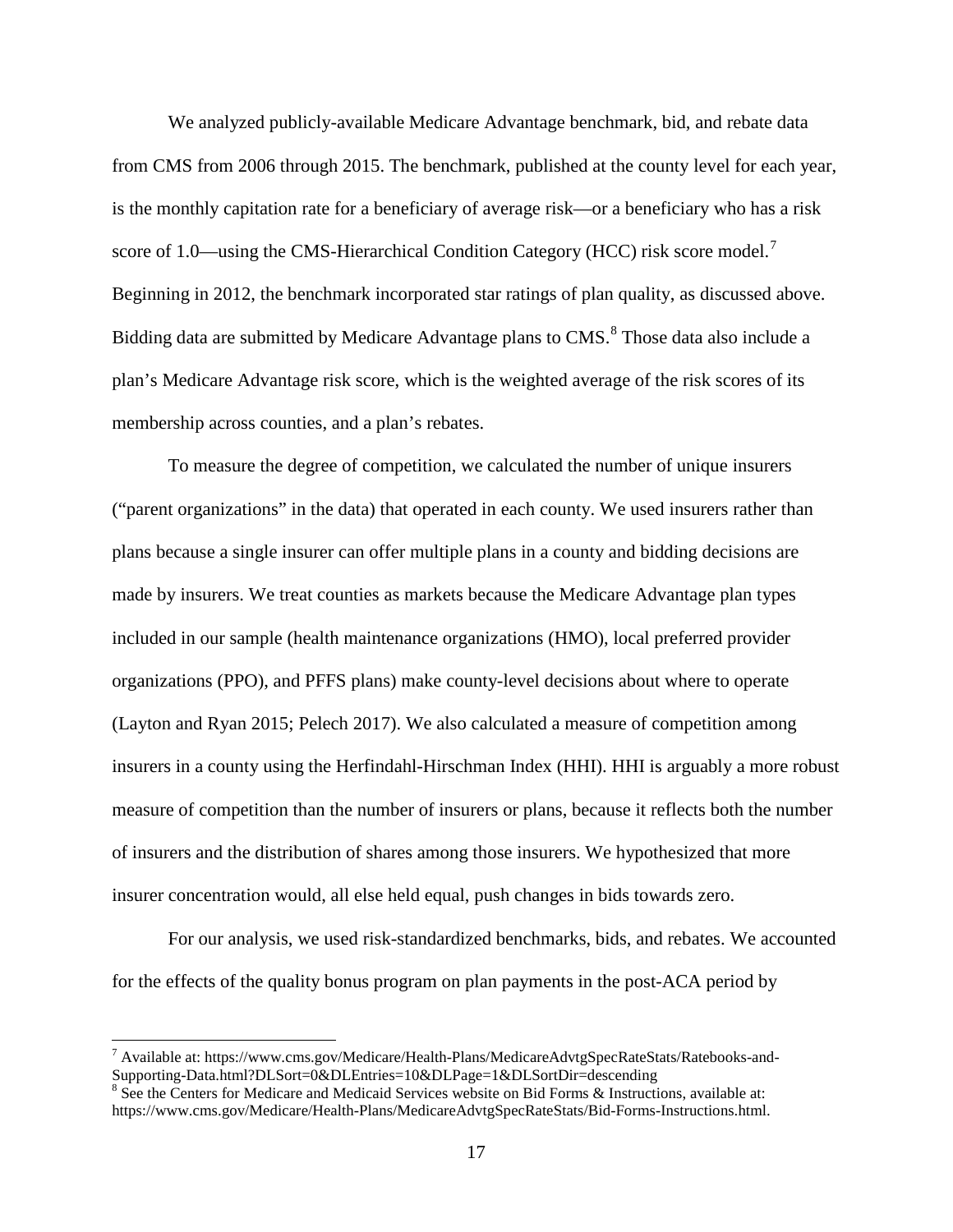calculating the quality-adjusted benchmark for each plan in each county and then calculating an enrollment-weighted average of those benchmarks at the county level. As plans exercise some control over their quality and thus, a quality-adjusted benchmark might be endogenous, we also performed robustness checks that used a benchmark calculated as though the quality bonus program was not in place.

In all regressions, we included logged county-level FFS Medicare risk scores, and logged Medicare Advantage risk scores, averaged across all plans in the county. Given evidence that shows risk-adjustment in Medicare Advantage is imperfect (Newhouse et al. 2015), we expected risk scores to be related to changes in bids in the analysis. (If risk-adjustment were perfect, the plan risk score would have no impact on bids.) Plan payment is the product of the riskstandardized (in other words, average risk) plan-specific benchmark multiplied by the plan risk score. Therefore, we hypothesized that an increase in the plan risk score would be independently associated with a smaller bid response. In other words, to the extent that the risk score overstates true risk, the higher the plan risk score, the lower the bid needed to meet the same revenue. Analogously, we expected the plan risk score to be positively associated with rebates. Risk scores were logged so that changes in those variables could be interpreted in percentage terms.

We add several other controls to all regressions to absorb additional variation that may affect bids. Namely, we control for county-level FFS per capita spending to absorb any timevarying county-level variation in utilization that might affect plans' bids. We also control for variation in local economic conditions using the county-level unemployment rate from the Bureau of Labor Statistics and county-level per capita income from the Bureau of Economic Analysis. These controls are important, as other studies have shown that they may be linked to growth in Medicare Advantage (Johnson et al. 2016).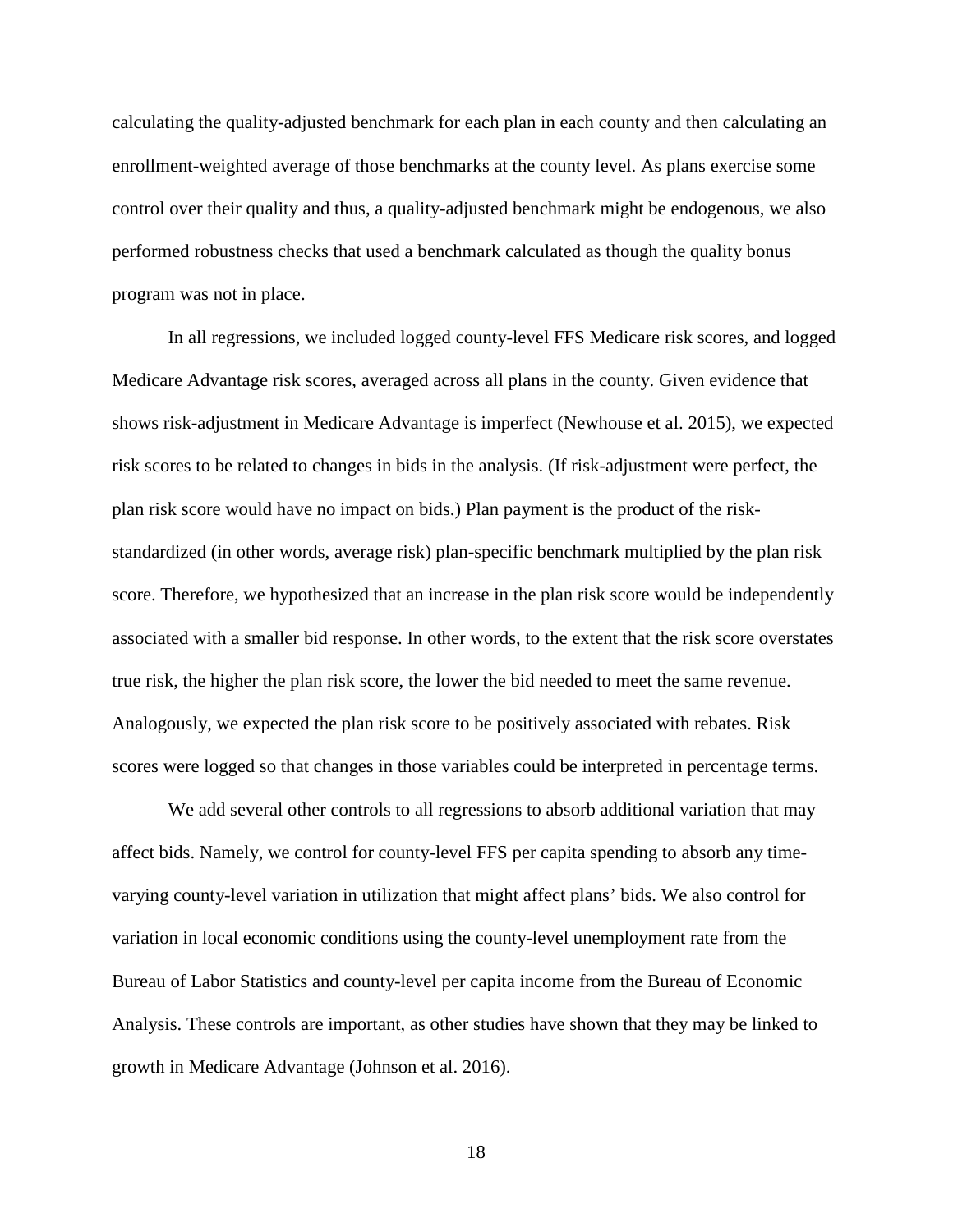Our sample included HMOs, local PPOs, and PFFS plans in our analysis. Special needs plans (SNPs), which largely enroll dual-eligible beneficiaries, were not included in our analysis because many dual-eligible beneficiaries have their benefits and premiums covered by the Medicaid program and hence, insurers offering SNPs are not necessarily competing by lowering premiums or increasing benefits. We excluded employer group waiver plans because they do not compete for enrollees and thus face different incentives, regional PPO plans because they face different benchmarks, and several other plan types including cost plans and Programs of All-Inclusive Care for the Elderly (PACE) plans, which do not participate in the bidding process. All dollar figures were adjusted to year 2015 using the consumer price index.

To decompose changes in the rebate into changes in different categories of benefits, we use Medicare's expected out-of-pocket cost data. The out-of-pocket cost data are constructed by CMS using data on FFS beneficiaries' spending and are used on Medicare's plan finder website to assist beneficiaries in selecting a plan. They have been used frequently to measure benefit generosity and have been found to correlate with beneficiary plan choice (Dunn 2010; Cabral, Geruso, Mahoney 2014; Stockly et al. 2014). The data reflect expected spending for a representative beneficiary in each plan in Medicare Advantage, given the plan's premiums, copays, deductibles, spending limits, and covered benefits. Spending in each plan is simulated using FFS beneficiaries consumption patterns, and thus, measures of benefit generosity are unaffected by beneficiary response to plan generosity (moral hazard) or adverse selection across plans.

We extract several measures of premiums and benefit generosity from the out-of-pocket cost data. For premiums, we examine the total premium, which includes: a plan's Medicare Advantage premium, charged when a plan bids above the benchmark; a Medicare Part D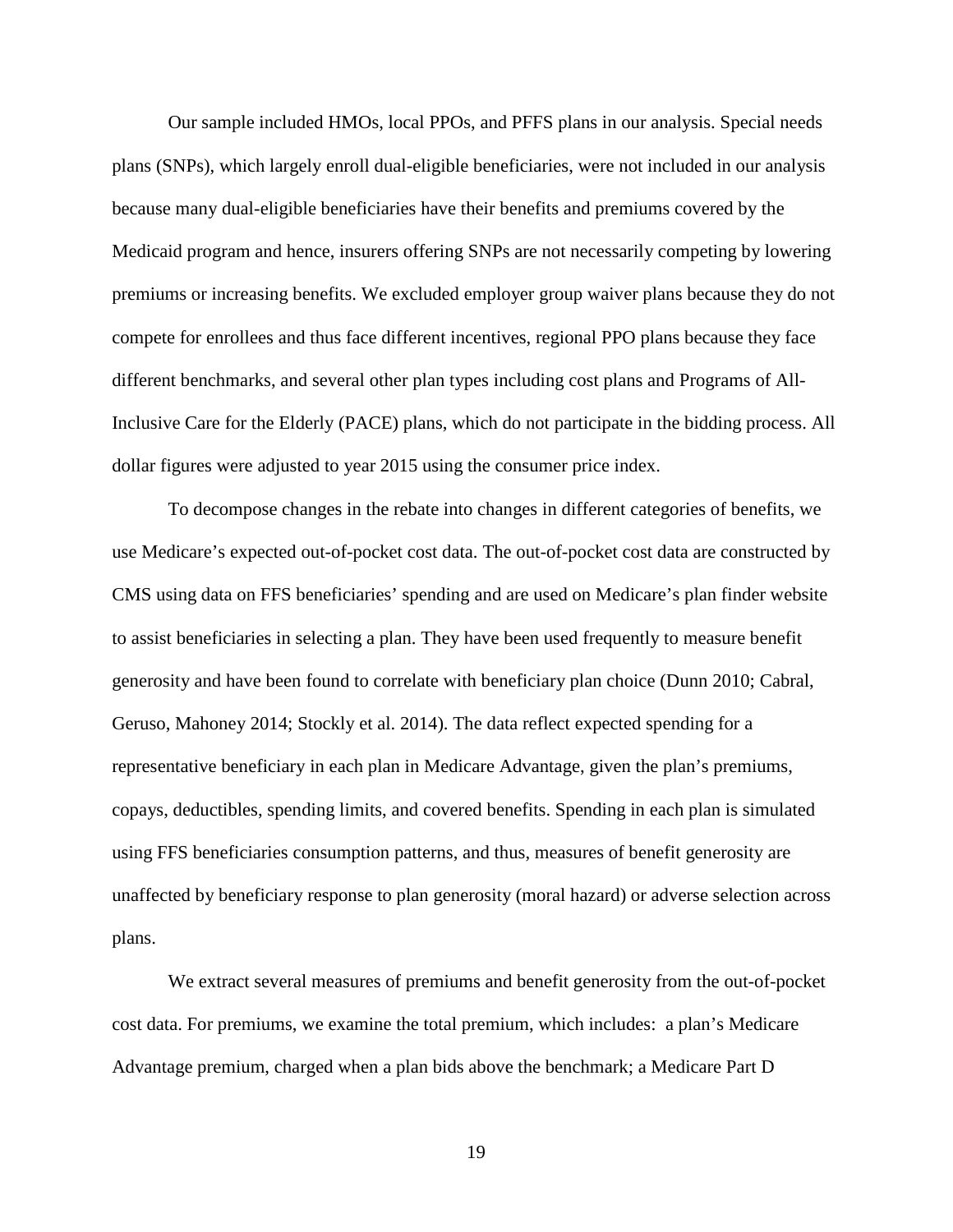premium, which is charged when a plan offers Part D benefits, but can be reduced by the plan using rebate dollars the standard Medicare Part B premium; and any amount by which the plan reduces the beneficiary's Part B premium (Part B buy-down). Each of these premium components is also examined separately.

To measure the generosity of plans' cost-sharing and covered benefits, we examine beneficiaries' total expected out-of-pocket spending in each plan (excluding premiums), spending on pharmaceuticals, and spending on optional, supplemental benefits. Total expected out-of-pocket costs capture what a beneficiary would spend on Medicare Parts A and B benefits (including hospital, physician, diagnostic and lab spending), pharmaceuticals, and other categories not covered under the Medicare FFS benefit, including vision, dental, and hearing care. Spending on pharmaceuticals reflects what a beneficiary would spend on Part D drugs in each plan. Optional, supplemental benefits capture spending on vision, preventative dental, and hearing care, after accounting for a plan's coverage of such categories of care. Higher expected spending reflects lower plan generosity in each category.<sup>[9](#page-19-0)</sup>

### B. EMPIRICAL STRATEGY

We examined the impact of changes in the benchmark on bids by exploiting variation in benchmark updates. Our identification strategy is rooted in comparing changes in the dependent variables among counties that saw large changes in their benchmark to counties that saw small changes in their benchmark, pre- and post-ACA. We used the following longitudinal reduced form model,

<span id="page-19-0"></span><sup>&</sup>lt;sup>9</sup> Changes in this out-of-pocket cost measure may understate changes in generosity, because this measure is calculated assuming that all care is provided in-network. If plans respond to benchmark reductions by narrowing their networks, this dimension of generosity will not be captured by this measure.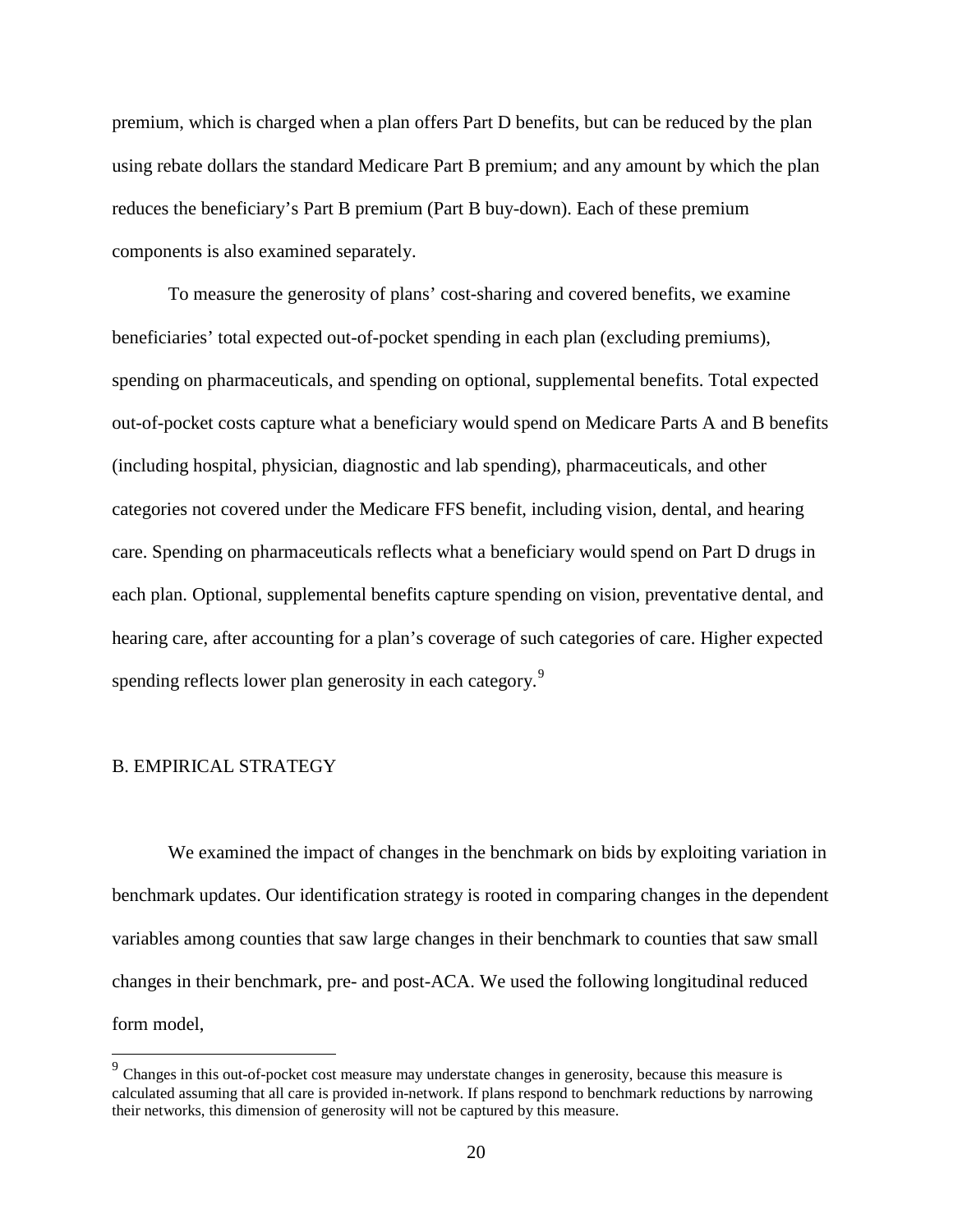$$
Y_{kt} = \beta_1 * B_{kt} + \beta_2 (B_{kt} * post_t) + X_{kt} \delta + \gamma_k + \gamma_t + \varepsilon_{kt}
$$

where  $B_{kt}$  is the county benchmark in county k at time t, the vector of covariates,  $X_{kt}$ , denotes time-varying characteristics of a county, including contemporaneous FFS Medicare spending, FFS Medicare risk score, the average Medicare Advantage risk score weighted across plans in the county, and number of insurers or HHI in county *k*. The indicator *postt* denotes years 2012 or later, after the ACA benchmark cuts began to be phrased in; <sup>[10](#page-20-0)</sup>  $\gamma_k$  and  $\gamma_t$  are county and year fixed effects, respectively, and  $\varepsilon_{kt}$  is the error term. When the outcome  $Y_{kt}$  is the bid, the coefficient  $\beta_I$ captures the average pre-ACA bid response for each dollar change in the benchmark, while *β<sup>2</sup>* captures the average difference on the margin in bid response after the ACA relative to before.  $(\beta_1 + \beta_2)$  represents the mean bid response for every dollar change in the benchmark post-ACA.) Although  $post_t$  is common to all observations in a year,  $\beta_2$  is identified by heterogeneity across counties in benchmark changes in the post-period. The model was weighted by county-level Medicare Advantage enrollment averaged across the years in the data, and standard errors are clustered on the county level to account for correlation in bids within county over time.

Given that ACA payment cuts were phased in over time and benchmarks varied over time due to the quality bonus program, we also estimated year-specific coefficients as below, where *β<sup>t</sup>* are the coefficients of interest. In sensitivity analyses, we examined the robustness of our results under alterations in the model and covariates. We examine whether coefficients meaningfully vary across years rather than testing whether plans responded differently to benchmark increases

<span id="page-20-0"></span> $10$  Results that treat the "post" period as beginning in 2010, after the ACA was passed but before the cuts were effective, are discussed in a section on sensitivity analysis.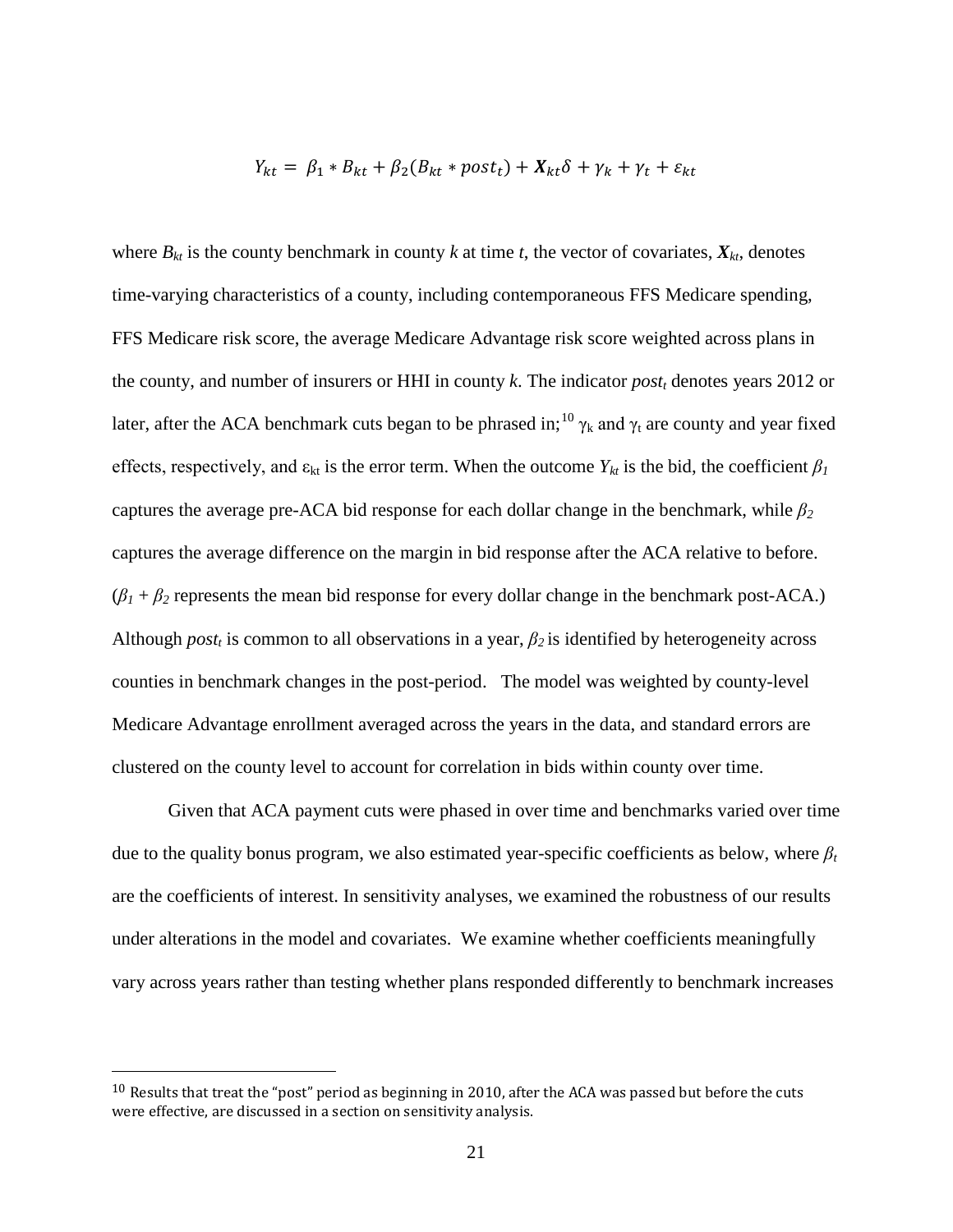or decreases because – in some years, virtually all plans experienced benchmark increases whereas in other, virtually all plans experienced benchmark decreases.

$$
Y_{kt} = \sum_{t \in (2006, 2015)} \beta_t * B_{kt} + X_{kt} \delta + \gamma_k + \gamma_t + \varepsilon_{kt}
$$

To examine bid response and pass-through under different market conditions directly, we explored heterogeneity of effects between counties with high and low levels of competition. In one set of specifications, we defined counties as being high competition if they had more than 2 insurers operating in them in 2012, and in the other, they were defined as being high-competition if insurer HHI was below the median in 2012 (HHI=5,473). Counties were omitted from this regression if no insurer operated in them in 2012. Given that the majority of Medicare Advantage beneficiaries reside in urban counties and those counties are disproportionately in the highest spending quartile of FFS Medicare, which received the largest benchmark cuts under the ACA, we also examined urban and rural counties separately.

To understand how plans passed through changes in rebates to beneficiaries, we assessed different categories of spending that were affected by rebates, including the Part B premium, Part D premium, plan premium (plans that bid above the benchmark), out-of-pocket costs, drug spending, and additional benefits.

Our analysis has several caveats. First, our primary analysis explores whether plans responded differently to payment increases and cuts using an indicator for years post-ACA, interacted with benchmarks. Identification of the coefficient on this interaction and on benchmark changes pre-ACA relies on variation across counties and years in the size of benchmark increases and decreases. Although we are interested in identifying how plans respond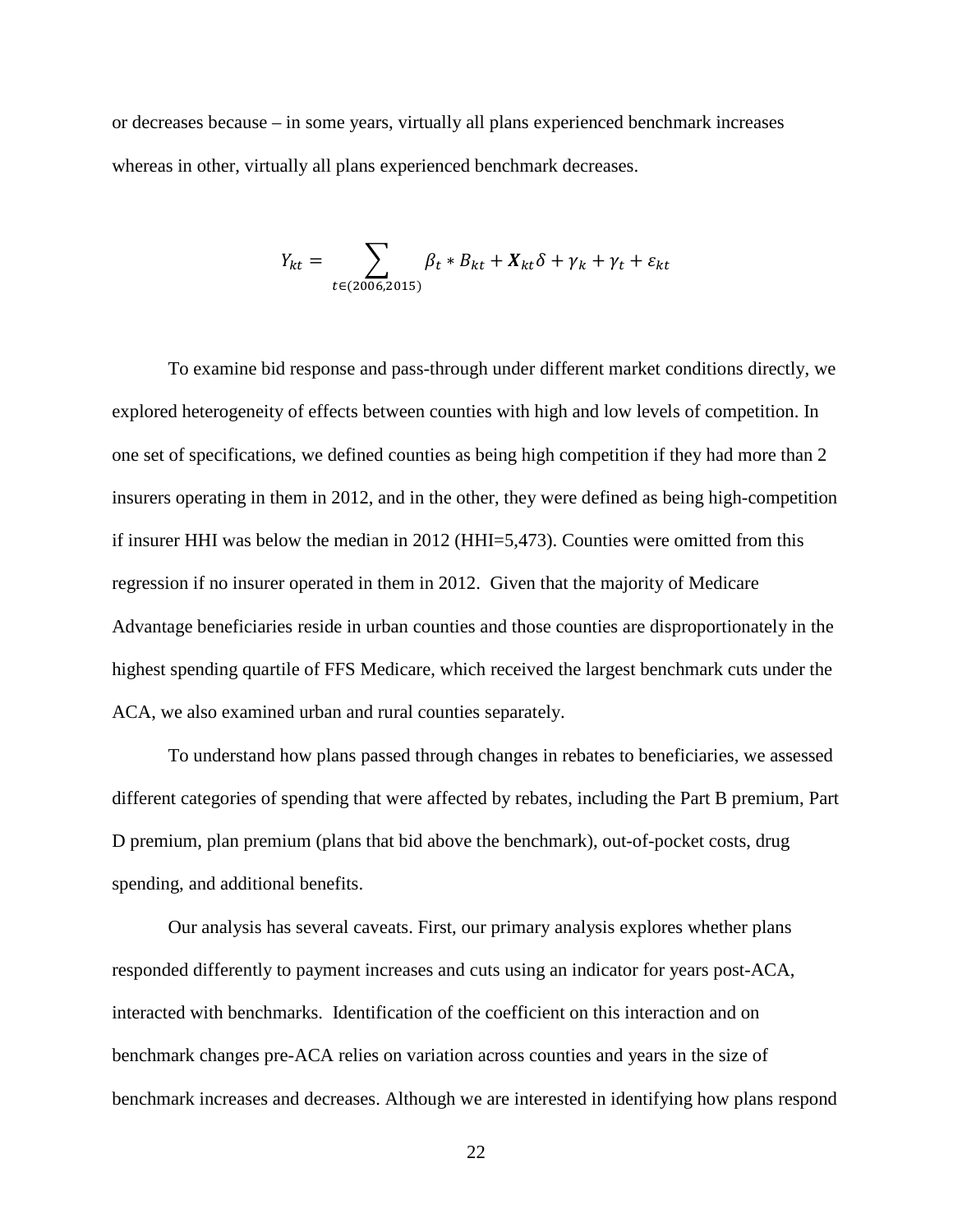differently to benchmark increases and decreases, we cannot easily test this hypothesis using indicators for whether benchmarks increased or decreased relative to the prior year. Although benchmarks have both increased and decreased over the years, the timing of policy changes are such that there are years in which virtually all counties (or plans) experienced benchmark increases and other years where virtually all counties experienced decreases. Thus, indicators for whether plans responded differently to increases or decreases would be collinear with year fixed effects.

Additionally, our measure of plan benefit generosity has shortcomings. Namely, we use a measure of benefit generosity that captures changes in the expected out of pocket cost for a representative beneficiary. This variable captures the direction in which plans adjust benefits and allows for comparison across counties that faced different levels of benchmarks. However, it does not capture exactly what a plan spends on enrollees' cost sharing and covered benefits and thus, the magnitude of changes in benefits do not sum to the marginal change in rebates.

## **V. Results**

### A. SUMMARY STATISTICS

Characteristics of Medicare Advantage plans and the markets they operate in are shown in **Table 1**, where we divided observations into years in which benchmarks were growing in both real and nominal terms (2006 through 2009) and years in which they decline in both real and nominal terms (2012 through 2015). (Benchmarks were frozen in 2010 and 2011, and so plans experienced real declines and no change in nominal terms.) In real terms, average plan-level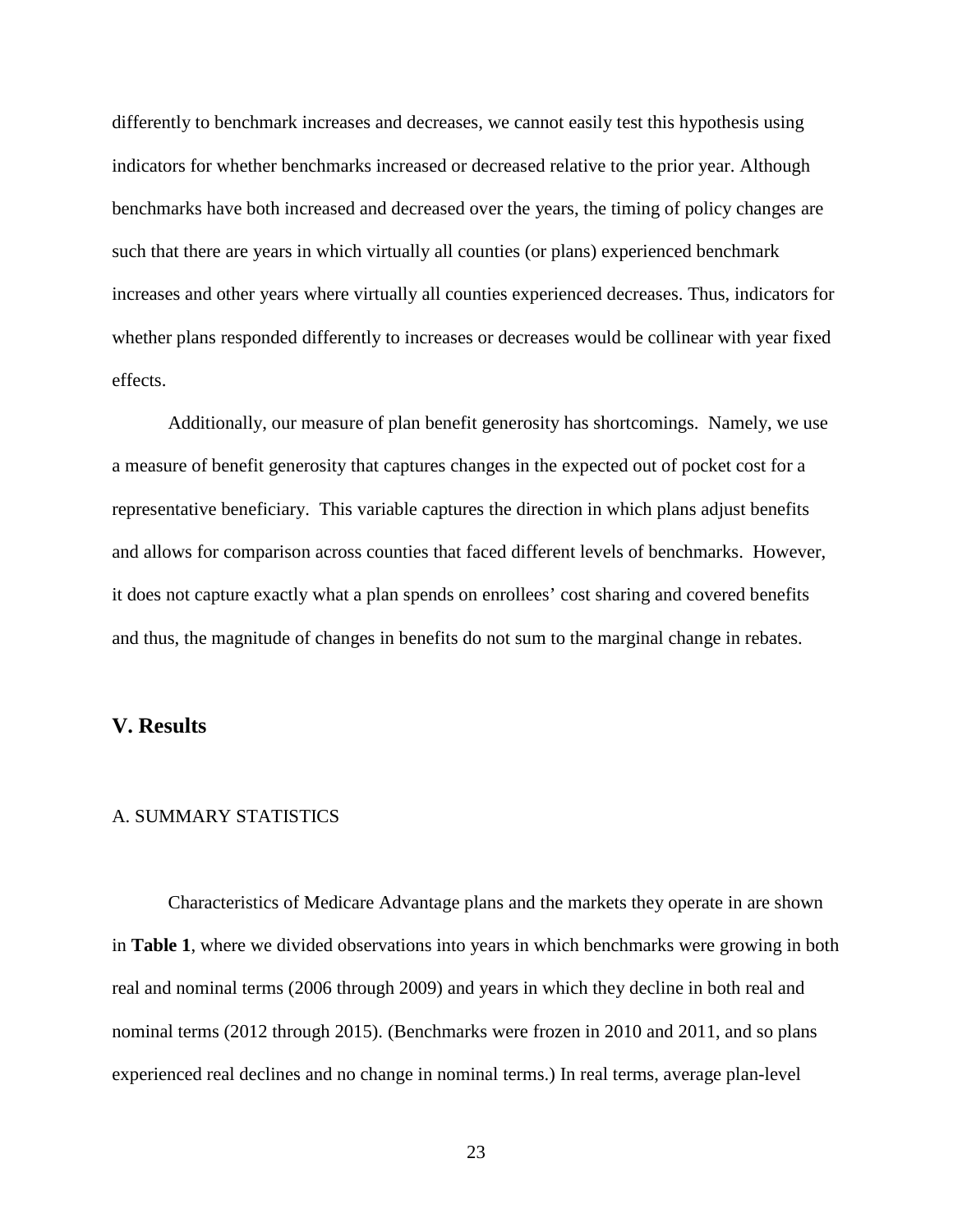benchmarks nationwide decreased from \$948 per member per month (PMPM) before the ACA changes to the benchmark formula became effective in 2012 to \$874 PMPM after the changes. Similarly, average bids and rebates were lower after 2012, although total risk-adjusted payments to plans declined by slightly less than bids or benchmarks because risk-adjustment scores were higher in the post-ACA years. **Figure 2, Panel A** illustrates these mean benchmarks and bids in Medicare Advantage during the entire study period. In real terms, the average benchmark grew by \$35 pre-ACA (2006 and 2009) and declined by an average of \$81 after the ACA payment cuts (2012-2015); the slope of this decline increased after 2014, consistent with the conclusion of the QBP demonstration program. Of note, steeper cuts in the benchmark would have occurred in the absence of the QBP demonstration program. Additionally, trends in bids and benchmarks were largely parallel across counties divided by quartiles of FFS spending (**Figure 2, Panel B**)**.** 

Meanwhile, benefits, as measured by projected out-of-pocket costs, were less generous and premiums were higher after 2012 relative to before (**Table 1**). Competition, as measured by the average number of insurers offering plans, declined slightly from 5.36 in the years before 2012 and 5.01 after, although insurer HHI was relatively unchanged between the two periods. Average beneficiary risk in Medicare Advantage relative to average beneficiary risk in FFS Medicare increased slightly, from 0.96 prior to 2012 and 0.99 after. Changes in the ratio of risk between the Medicare programs might reflect declines in selection of healthier beneficiaries into Medicare Advantage (Cabral, Geruso, Mahoney 2014; Newhouse et al. 2012) or it might reflect increases in the intensity with which diagnoses are coded in the Medicare Advantage program (Geruso and Layton 2015, Kronick and Welch 2014, Hayford and Burns 2018).

**Figure 3** shows a time series of beneficiary rebates in real terms and total enrollment in Medicare Advantage, illustrating continued growth in enrollment despite a relative decrease in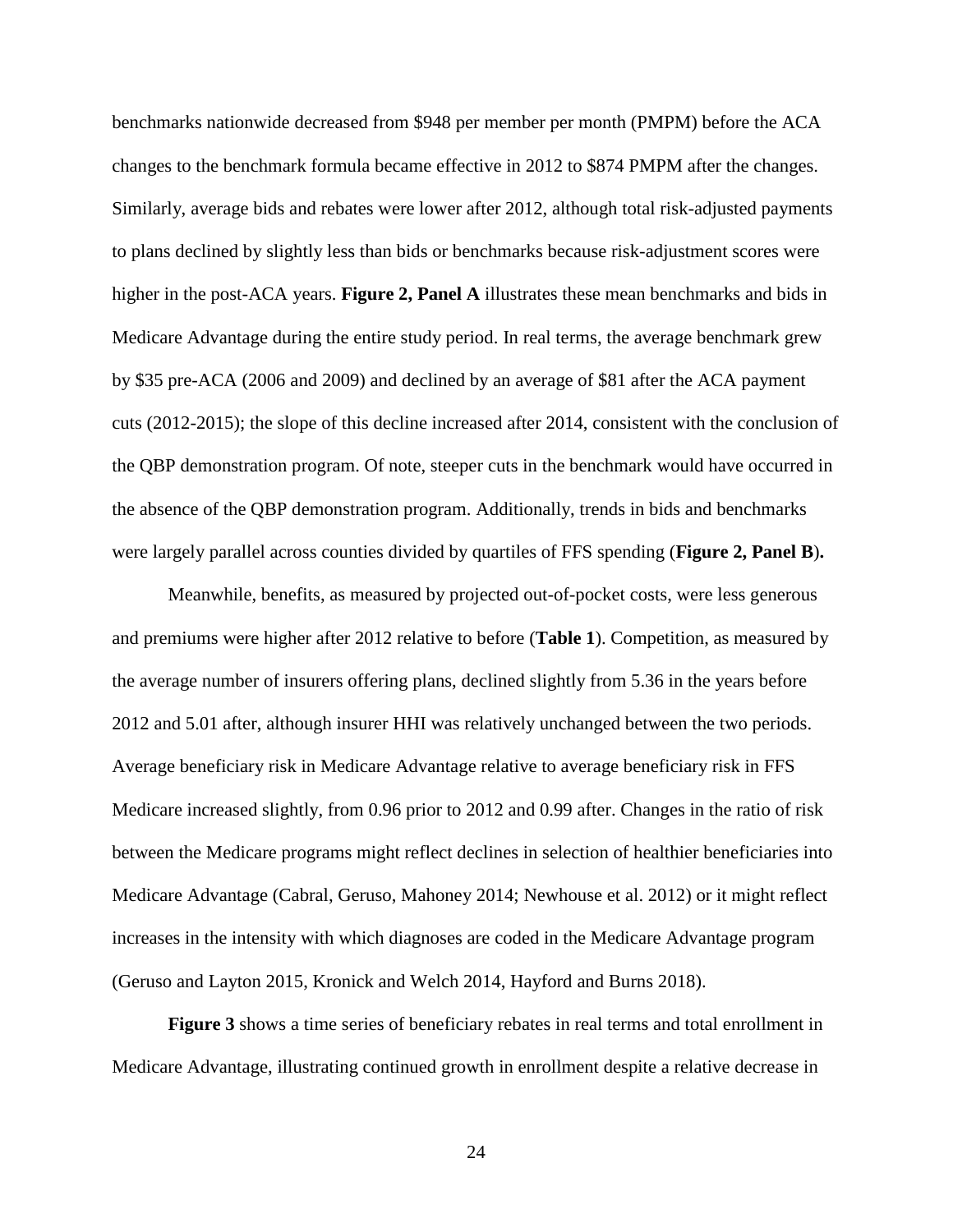rebates over the years. Of note, the actual rebates were greater than initial projected rebates, which were projected to decline substantially beginning in 2010 due to the ACA-related changes in the benchmark formula (Centers for Medicare and Medicaid Services 2010). This difference between the actual and projected rebates was likely driven by quality bonuses, which boosted the benchmark, and the plan bid response, which we examine in this paper.

### B. PLAN BID RESPONSE AND REBATE RESPONSE

Our main estimates of the bid and rebate response are shown in **Table 2** and **Figure 4**. From 2006 to 2012, a period of growth in the benchmark before the ACA, plans raised their bids by an average of 60 cents for every dollar increase in the benchmark. After the ACA-related benchmark formula changes (and start of quality-based bonuses), plans lowered their bids by an average of 56 cents for every dollar reduction in the benchmark. Plans' responses to changes in benchmarks post-ACA were statistically different than their responses pre-ACA, although the magnitudes were very similar.

As a result, plans passed through an average of 27 cents in rebates for every dollar increase in the benchmark before the ACA (the remainder going to the Medicare Trust Fund in the form of shared savings for the federal government). After the ACA, plans lowered the rebate by almost the same amount as they had increased them pre-ACA.<sup>[11](#page-24-0)</sup> On balance, our main estimates illustrate fairly similar average magnitudes of the bid and rebate responses to changes in the benchmark during a period of benchmark growth and a period of benchmark declines. In

<span id="page-24-0"></span> $11$  One way in which the bid regression and the rebate regression differ is that rebates are adjusted for risk scores, as they are measured and reported by CMS as actual dollars given to Medicare Advantage plans. Meanwhile, bids and benchmarks are not adjusted for risk as they are reported for the average risk (1.0 risk) beneficiary (i.e. they are riskstandardized). We thus risk-standardized county-level rebates using plan-level risk scores, which may not perfectly capture all the risk of plans in the county.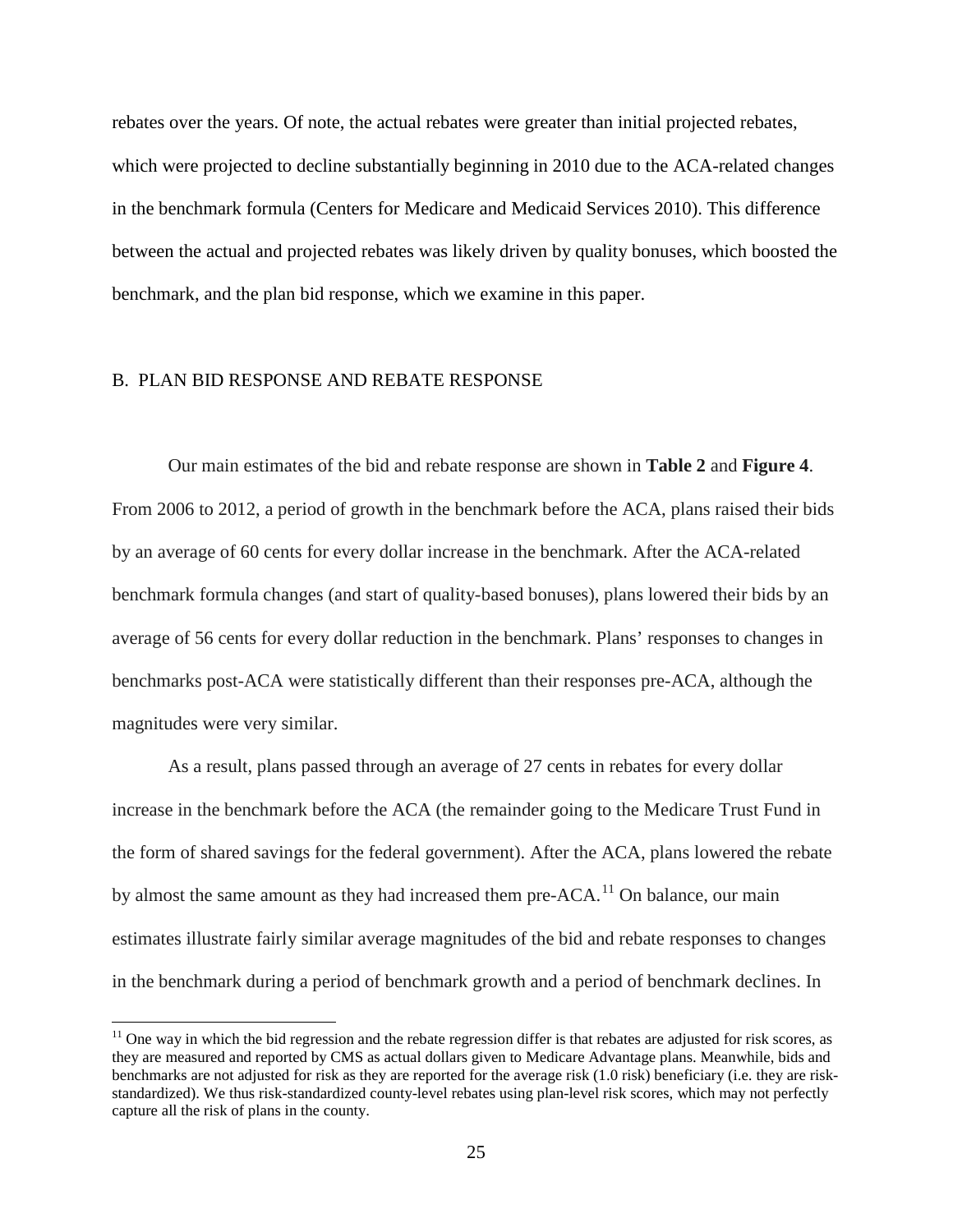fact, bid responses are remarkably stable over the study period, ranging from 0.66 (in 2007) to 0.50 (in 2015) (see **Figure 4**). The stability of those coefficients suggests that the overall estimate of bid responsiveness accurately reflects plan behavior, rather than being a spurious result.

## C. HETEROGENEITY OF BID RESPONSE AND REBATE RESPONSE

Plans' response to benchmark changes varied based on the extent of competition in the Medicare Advantage market (**Table 3, A**). Plans in more competitive counties were less responsive to benchmark changes than plans facing less competition. Plans in more competitive counties adjusted bids by approximately 58 cents for every dollar change in benchmark, whereas plans in less competitive counties adjusted bids by 69 cents for every dollar change in the benchmark.<sup>[12](#page-25-0)</sup> We found similar heterogeneity when defining competition using insurer HHI. In addition, we found that the bid response was closer to \$1 (\$0.82) in rural counties, whereas it was closer to \$0.56 in urban counties. This is consistent with the fact that 68 percent of rural counties were classified as non-competitive, using the definition above, whereas only 36 of urban counties were non-competitive.

Analogous heterogeneity was observed in the rebate response (**Table 3, B**). Following from the changes in bids, plans in more competitive markets passed through a larger share of each dollar change in the benchmark to beneficiaries than plans in less competitive markets. Namely, plans in more competitive counties passed through 29 cents in rebates for every dollar

<span id="page-25-0"></span> $12$  Counties were classified as more competitive in they had more than 2 insurers operating in them 2012, and less competitive if they had two or fewer insurers operating in them. Counties were classified based on 2012 levels of competition so that changes in competitiveness would not confound results – and plans with no insurers in 2012, comprising 3% of county-year observations, were omitted from analysis.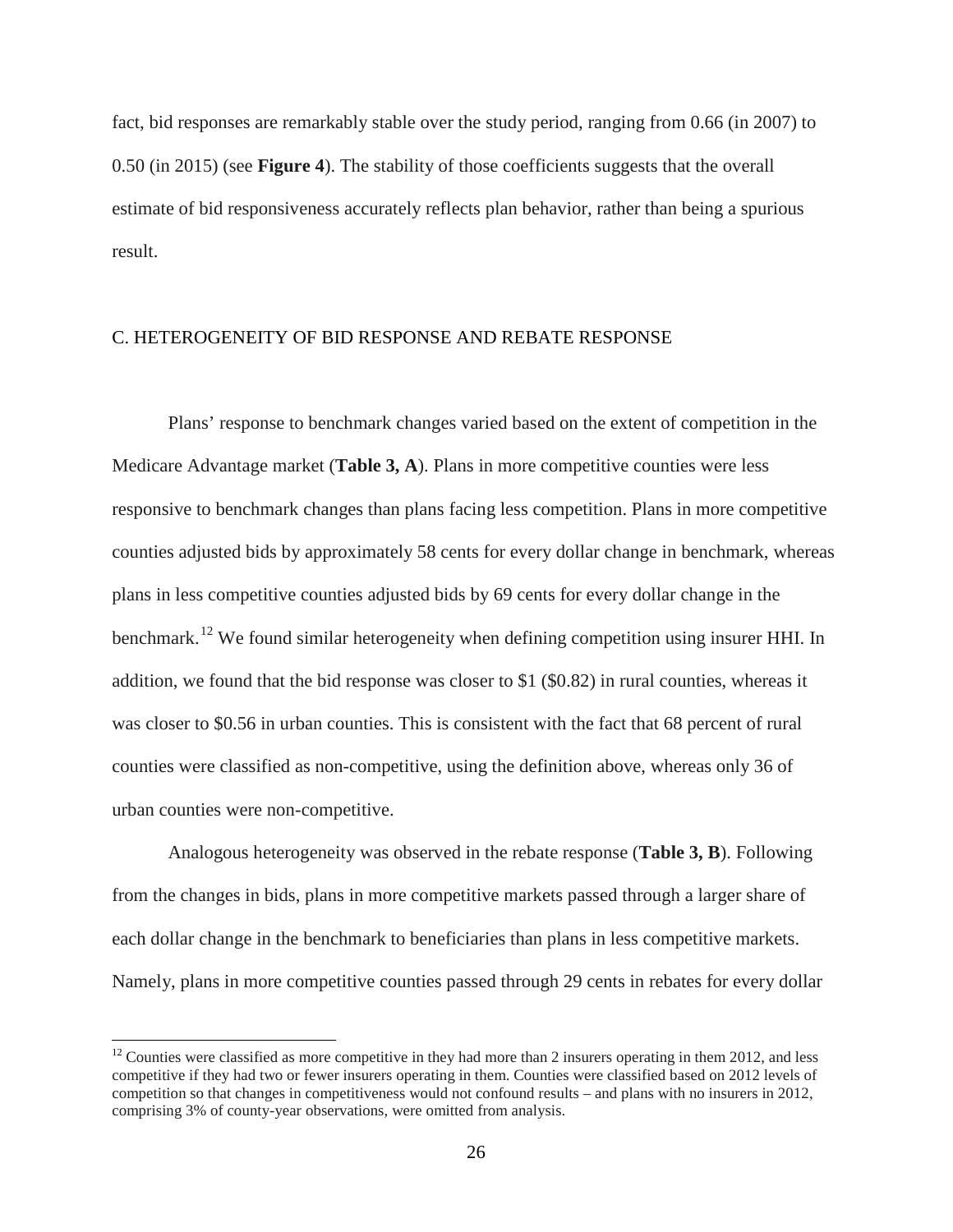change in the benchmark versus 16 cents in less competitive counties. Plans in urban counties passed through about 31 cents of every dollar, whereas plans in rural counties passed through nearly none of those benchmark changes.

#### D. DECOMPOSITION OF CHANGES IN THE REBATE

We examine how insurers allocated changes in rebates to by testing for changes in measures of benefits and premiums. **Table 4** and **Figure 5** show marginal changes in the total premium, the three components of the total premium (Medicare Advantage plan premium, Part D premium for plans that offer Part D coverage, and Part B premium), cost-sharing, and covered benefits offered by the plan as a function of a dollar change in the benchmark. Changes in costsharing and covered benefits are measured by changes in total out-of-pocket spending for a representative beneficiary, drug spending for a representative beneficiary, and spending on supplemental benefits (vision, hearing, and dental services). Out-of-pocket cost data are not available for 2006, so Column 1 of Table 4 replicates the regression of benchmarks on rebates with 2006 omitted. All other regressions in this portion of analysis also omit 2006.

During the period of benchmark increases before the ACA, each dollar increase in the benchmark was associated with a 6.7-cent reduction in total premiums that was passed through to beneficiaries in the form of lower Medicare Advantage premiums (-4.6 cents) and lower Part B premiums via plan buy-downs (-2.3 cents), but no significant changes in the Part D premium. Reductions in Part B premiums are likely less salient to consumers than reductions in Medicare Advantage plan premiums, because the former are added directly to beneficiaries' social security checks and the latter are paid directly by the beneficiary (Stockley et al. 2014).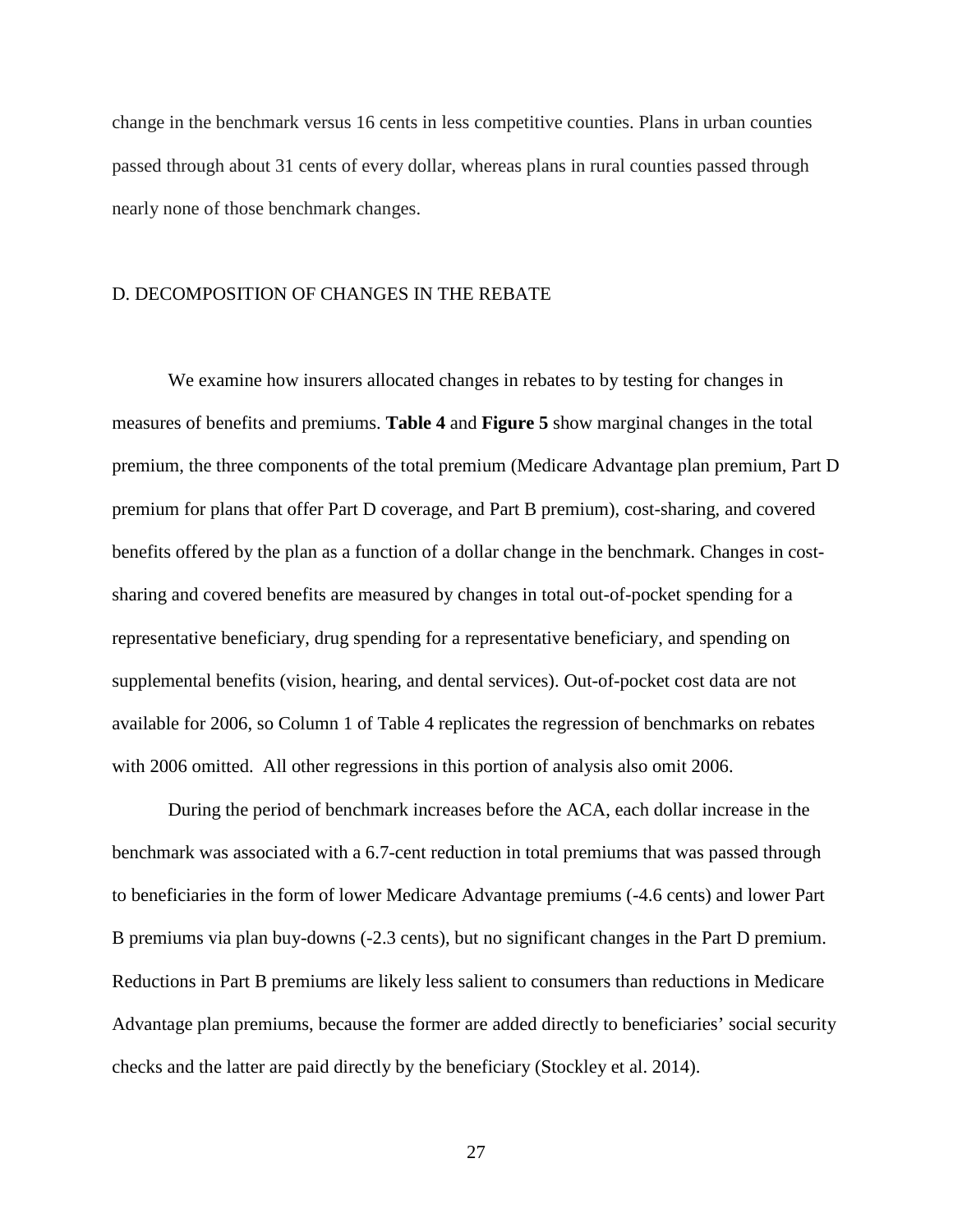During the period of benchmark decreases after the ACA, plans increased premiums by 8.3 cents for each dollar decrease in the benchmark. This marginal increase in premiums post-ACA was significantly larger than marginal decreases pre-ACA, but none of the coefficients on premium components were significantly different pre- or post-ACA—perhaps because all marginal changes were rather small.

Insurers also increased plan benefits in response to increased benchmarks and decreased plan benefits when benchmarks decreased; unlike premiums, all components of benefits that we examined decreased by more post-ACA than they increased pre-ACA. Pre-ACA, total out-ofpocket costs for the representative beneficiary fell by 9 cents for every dollar increase in benchmarks. Changes in drug spending comprised 5 cents of the total change in out-of-pocket costs, and changes in spending on extra benefits accounted for a 1-cent change in out-of-pocket costs. Post-ACA, out-of-pocket costs increased (benefits became less generous) with each dollar reduction in the benchmark. Specifically, total out-of-pocket costs for beneficiaries increased by 21 cents, total out-of-pocket drug spending increased by 13 cents, and total out-of-pocket spending on extra benefits increased by 2 cents.

Thus, after the ACA, plans reduced the generosity of cost-sharing and covered benefits by about twice as much on the margin as they had increased the generosity of these dimensions before the ACA (see **Figure 5**). In contrast, plans changed premiums—which are plausibly more salient to consumers—by roughly similar amounts pre- and post-ACA in response to benchmark changes.

#### E. INSTRUMENTING FOR MEDICARE BENCHMARKS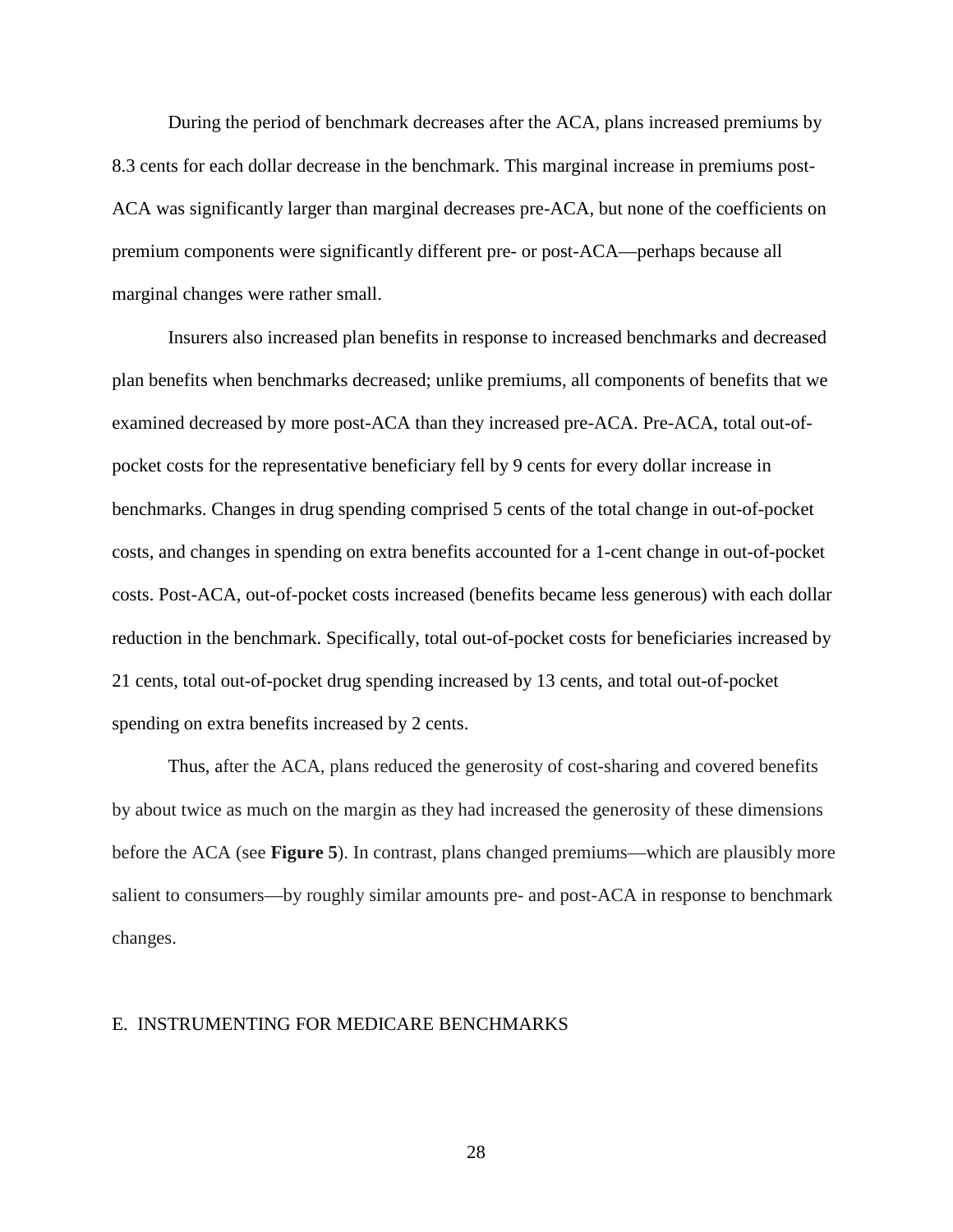One concern with regressing changes in benchmarks on plan bids is that those two variables could be endogenously related. For instance, favorable selection into Medicare Advantage could leave FFS Medicare with higher per capita spending -- which would increase benchmarks -- and lower average spending among Medicare Advantage beneficiaries, which could reduce plan bids. Although all regressions control for FFS spending, Medicare Advantage plans cover more than the basic FFS benefit, and thus, unobserved selection could reduce their bids, biasing coefficients downward. Alternately, several papers provide evidence of a spillover effect -- or that greater Medicare Advantage penetration reduces spending in FFS (Baicker and Robbins 2015). Reductions in FFS spending due to spillovers could reduce benchmarks, and simultaneously, areas with more Medicare Advantage penetration might have more insurers and more competition, which would likely lower bids. Thus, benchmarks and bids might be related in ways other than through plans' direct response to benchmark changes.

To test for potential endogeneity, we instrument for benchmarks using the percentage of FFS beneficiaries who are enrolled in Medicare Part A only. The percentage of "A-only" beneficiaries affects Medicare Advantage benchmarks because CMS calculates benchmarks by summing Part A per capita spending and Part B per capita spending. Beneficiaries who are only enrolled in Medicare Part A are included in the calculation of Part A per capita spending, even though their average risk-adjusted spending on Part A services is lower than beneficiaries who are enrolled in both Parts A and B. (Many of these beneficiaries spend less because they still have employer-sponsored insurance and, thus, Medicare is the secondary payer.) The Medicare Payment Advisory Commission has found that including Part A-only beneficiaries in the benchmark calculation reduces benchmarks by about 1 percent nationally, and this effect is much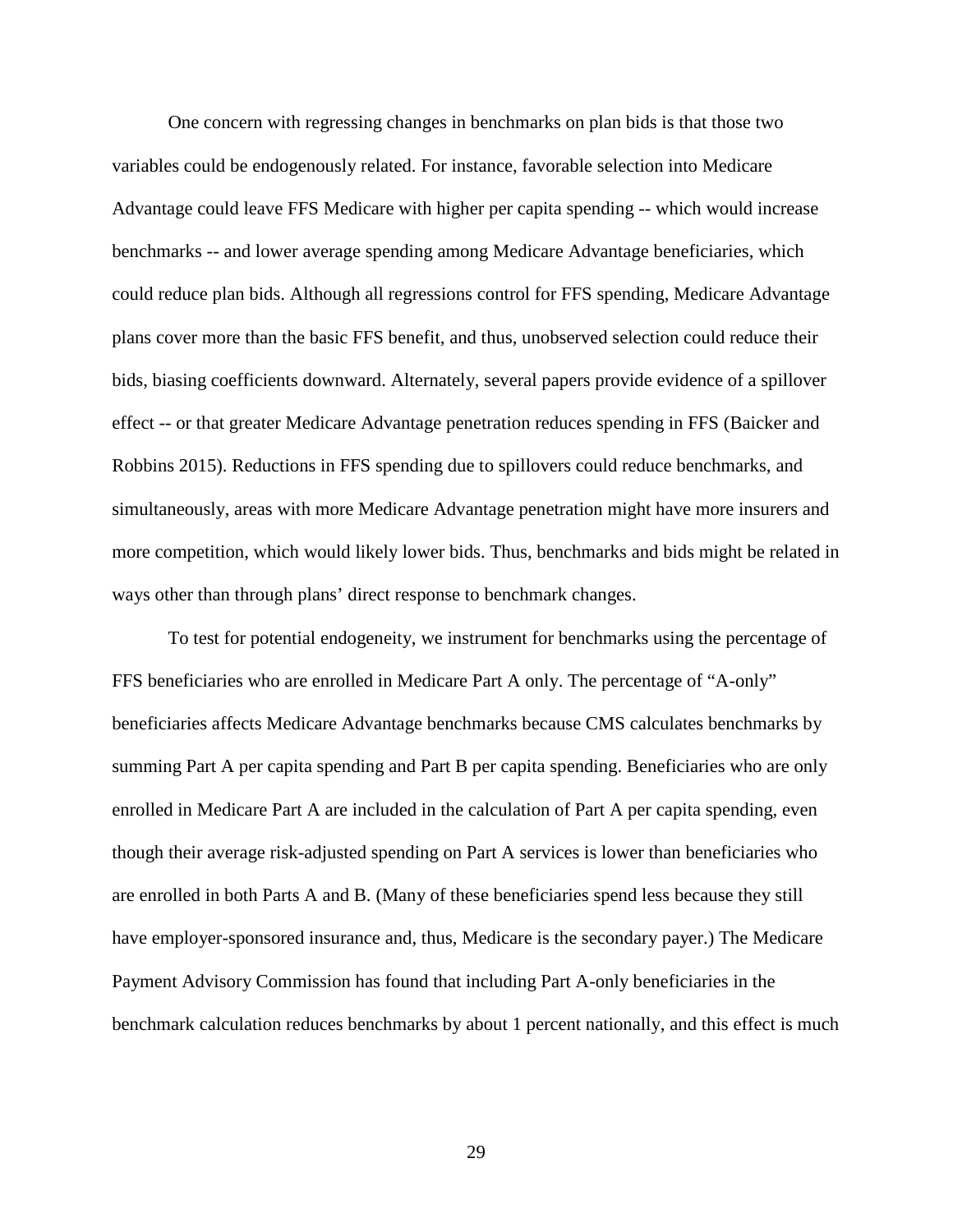larger in counties with more A-only enrollment (Medicare Payment Advisory Commission 2017).

The percentage of FFS beneficiaries who are A-only plausibly meets the exclusion criteria if, conditional on choosing FFS, a beneficiary's choice of enrolling in Medicare Part B changes plan bids by changing the benchmark. This assumption is more plausible under specific conditions. First, we construct our instrument using the percentage of the aged (beneficiaries over 65) who are enrolled in Part A only, rather than the percentage of A-only beneficiaries among both the aged and disabled. Beneficiaries over 65 are more likely to be A-only because they still have employer-sponsored coverage. As the decision to retire is unlikely to be related to Medicare Advantage plans' bids, the decisions to be A-only is more plausibly unrelated to the Medicare Advantage market among the aged. In contrast, the disabled may be more likely to become A-only because they cannot afford the Part B premium. Those beneficiaries might be making joint decisions about enrolling in Medicare Advantage or FFS based on their options for secondary coverage, and therefore their decision might be influenced by benchmarks and bids.

Second, the probability that beneficiaries over 65 choose to stay working and continue their ESI coverage is likely related to local, time-varying economic conditions, which might also influence plan bids. We address this by controlling for the unemployment rate and county-level per capita income in all regressions. Additionally, the percentage of beneficiaries that choose to be Part-A-only and forgo Part B coverage is likely related to underlying population health. That is, beneficiaries may be more likely to stay employed and insured if they are in better health. Controlling for per capita FFS costs partially addresses this concern; additionally, time-invariant differences in population health are absorbed by county fixed effects.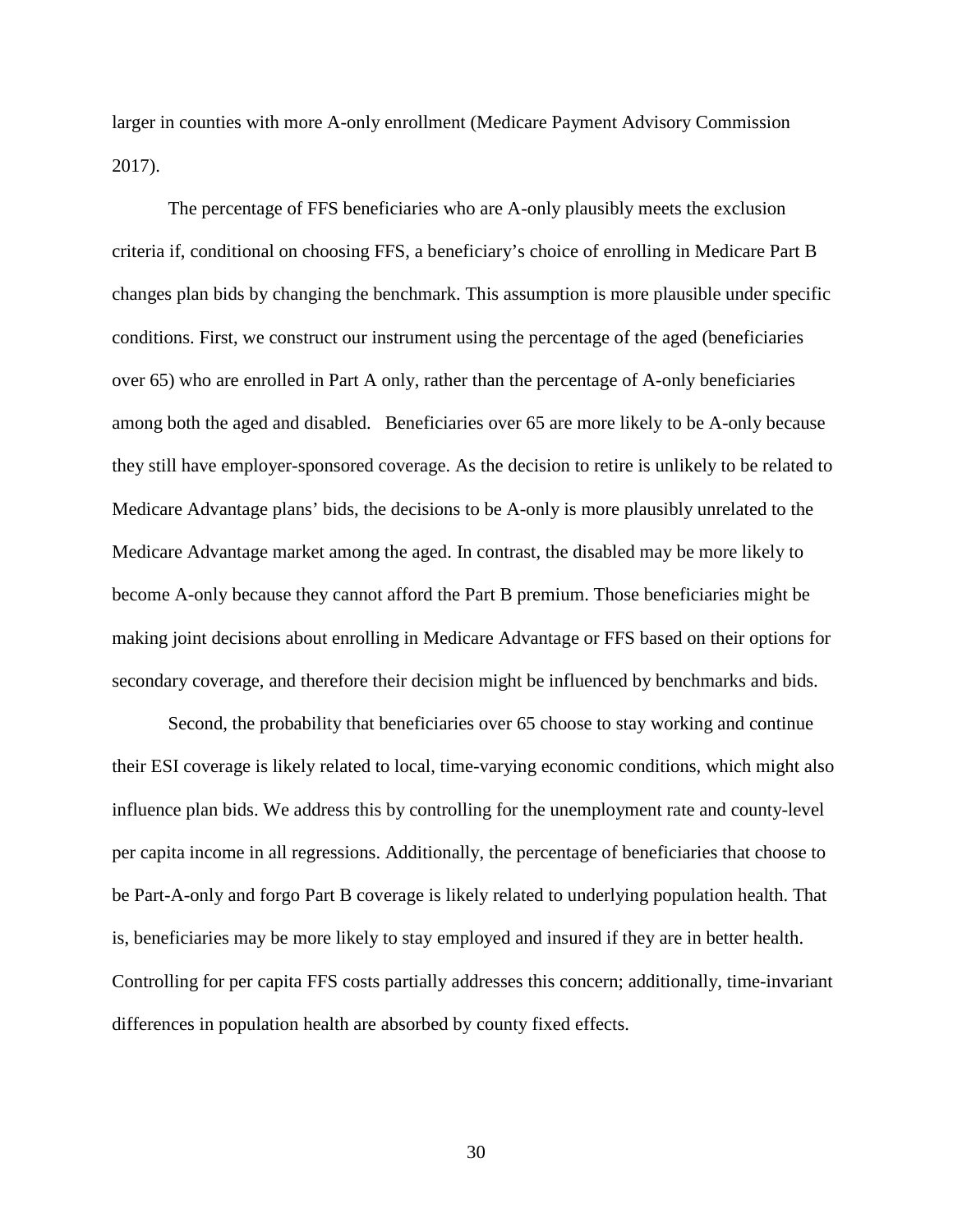Finally, we specifically focus on the percentage of FFS beneficiaries who are enrolled in Part-A only – rather than the percentage of all Medicare beneficiaries -- to avoid reverse causality. Reverse causality might arise because beneficiaries enrolled in Medicare Advantage must be enrolled in Part A and Part B, and hence, the percentage of all Medicare beneficiaries (not just those in FFS) who are enrolled in Part A and Part B is affected directly by Medicare Advantage plans' bids. We avoid this issue by focusing only on the percentage of FFS beneficiaries who are A-only, where our identification hinges on those beneficiaries deciding to forgo Part B once they have enrolled in Medicare FFS.

We construct the percentage of the FFS enrollment in the county that is Part A-only using the publicly-available files on FFS per capita spending among the aged. Specifically, we subtract Part B enrollment from Part A enrollment and divide by Part A enrollment. That statistic is a reasonable proxy for Part-A only enrollment because—although there are some beneficiaries who are enrolled in Part B only—estimates suggest that those numbers are quite small (Medicare Payment Advisory Commission 2017). For less than 1 percent of observations where A-only enrollment is negative when calculated this way, we replace those values with 0. (Results were unaffected when these values were allowed to be negative.) We then regressed benchmarks on the percentage of A-onlies in a county as a first stage. This regression uses all the same controls used in main results, except we do not control for number of insurers, to avoid reverse causality in our first stage.

Column 1 Table 5 shows that, in the first stage of this regression, the benchmark is reduced by \$4.06 dollars for each additional percentage point of FFS beneficiaries in a county who are A-only. In the average county in 2015, 8 percent of FFS beneficiaries were A-only, so this estimate implies that benchmarks in the average county were roughly \$32 lower than they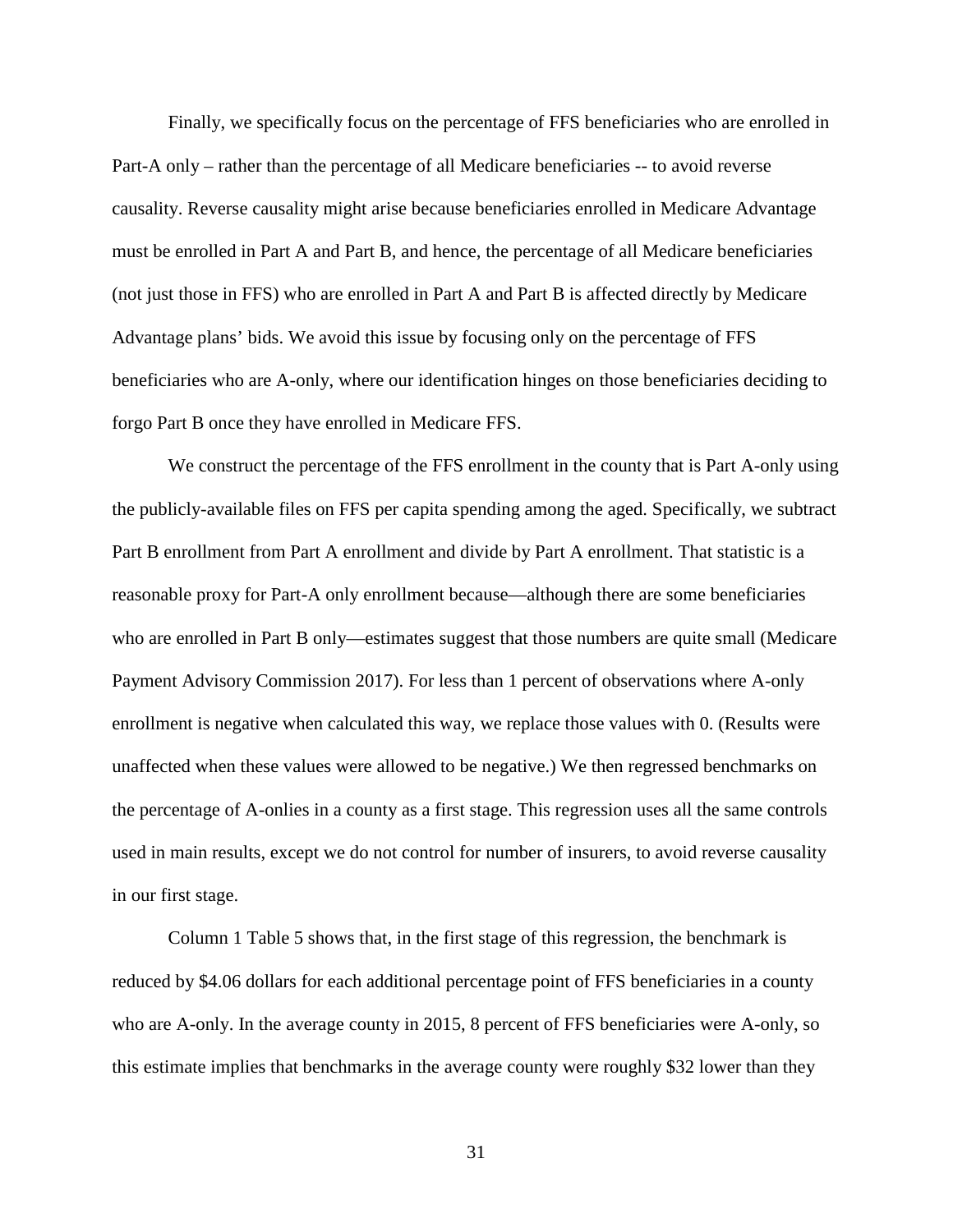would be if all FFS beneficiaries were enrolled in Medicare Parts A and B. The F-statistic on this regression is 1,618, which suggests that the instrument strongly meets the relevance criterion.

Column 2 shows our baseline regression of bids on benchmarks, replicated here without controlling for the number of insurers in the county and without the interaction in the post period, to allow for comparison with IV results. Column 3 shows the effect of instrumenting for the benchmark using the percentage of FFS beneficiaries who are A-only. Coefficients are similar in the two regressions. Without instrumenting, the coefficients on benchmarks suggest that plans reduce their bids by 62 cents for each additional dollar of benchmark payments. After instrumenting, it appears that plans reduce their bids by 71 cents. Based on this analysis, we conclude that endogeneity is not strongly affecting our estimates.

### F. SENSITIVITY ANALYSES

**Table 6** tests the robustness of our main estimates to alterations in the model or variables. Omitting key controls, including county-level FFS risk, county-level Medicare Advantage risk, and the number of insurers operating in a county, had minimal effects on the coefficients of interest (Columns 2-4). Across specifications, estimates of plans' pre-ACA bid response are between 59 and 62 cents on the margin, while estimates of plans' post-ACA bid response are between 55 and 58 cents on the margin.

Calculating the benchmark without accounting for benchmark increases due to quality bonuses also had minimal effects (Column 5). We performed this specification check because plans can influence their quality scores—either directly by engaging in quality improvements or indirectly by cancelling and consolidating lower-quality plans. Thus, benchmarks that include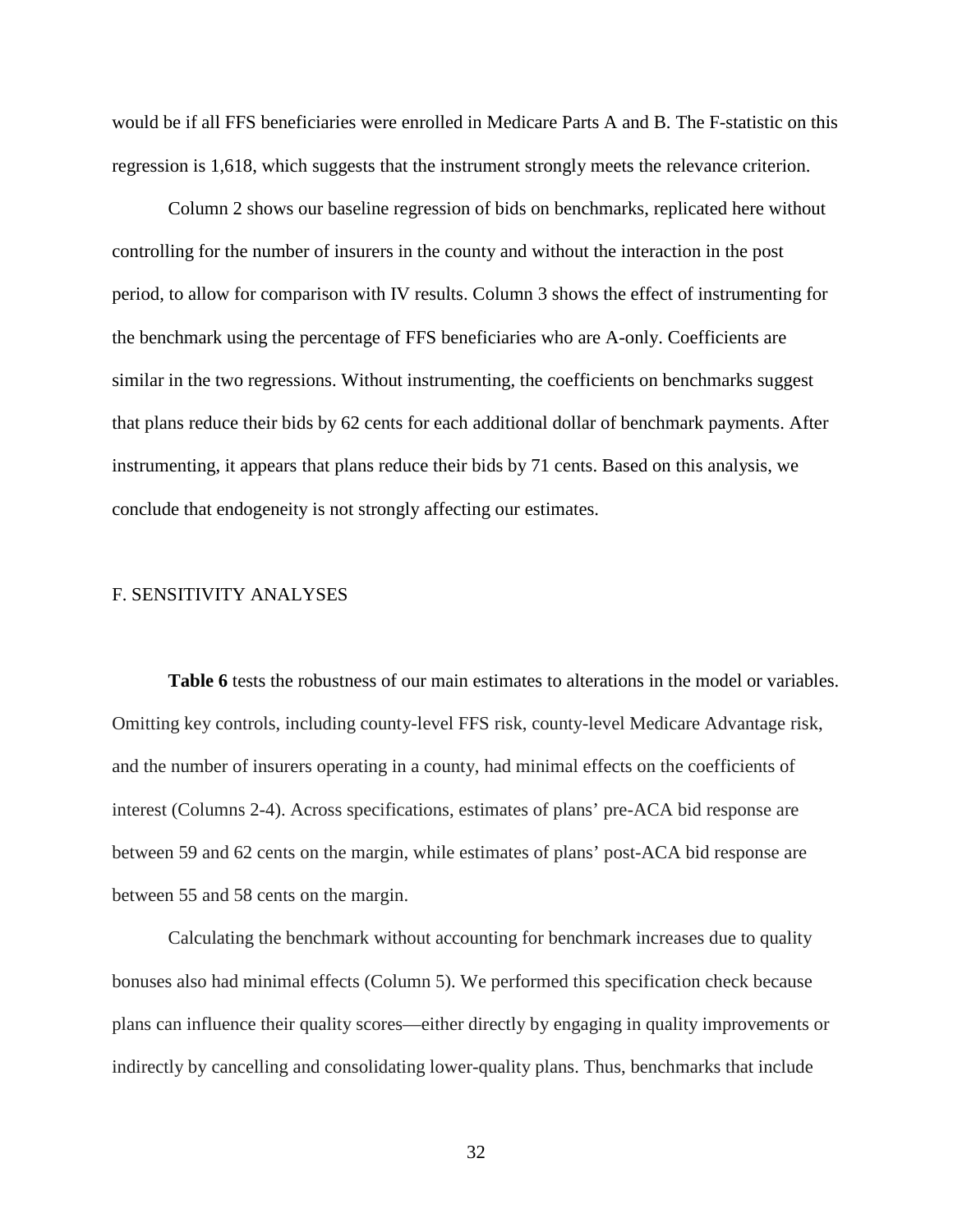quality bonuses could be endogenously related to plans' choice of bid. However, coefficients on benchmarks that exclude quality payments are 62 cents, pre-ACA, and 57 cents, post-ACA. Those estimates are similar to estimates of 60 and 56 cents in a regression that uses benchmarks that account for plans' quality scores.

Redefining the post period to include years 2010 or later, rather than years 2012 and later, changes coefficients on benchmarks by less than 6 cents. Specifically, the coefficient on benchmarks pre-2010 suggests that plans passed through 65 cents of every dollar, and the coefficient on benchmarks 2010 and later suggests they passed through 60 cents. The gap between the pre- and post-period effects is larger in this specification than in other specifications, but the magnitudes of coefficients are similar to those in other regressions.

We also analyzed insurers' bid response using plan-years as the unit of analysis, instead of county-years. Analyzing data on the plan level necessitated several changes in our approach. Namely, we used CMS's published plan-level data on plan bids (instead of county-level data), and we controlled for FFS risk and the number of insurers operating in a plan's markets by averaging those measures across all counties in which a plan operated, weighting by a plan's enrollment in each county. Regressions were weighted by plan-level enrollment (instead of county-level Medicare Advantage enrollment), averaged across all years for which a plan operated under a given identification number, and included plan fixed effects instead of county fixed effects. All regressions included year fixed effects.<sup>[13](#page-32-0)</sup>

Despite changes in key variables and approach, coefficients in the plan-level analysis were remarkably similar to those in the county-level analysis. Specifically, plans appeared to increase their bids by between 62 and 65 cents for each additional dollar of benchmarks, pre-

<span id="page-32-0"></span><sup>&</sup>lt;sup>13</sup> Those changes likely had small effects on the set of included plans. Specifically, CMS's published plan-county level data excludes observations with fewer than 11 enrollees – so those observations were excluded from the planlevel analysis, but were likely included in the published county-level data on bids.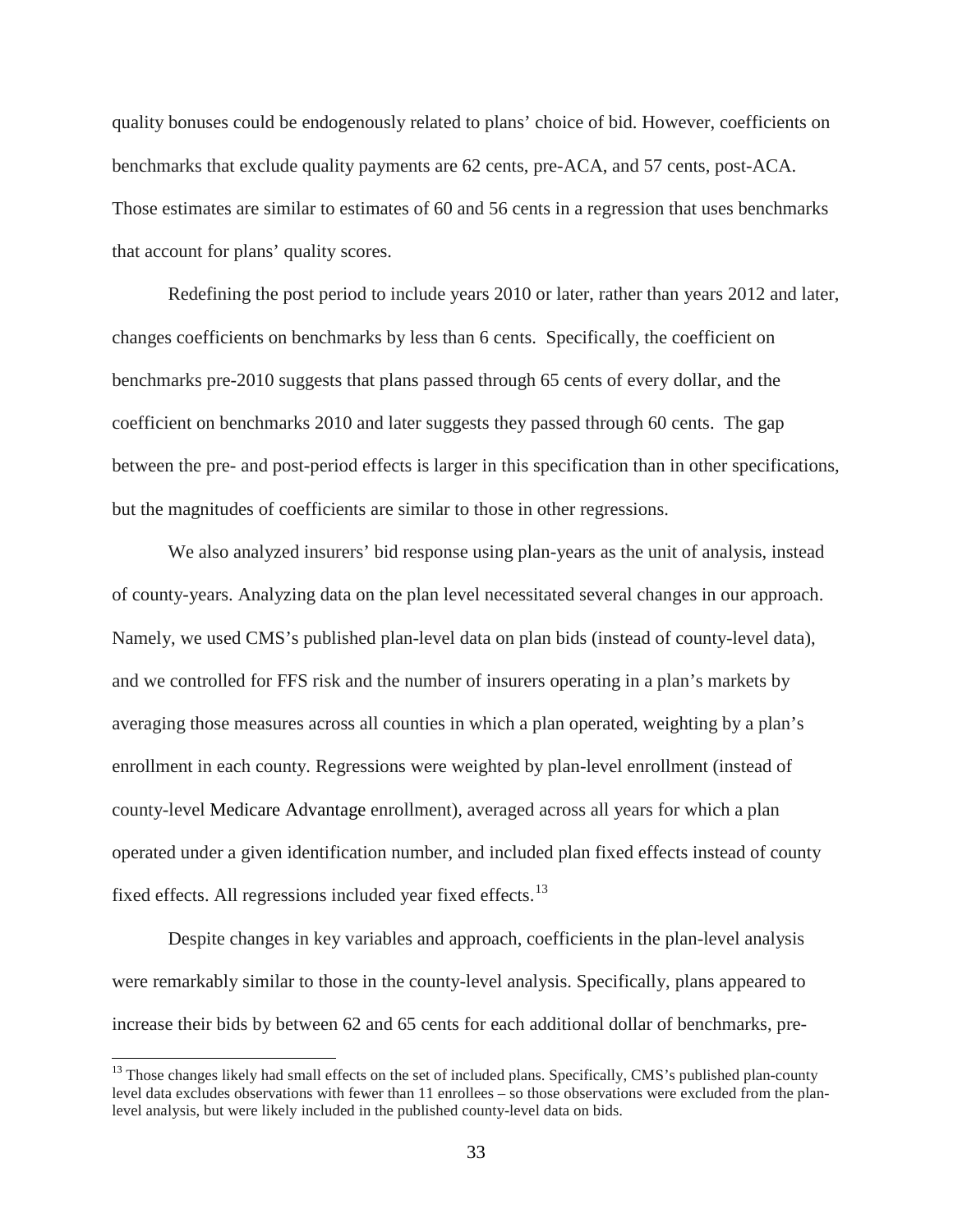ACA, and they decreased them by 53 to 60 cents, post ACA. (Estimates are similar for HMOs and PPOs because analysis includes plan-level fixed effects.) Changes in rebates were also similar across most specifications. One difference of note was that estimates of pass through were lower when we consider the benchmark calculated without stars, which is consistent with the hypothesis that the quality bonus program helped shield beneficiaries from benchmark cuts.

## **VI. Conclusion**

In the years following passage of the ACA, benchmark payments to Medicare Advantage plans decreased, leading to three main effects—a decrease in plan bids, an associated decrease in beneficiary rebates, and a shift by plans in their allocation of pass-through across categories that appear to differ in salience. To our knowledge, this is the first analysis of competitive bidding and pass-through in Medicare Advantage after the ACA. This analysis also provides an explanation for why enrollment in Medicare Advantage has continued to grow, defying experts' projections.

On average, a \$1 decrease in the benchmark led to about a 60-cent decrease in plan bids. This suggests that plans have been bidding above their true costs, possibly using their margin to absorb decreases in benchmarks without needing to exit the market. Before the ACA, the size of this bid response was similar, though in the positive direction, as benchmarks grew, consistent with prior evidence (Cabral, Geruso, Mahoney 2014; Curto et al. 2015; Duggan, Starc, and Vabson 2016; Song, Landrum, Chernew 2013 and 2012). Relative to a scenario with no bid response (for example, perfect competition), this symmetrical bid response after the ACA lessened the potential decline in enrollee benefits. Moreover, declines in final plan payments and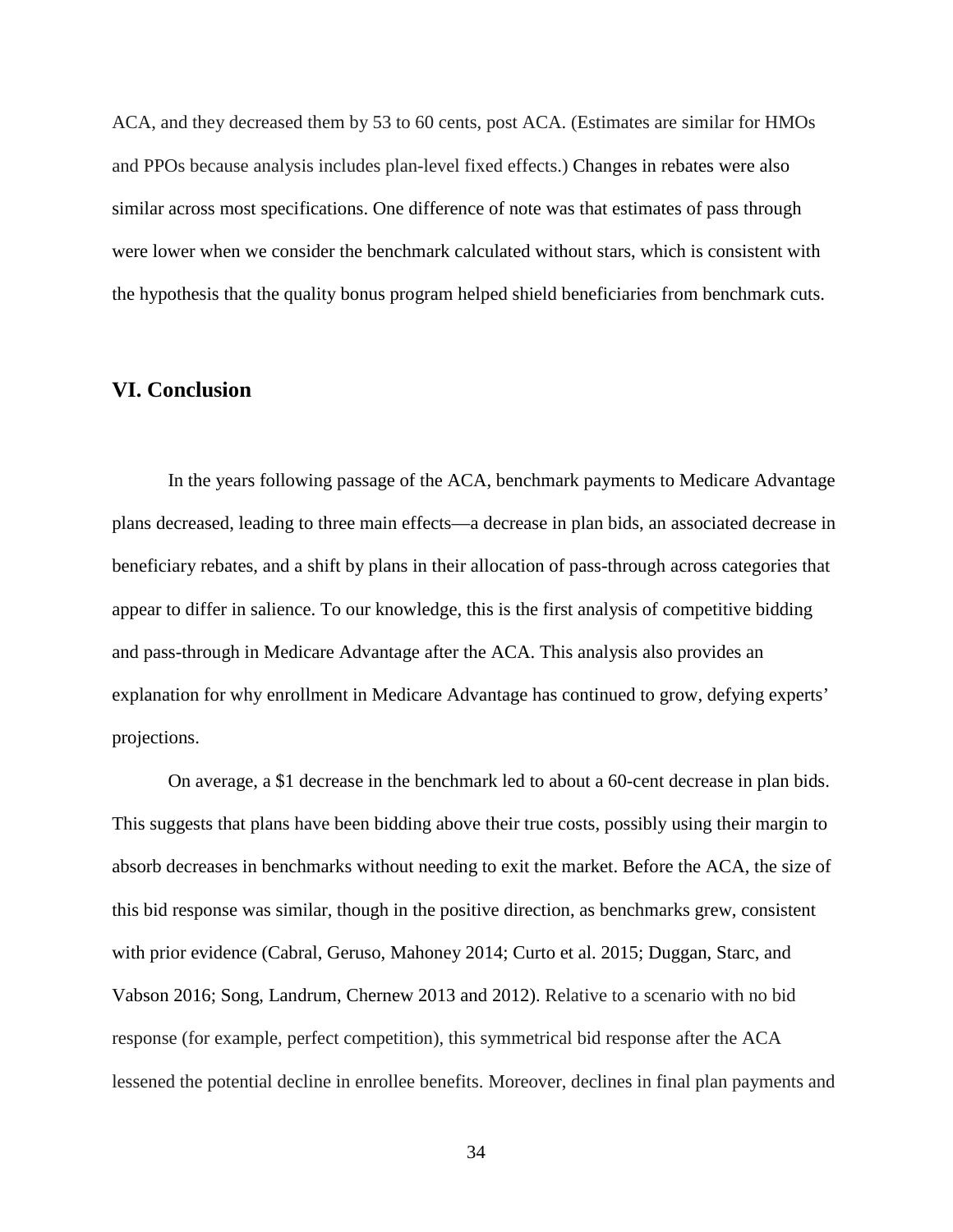enrollee benefits were further offset by new bonuses from quality incentives and higher beneficiary risk scores.

After the ACA, the 56-cent increase in plan bids led to about a 27-cent decrease in the pass through of rebates to beneficiaries. This implied that beneficiaries received a smaller share of the benchmark cuts than plans did. (The government keeps the residual of the difference between the benchmark and the bid when the bid is below the benchmark, depending on the plan quality star level.) This also suggests that insurers protected or kept beneficiaries from facing the full cost of decreasing subsidies, possibly to keep their Medicare Advantage plans attractive to beneficiaries and remain competitive in the market. Our results suggest that plans in less competitive markets (those with market power), were more able to protect beneficiaries from facing the brunt of the benchmark cuts, given their ability to generate a larger bid response.

Not only did insurers change the magnitude of pass-through to beneficiaries as subsidies declined after the ACA, they also allocated cuts more towards cost sharing and additional benefits than they did before the ACA, when pass-through was increasing. This is consistent with premiums being potentially more important to consumers than cost-sharing or additional benefits. This may be because premiums are more salient or guaranteed, whereas extra benefits in coverage are less salient or may only be realized if the need for medical care arises.

Our results are consistent with imperfect competition in Medicare Advantage. If Medicare Advantage markets were perfectly competitive, changes in the benchmark would not affect plan bids, as competition would ensure that plans push each other's bid down to their marginal costs of delivering services. However, our finding that bids do respond to changes in the benchmark—independent of risk—suggests otherwise. Our results suggest that decreases in the benchmark likely resulted in lower insurer or provider profits. When benchmarks declined,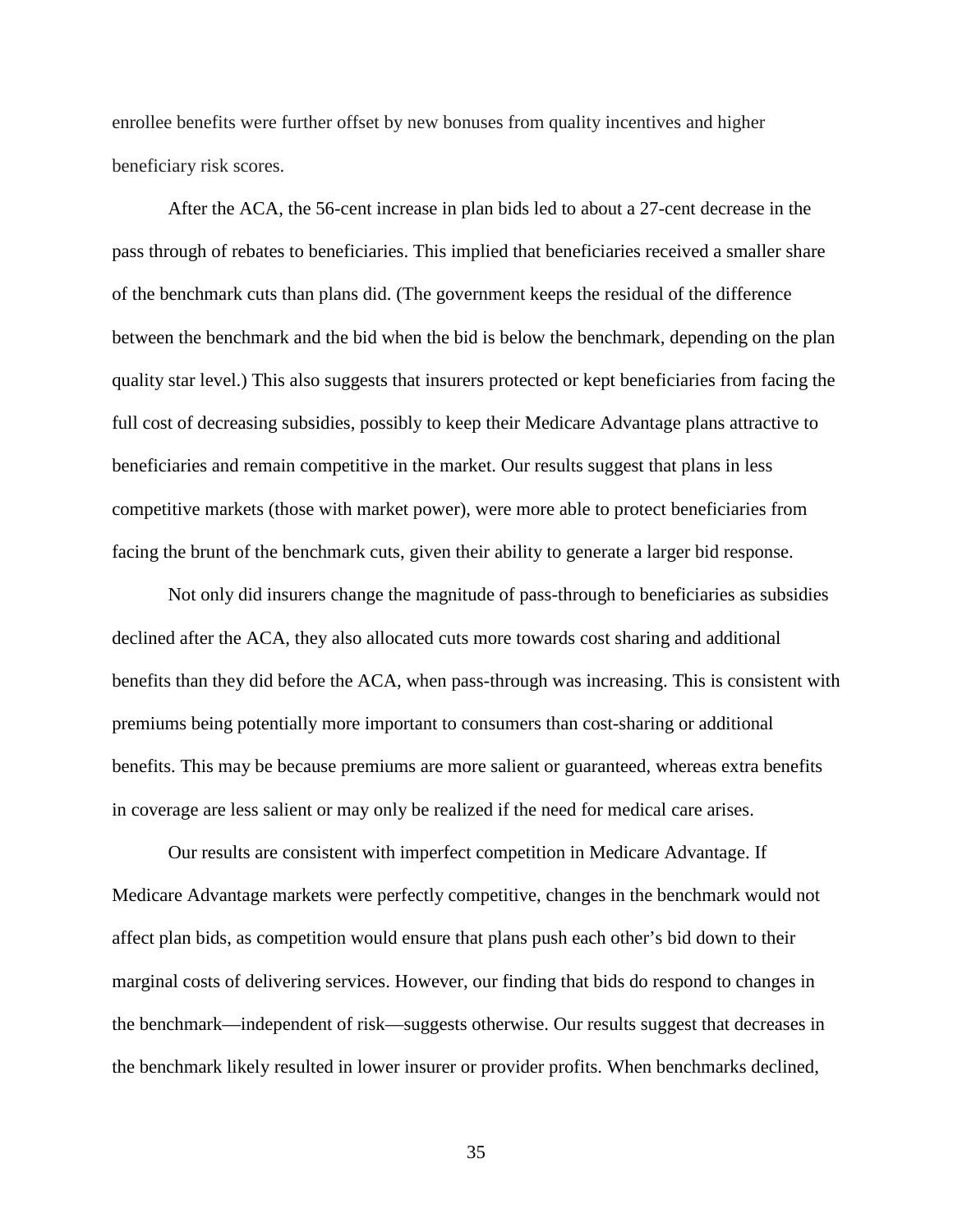plans cannot lower their bids indefinitely and remain financially viable. They may respond in other ways: narrowing their networks, paring back on their product line, or exiting parts of their service area. In addition, they may exit the Medicare Advantage market altogether.

That the magnitude of plan response was similar during periods of benchmark increases and cuts has two meaningful implications. First, it suggests that insurer competition in the Medicare Advantage market is imperfect. Second, declining subsidies were shared between plans and beneficiaries. That enrollment in Medicare Advantage nationwide continued to grow despite decreased benchmarks is consistent with our finding that plans shielded rebate dollars from the brunt of the cuts, which allowed them to continue offering rebates to beneficiaries. Our results are also relevant for federal spending. Policies that affect the benchmark will likely have a larger budgetary impact beyond the direct effects on estimated benchmark spending because variation in benchmarks has been found to induce plan entry or exit (Layton and Ryan 2015; Maruyama 2011). Insurers' ability to alter their bids should also be taken into account.

Our analysis has several limitations. First, we do not characterize plan entry or exit in response to benchmark changes, in part because plans' responses have been studied elsewhere (Layton and Ryan 2015; Maruyama 2011). Second, while our analysis expands on prior work by studying how plan benefits respond to changes in the benchmark, our measure of benefits may not adequately capture all margins that plans might adjust. For instance, the out-of-pocket cost measure is calculated under the assumption that all care is received in network. If plans respond to benchmark changes by changing network size or out-of-network cost sharing, this will not be captured in our analysis.

In addition, other research has documented that the intensity with which plans code beneficiaries' diagnoses has increased over the study period, resulting in higher reimbursement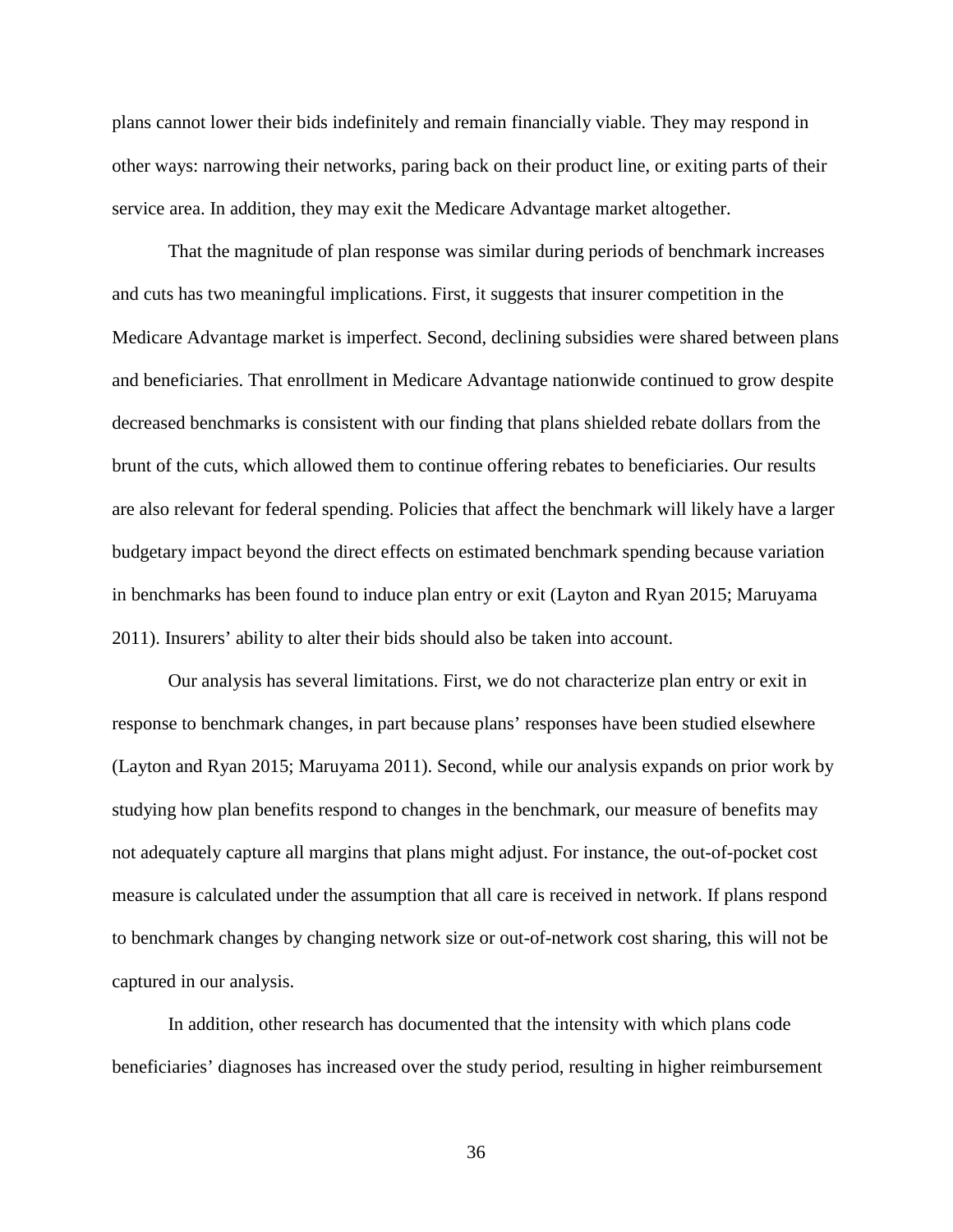for a given level of bid (Kronick and Welch 2014; Hayford and Burns 2018). Although changes in coding may have shielded plans from benchmark cuts, quantifying the relationship between diagnostic intensity and benchmark changes is better done using patient level data and is an area for future research. Finally, although we find that plan responses to benchmark cuts were limited, this result might not generalize to all benchmark cuts. Rather, there is likely some level of payment at which plans would not be able to cut their bids further and would be forced to raise premiums, decrease benefit generosity, or exit the market.

Finally, as discussed earlier, we cannot separately identify the effects of benchmark increases and decreases on bids and benefits, because virtually all plans experienced benchmark increases in some years and nearly all plans experienced decreases in others. Thus, indicators for when plans experienced benchmark increases would be largely collinear with year fixed effects. This limitation does not affect most of our conclusions, as we find that plans' pass through of bids was remarkably similar during times of both payment increases and cuts. However, in the case of benefits, where it appears that plans responded more strongly post-ACA than pre-ACA, we cannot completely rule out that the differences in insurers' responses were due to other factors affecting benefits during the post-ACA period. Nevertheless, it should be noted that many of the changes that affected benefits post-ACA – such as the institution of mandatory outof-pocket limits for plans and a greater emphasis on quality metrics such as consumer satisfaction – should have induced plans to increase benefit generosity, rather than reduce it.

In summary, after growing before the ACA, benchmarks in Medicare Advantage decreased post-ACA. Plans responded to payment cuts by lowering their bids, and plans in less competitive markets lowered bids by more. This plan bid response, combined with additional payments from quality bonuses and growth in risk scores, helped plans lessen cuts in enrollee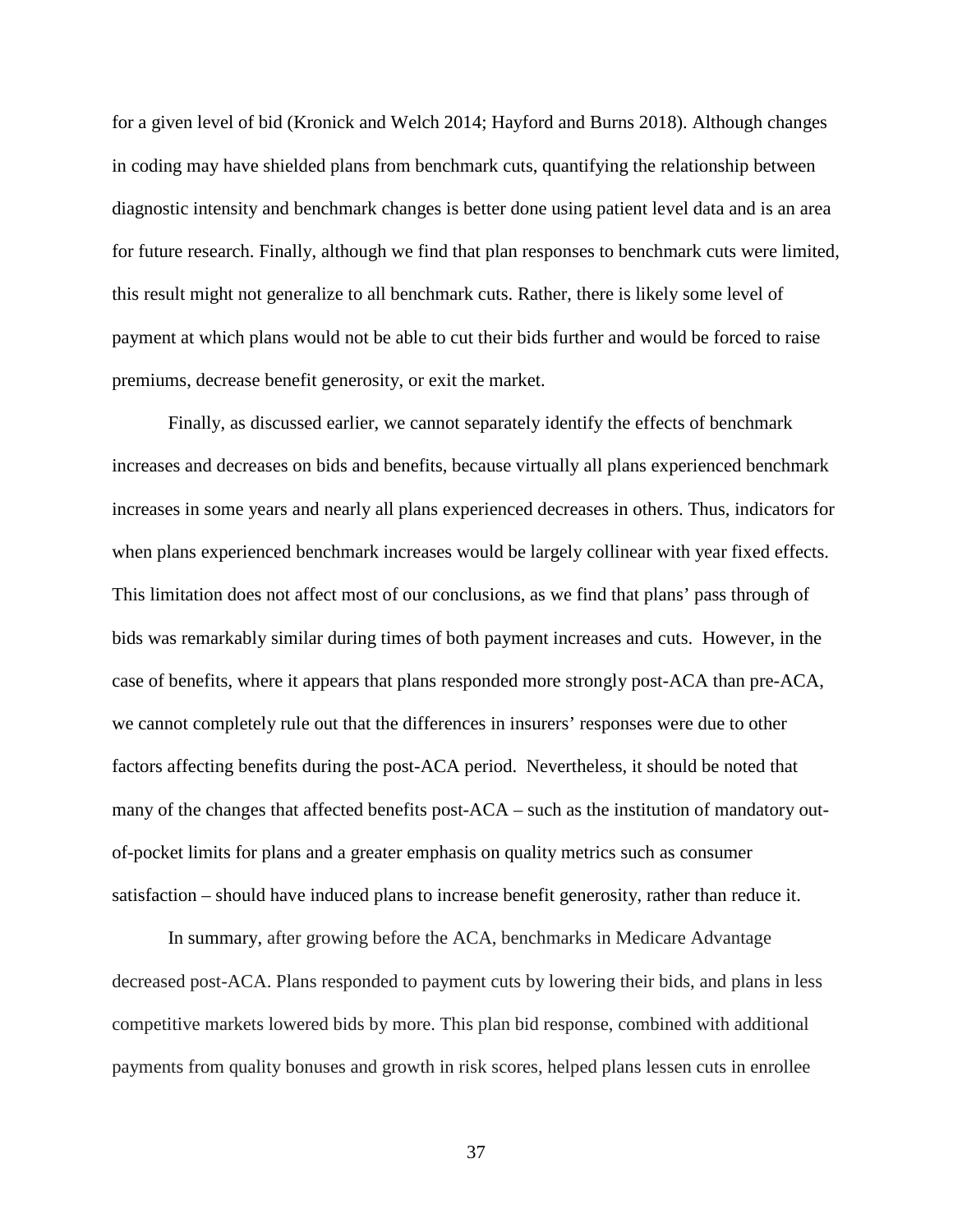benefits, which may explain the continued growth in Medicare Advantage enrollment. Reductions in federal payments have heretofore had a limited impact on enrollee benefits. However, if future benefit reductions are larger or passed on to beneficiaries through more salient channels, then payment reductions may slow growth in enrollment.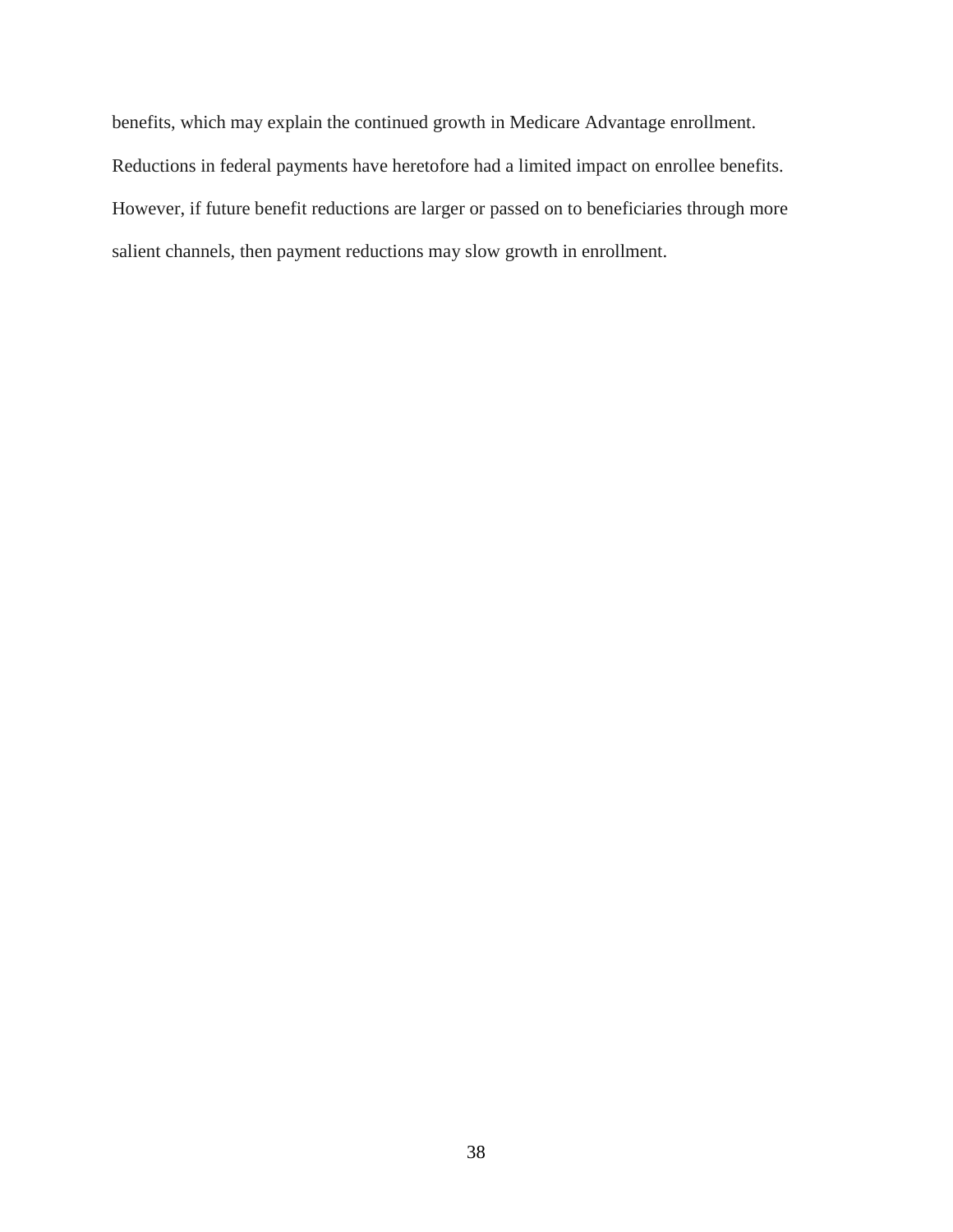### **References**

- Afendulis, C.C., Landrum, M.B., Chernew, M.E., 2012. The Impact of the Affordable Care Act on Medicare Advantage Plan Availability and Enrollment. *Health Services Research*. 47 (6): 2339–2352.
- Atherly, A., Dowd, B.E., Feldman, R., 2004. The Effect of Benefits, Premiums, and Health Risk on Health Plan Choice in the Medicare Program. *Health Services Research*. 39 (4): 847–864.
- Baicker, K., Robbins, J.A., 2015. Medicare Payments and System-Level Health-Care Use: The Spillover Effects of Medicare Managed Care. *American Journal of Health Economics*. 1(4): 399-431.
- Baker, L.C., Bundorf, M.K., Devlin, A.M., Kessler, D.P., 2016. Medicare Advantage Plans Pay Hospitals Less Than Traditional Medicare Pays. *Health Affairs (Millwood).* 35 (8): 1444–51.
- Baker, L.C., Bundorf, M.K., Kessler, D.P., 2014. Vertical Integration: Hospital Ownership of Physician Practices is Associated With Higher Prices and Spending. *Health Affairs (Millwood).* 33 (5): 756–63.
- Berenson, R.A., Sunshine, J.H., Helms, D., Lawton E., 2015. Why Medicare Advantage Plans Pay Hospitals Traditional Medicare Prices. *Health Affairs (Millwood).* 34 (8): 1289–95.
- Biles, B., Adrion, E., Guterman, S., 2008. Medicare Advantage's Private Fee-for-Service Plans: Paying for Coordinated Care Without the Coordination. *The Commonwealth Fund,* Oct.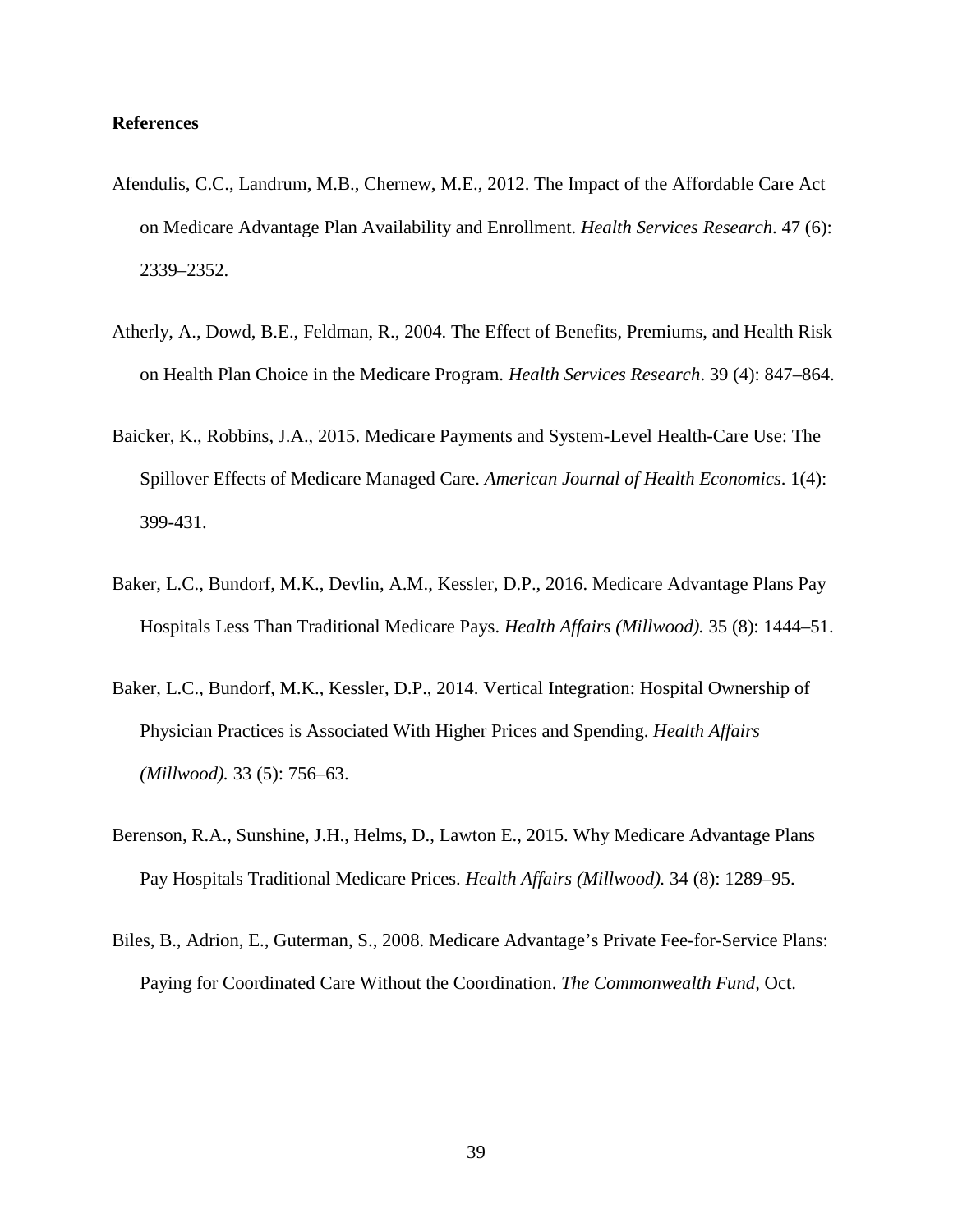- Biles, B., Pozen, J., Guterman, S., 2009. The Continuing Cost of Privatization: Extra Payments to Medicare Advantage Plans Jump to \$11.4 Billion in 2009. *The Commonwealth Fund,* May.
- Cabral, M., Geruso, M., Mahoney, N., 2014. Do Larger Health Insurance Subsidies Benefit Patients or Producers? Evidence from Medicare Advantage. *National Bureau of Economic Research Working Paper* 20470.
- Cawley, J., Chernew, M., McLaughlin, C., 2005. HMO participation in Medicare + Choice. *Journal of Economics and Management Strategy*. 14 (3): 543–574.
- Centers for Medicare and Medicaid Services, 2017. 2017 Annual Report of the Boards of Trustees of the Federal Hospital Insurance and Federal Supplementary Medical Insurance Trust Funds.
- Centers for Medicare and Medicaid Services, 2010. 2010 Annual Report of the Boards of Trustees of the Federal Hospital Insurance and Federal Supplementary Medical Insurance Trust Funds.
- Chernew, M., DeCicca, P., Town, R., 2008. Managed Care and Medical Expenditures of Medicare Beneficiaries. *Journal of Health Economics*. 27 (6): 1451–1461.
- Chetty, R., Looney, A., Kroft, K., 2009. Salience and Taxation: Theory and Evidence. *American Economic Review.* 99 (4): 1145–77.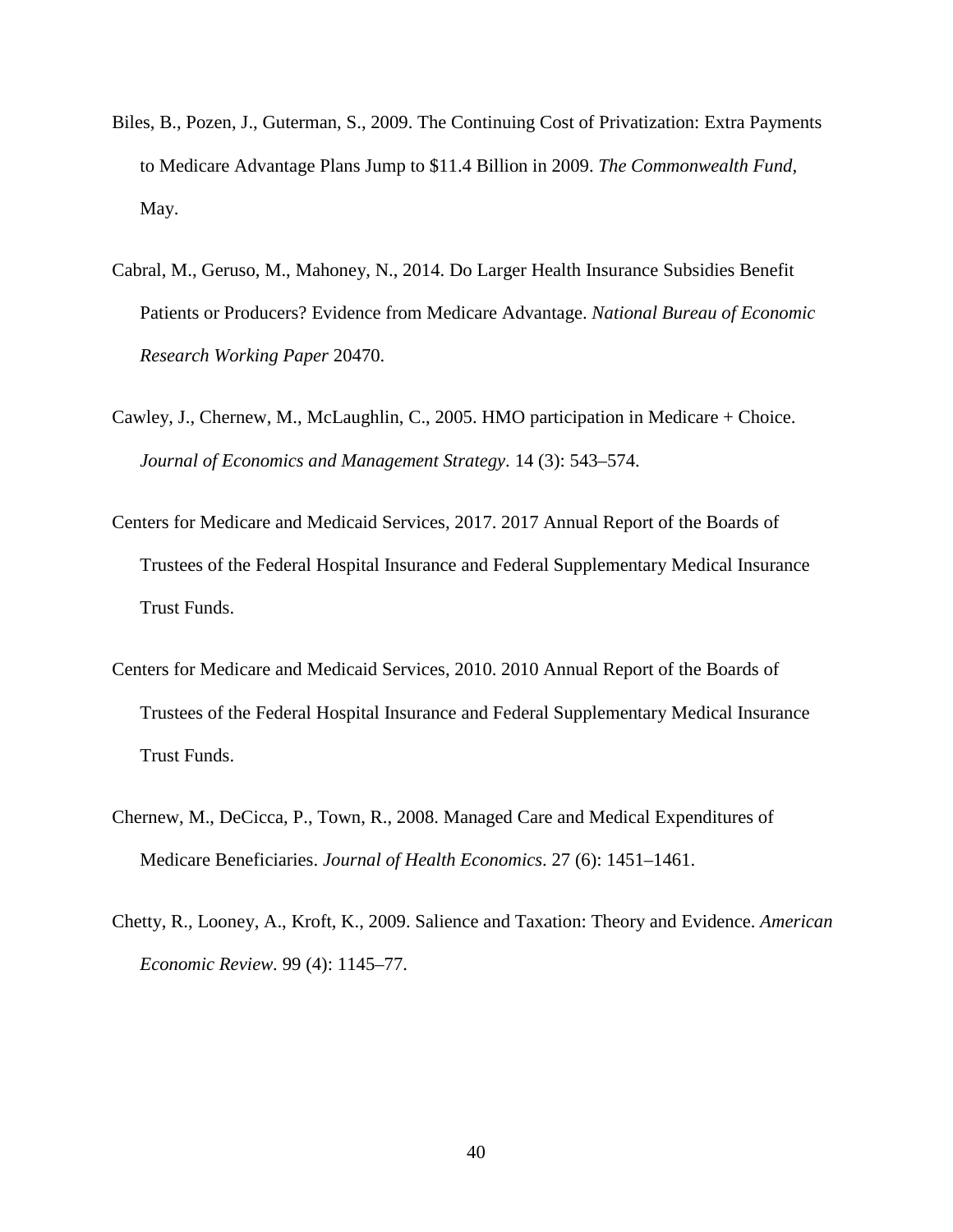- Congressional Budget Office, 2017. Medicare—Congressional Budget Office's June 2017 Baseline. June. (https://www.cbo.gov/sites/default/files/recurringdata/51302-2017-06 medicare.pdf)
- Congressional Budget Office, 2010. CBO's August 2010 Baseline: Medicare. August. (https://www.cbo.gov/sites/default/files/recurringdata/51302-2010-08-medicare.pdf)
- Curto, V., Einav, L., Levin, J., Bhattacharya, J., 2014. Can Health Insurance Competition Work? Evidence from Medicare Advantage. *National Bureau of Economic Research Working Paper*  20818, December.
- Dague, L., 2014. The Effect of Medicaid Premiums on Enrollment: A Regression Discontinuity Approach. *Journal of Health Economics*. 37: 1–12.
- Dowd, B.E., Feldman, R., Coulam, R., 2003. The Effect Of Health Plan Characteristics on Medicare+Choice Enrollment. *Health Services Research*. 38: 113–135.
- Duggan, M., Starc, A., Vabson, B., 2016. Who Benefits When the Government Pays More? Pass-through in the Medicare Advantage Program. *Journal of Public Economics*. 141: 50–67.
- Dunn, A., 2010. The Value of Coverage in the Medicare Advantage Insurance Market. *Journal of Health Economics*, 29(6): 839–855.
- Einav, L., Finkelstein, A., 2011. Selection in Insurance Markets: Theory and Empirics in Pictures. *Journal of Economic Perspectives*. 25 (1): 115–138.
- Finkelstein, A., 2009. E-ZTAX: Tax Salience and Tax Rates. *Quarterly Journal of Economics*. August, 124 (3): 969–1010.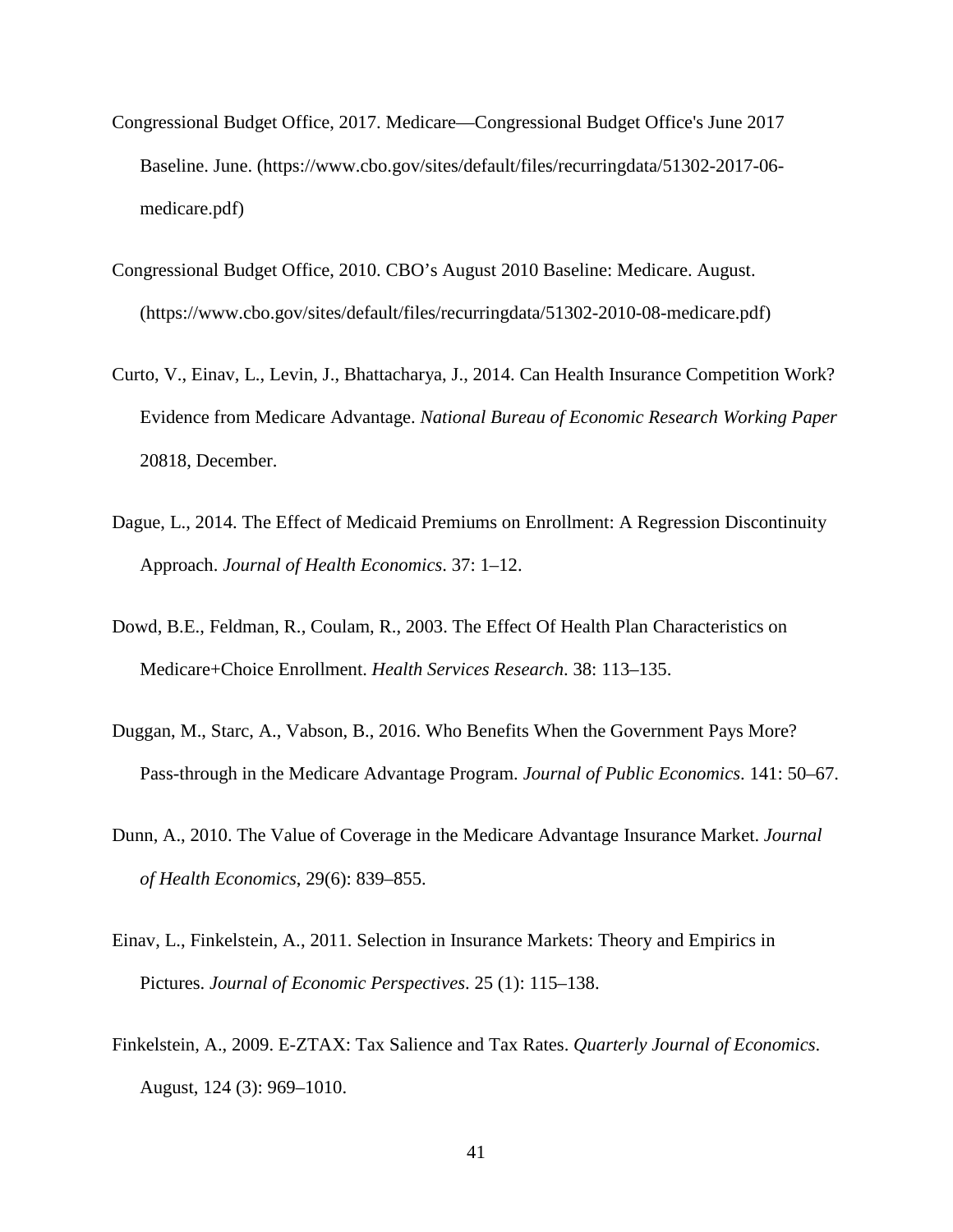- Frank, R.G., McGuire, T.G., 2017. Regulated Medicare Advantage and Marketplace Individual Health Insurance Markets Rely on Insurer Competition. *Health Affairs (Millwood).* 36 (9): 1578–1584.
- Geruso, M., Layton, T.J., 2017. Selection in Health Insurance Markets and its Policy Remedies. *Journal of Economic Perspectives.* 31 (4): 23–50.
- Geruso, M., Layton, T.J., 2015. Upcoding: Evidence from Medicare on Squishy Risk Adjustment. *National Bureau of Economic Research Working Paper* 21222, October.
- Glazer, J., McGuire, T.G., 2011. Gold and Silver Health Plans: Accommodating Demand Heterogeneity in Managed Competition. *Journal of Health Economics*. 30: 1011–1019.
- Glazer, J., McGuire, T.G., 2013. Making Medicare Advantage a Middle-Class Program. *Journal of Health Economics.* 32: 463–473.
- Glazer, J., McGuire, T.G., 2017. Paying Medicare Advantage plans: To Level or Tilt the Playing Field*. Journal of Health Economics.* 56: 281–291.
- Gold, M., Jacobson, G., Damico, A., Neuman, T. Medicare Advantage 2012 Spotlight: Plan Availability and Premiums. *Kaiser Family Foundation,* November 2011. https://kaiserfamilyfoundation.files.wordpress.com/2013/01/8258.pdf
- Hackmann, M., Kolstad, J.T., Kowalski, A.E., 2015. Adverse Selection and an Individual Mandate: When Theory Meets Practice. *American Economic Review.* 105: 1030–66.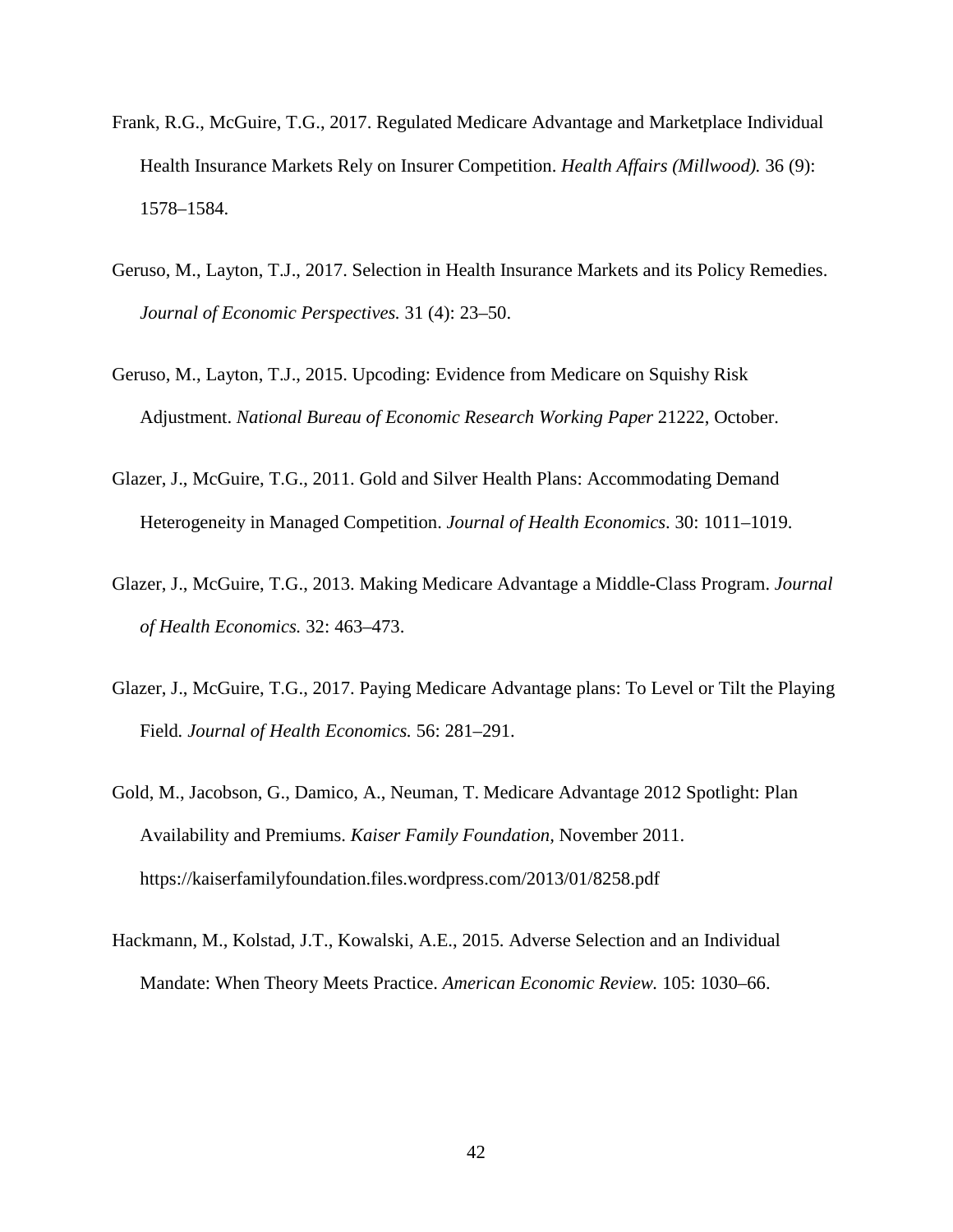- Hayford, T., Burns, A. 2018. Medicare Advantage Enrollment and Beneficiary Risk Scores: Difference-in-Differences Analyses Show Increases for All Enrollees on Account of Market-Wide Changes," *Inquiry*, vol. 55 (July 2018).
- Jacobson, G., Damico, A., Neuman, T., Gold, M., 2017. Medicare Advantage 2017 Spotlight: Enrollment Market Update. Kaiser Family Foundation Issue Brief. (https://www.kff.org/medicare/issue-brief/medicare-advantage-2017-spotlight-enrollmentmarket-update/)
- Johnson, G. Figueroa, J. F., Zhou, X. E., Orav, J., Jha, A. K., 2016. Recent Growth in Medicare Advantage Enrollment Associated with Decreased Fee-for-Service Spending in Certain US Counties. *Health Affairs*, 35(9):1707–1715.
- Kahneman, D., Tversky, A., 1979. Prospect Theory: An Analysis of Decision Under Risk. *Econometrica*. 47 (2): 263–292.
- Kronick, R., Welch, W.P., 2014. Measuring Coding Intensity in the Medicare Advantage Program. *Medical Care Research and Review.* 4(2): E1-E19.
- Layton, T.J., Ryan, A.M., 2015. Higher Incentive Payments in Medicare Advantage's Pay-for-Performance Program Did Not Improve Quality But Did Increase Plan Offerings. *Health Services Research*. 50 (6): 1810–1828.
- L&M Policy Research, 2016. Evaluation of the Medicare Quality Bonus Payment Demonstration. L&M Policy Research, LLC.

(https://innovation.cms.gov/Files/reports/maqbpdemonstration-finalevalrpt.pdf)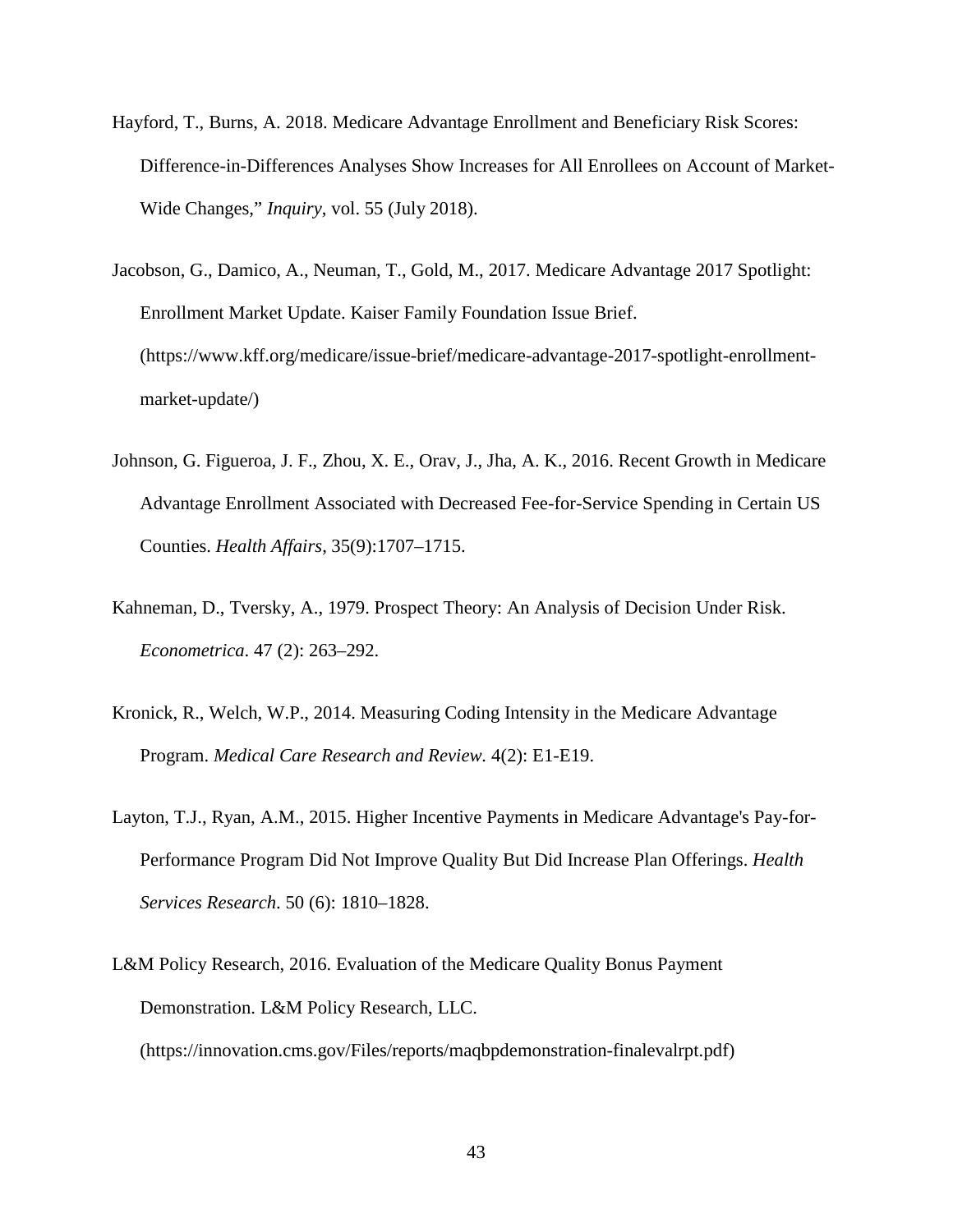- Maruyama, S., 2011. Socially Optimal Subsidies for Entry: the Case of Medicare Payments to HMOs. *International Economic Review.* 52(1): 105-129.
- Maeda, J.L., Nelson, L., 2018. How Do the Hospital Prices Paid by Medicare Advantage Plans and Commercial Plans Compare with Medicare Fee-for-Service Prices? *Inquiry.* 55: 1-8.
- McGuire, T.G., Newhouse, J.P., and Sinaiko, A.D., 2011. An Economic History of Medicare Part C. *The Milbank Quarterly.* 89 (2): 289–323.
- Medicare Payment Advisory Commission, 2009. Report to Congress: Medicare Payment Policy. Washington, DC: Medicare Payment Advisory Commission, March.
- Medicare Payment Advisory Commission, 2010. Report to Congress: Medicare Payment Policy. Washington, DC: Medicare Payment Advisory Commission, March.
- Medicare Payment Advisory Commission, 2011. Report to Congress: Medicare Payment Policy. Washington, DC: Medicare Payment Advisory Commission, March.
- Medicare Payment Advisory Commission, 2014. Report to the Congress: Medicare and the Health Care Delivery System. Washington, DC: Medicare Payment Advisory Commission, March.
- Medicare Payment Advisory Commission, 2016. Medicare Advantage Program Payment System: Payment Basics. Washington, DC: Medicare Payment Advisory Commission, October. (http://www.medpac.gov/docs/default-source/paymentbasics/medpac\_payment\_basics\_16\_ma\_final.pdf)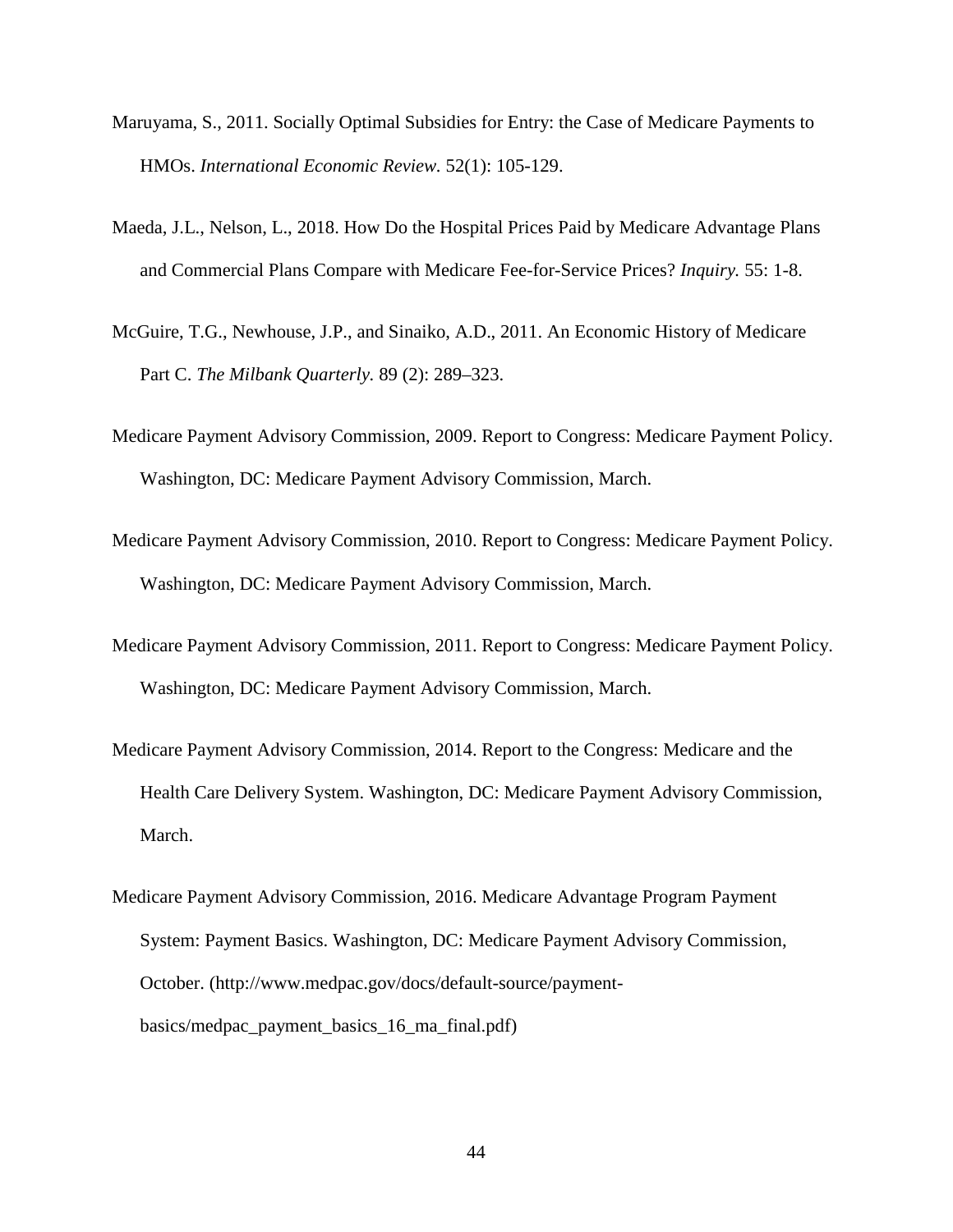- Medicare Payment Advisory Commission, 2017. Report to the Congress: Medicare and the Health Care Delivery System. Washington, DC: Medicare Payment Advisory Commission, March.
- Neprash, H.T., Chernew, M.E., Hicks, A.L., Gibson, T., McWilliams, J.M., 2015. Association of Financial Integration Between Physicians And Hospitals With Commercial Health Care Prices. *JAMA Internal Medicine*. 175 (12), 1932–9.
- Newhouse, J.P. Price, M. Hsu, J., McWilliams, J.M., McGuire, T.G. 2015. How Much Favorable Selection Is Left in Medicare Advantage? *American Journal of Health Economics.* 1(1): 1- 26.
- Office of the Actuary, Centers for Medicare and Medicaid Services, 2010. Estimated Financial Effects of the "Patient Protection and Affordable Care Act," as Amended. April 22. (https://www.cms.gov/Research-Statistics-Data-and-Systems/Research/ActuarialStudies/downloads/PPACA\_2010-04-22.pdf)
- Pizer, S., Frakt, A., 2002. Payment Policy and Competition in the Medicare + Choice Program. *Health Care Financing Review.* 24 (1): 83–94.
- Pelech, D., 2018a. Paying More for Less? Insurer Competition and Health Plan Generosity in the Medicare Advantage Program. *Journal of Health Economics.* 61: 77-92.
- Pelech, D., 2018b. Prices for Physicians' Services in Medicare Advantage and Commercial Plans. *Medical Care Research and Review.* 2018. (published online June 25, 2018.)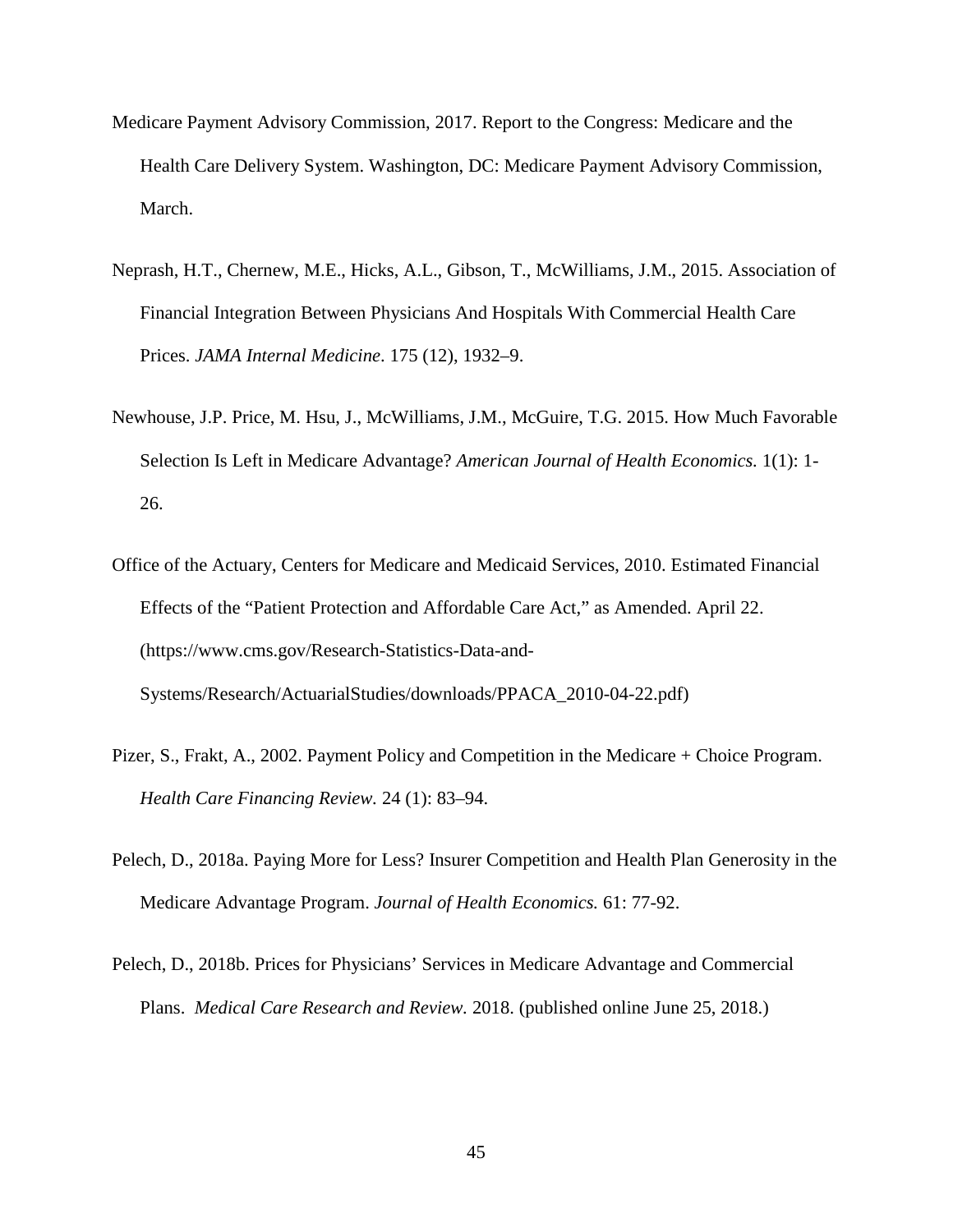- Pelech, D., 2017. Dropped Out or Pushed Out? Insurance Market Exit and Provider Market Power in Medicare Advantage. *Journal of Health Economics.* 51: 98–112.
- Song, Z., Landrum, M.B., Chernew, M.E., 2012. Competitive Bidding in Medicare: Who Benefits From Competition? *American Journal of Managed Care.* 18 (9): 546–552.
- Song, Z., Landrum, M.B., Chernew, M.E., 2013. Competitive Bidding in Medicare Advantage: Effect of Benchmark Changes on Plan Bids. *Journal of Health Economics.* 32: 1301–1312.
- Stockley, K., McGuire, T.G., Afendulis, C., Chernew, M. E., 2014. Premium Transparency in the Medicare Advantage Market: Implications for Premiums, Benefits, and Efficiency. *National Bureau of Economic Research Working Paper* 20208.
- Town, R., Liu, S., 2003. The Welfare Impact of Medicare HMOs. *RAND Journal of Economics.* 34 (4): 719–736.
- Trish, E., Ginsburg, P., Gascue, L., Joyce, G, 2017. Physician Reimbursement in Medicare Advantage Compared with Traditional Medicare and Commercial Health Insurance. *JAMA Internal Medicine.* 177: 1287–95.
- Weyl, G., Fabinger, M., 2013. Pass-through as an Economic Tool: Principles of Incidence Under Imperfect Competition. *Journal of Political Economy.* 121: 528–583.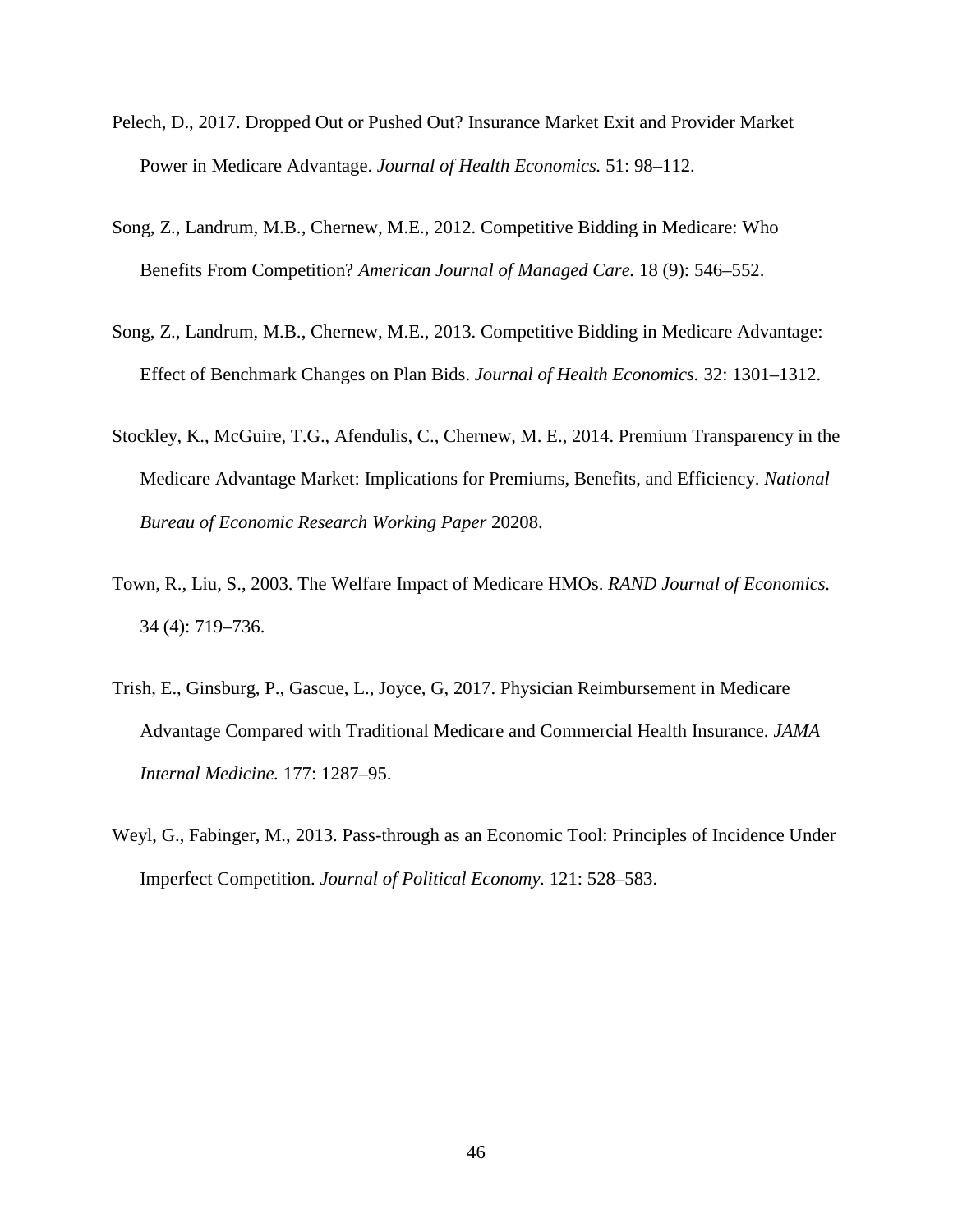

**Figure 1. Benchmarks, Bids, and Pass-through in Medicare Advantage**

**Note:** This figure depicts the Medicare Advantage bidding system in 4 stages. First, the Centers for Medicare and Medicaid Services sets a county-specific maximum allowed payment rate for the averagerisk beneficiary (benchmark). Second, plans consider the benchmark and submit a bid, which reflects their asking price for insuring the average risk beneficiary across all counties a plan chooses to operate in. Third, the relationship between the bid and the benchmark determines the final plan payment and passthrough (rebates or premium) offered to beneficiaries. Rebates include premium reductions and additional coverage such as vision, dental, and hearing. Finally, beneficiaries may enroll in Medicare Advantage by choosing among plans after considering the available options in terms of premiums or rebate offerings.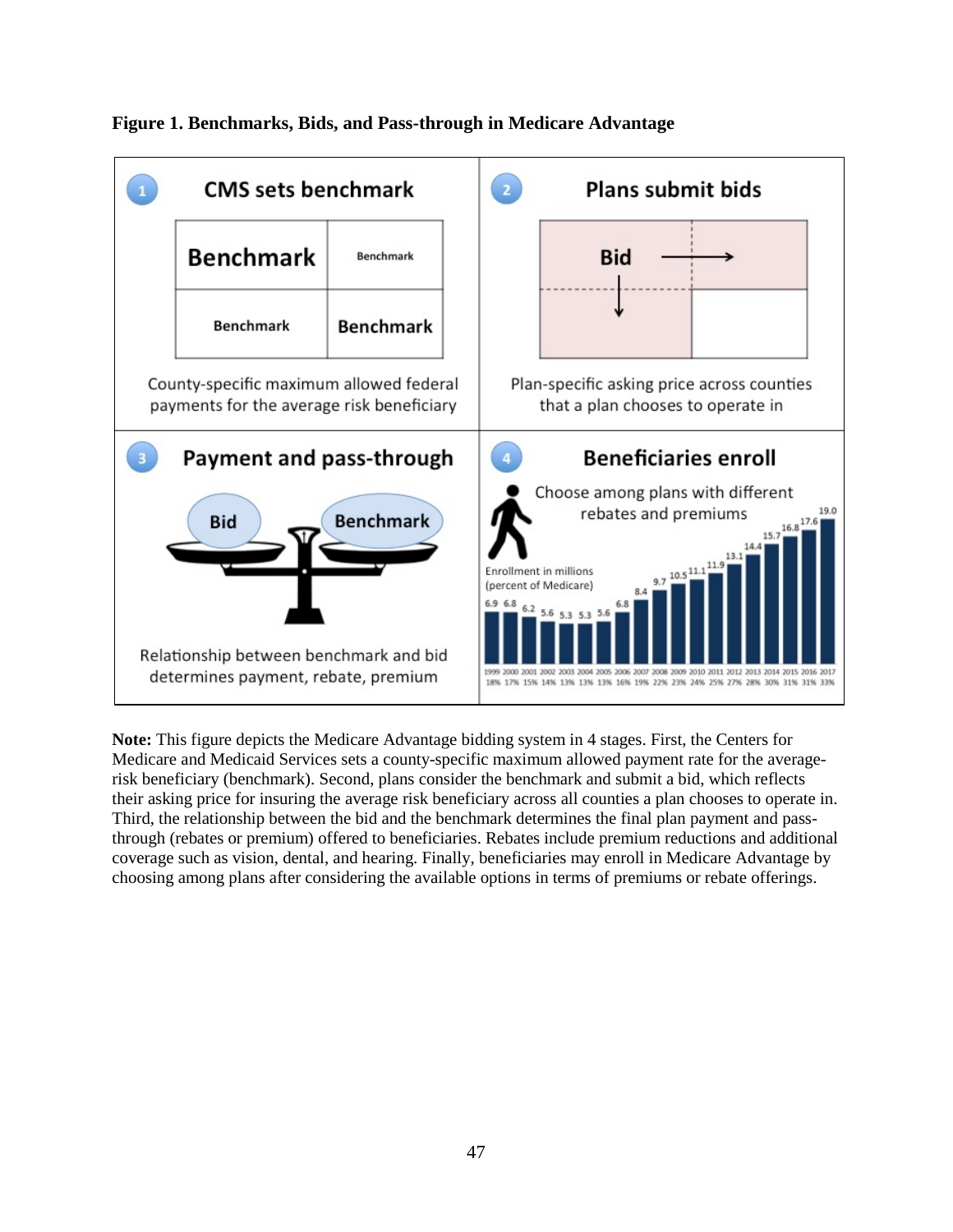**Figure 2. Benchmarks and Bids in Medicare Advantage** Panel A.

Panel B.





Graphs by 2012 Quartile of FFS Spending

**Note:** Panel A shows national average levels of quality-adjusted benchmarks, benchmarks without quality adjustments, and bids in Medicare Advantage. Panel B shows quality-adjusted benchmarks and bids, divided by 2012 quartiles of Medicare FFS per capita spending. Both figures include all HMOs, local PPOs, and PFFS plans and are weighted by Medicare Advantage enrollment. Benchmarks that include quality adjustments are averages of the benchmarks faced by plans according to their quality rating. Both benchmarks and bids are adjusted for inflation using the consumer price index to year 2015.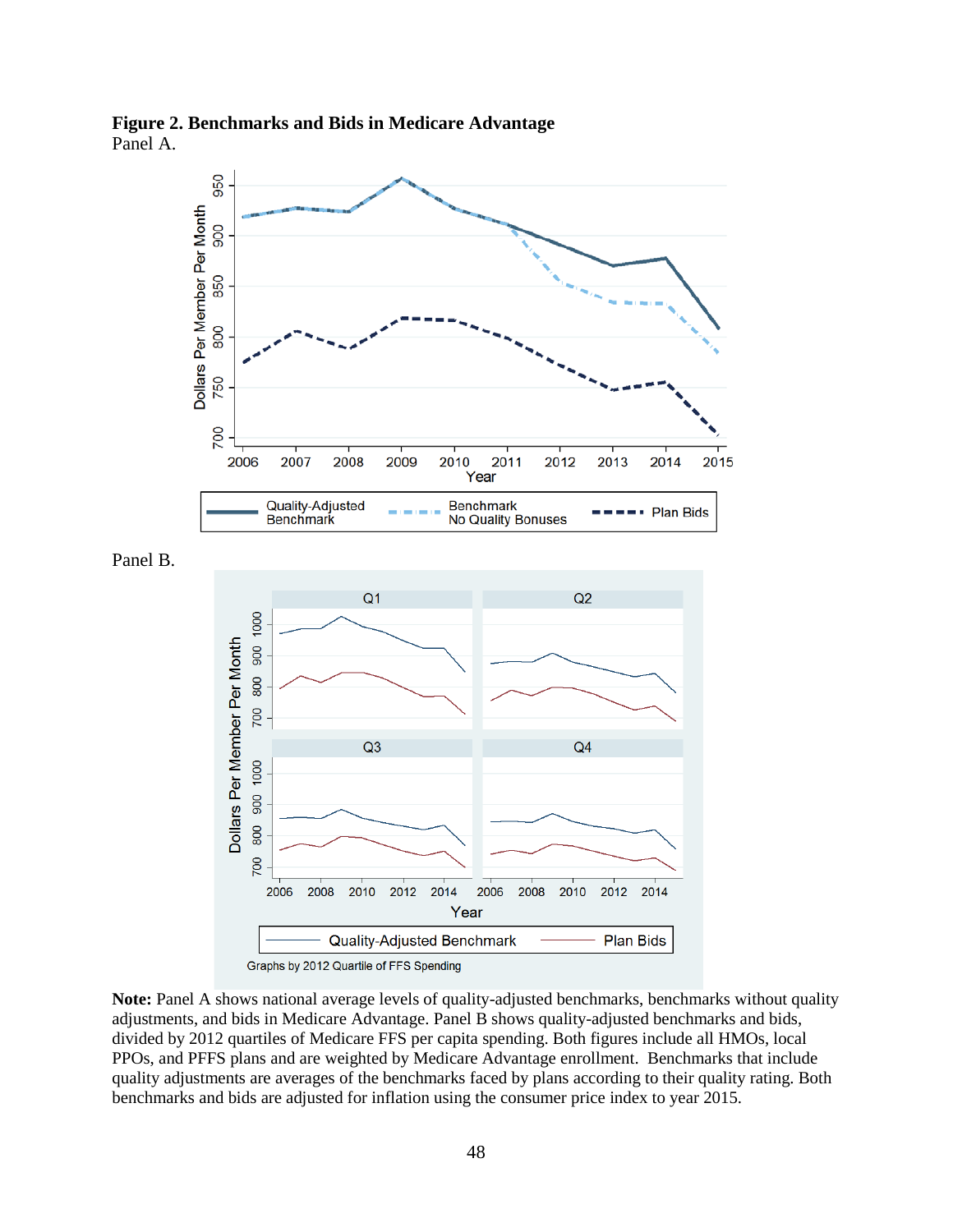

**Figure 3. Rebates and Enrollment in Medicare Advantage**

**Note:** This figure shows national average levels of actual plan rebates and projected rebates from the 2010 Medicare Trustees' Report [\(https://www.cms.gov/Research-Statistics-Data-and-Systems/Statistics-](https://www.cms.gov/Research-Statistics-Data-and-Systems/Statistics-Trends-and-Reports/ReportsTrustFunds/downloads/tr2010.pdf)[Trends-and-Reports/ReportsTrustFunds/downloads/tr2010.pdf\)](https://www.cms.gov/Research-Statistics-Data-and-Systems/Statistics-Trends-and-Reports/ReportsTrustFunds/downloads/tr2010.pdf), showing that actual rebates declined less than projected post-ACA. The figure also includes total Medicare Advantage enrollment (in millions).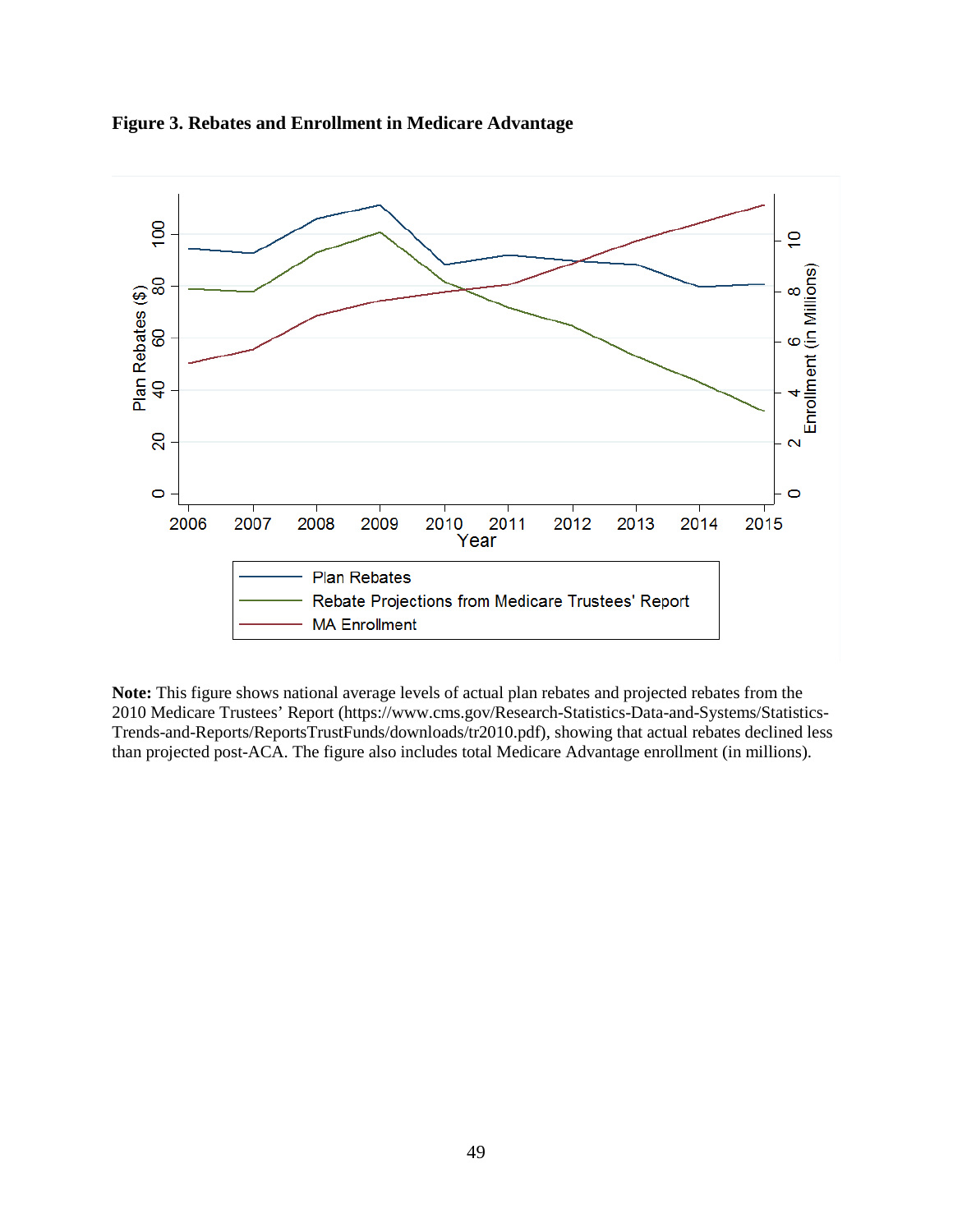

**Figure 4. Marginal Change in Bid for Each Dollar Increase in Benchmark, by Year**

**Note:** This graph plots marginal effects of changes in the benchmark on changes in plan bids, by year. The unit of observation is county-year, weighted by county-level enrollment averaged across the years. Standard errors are clustered at the county level.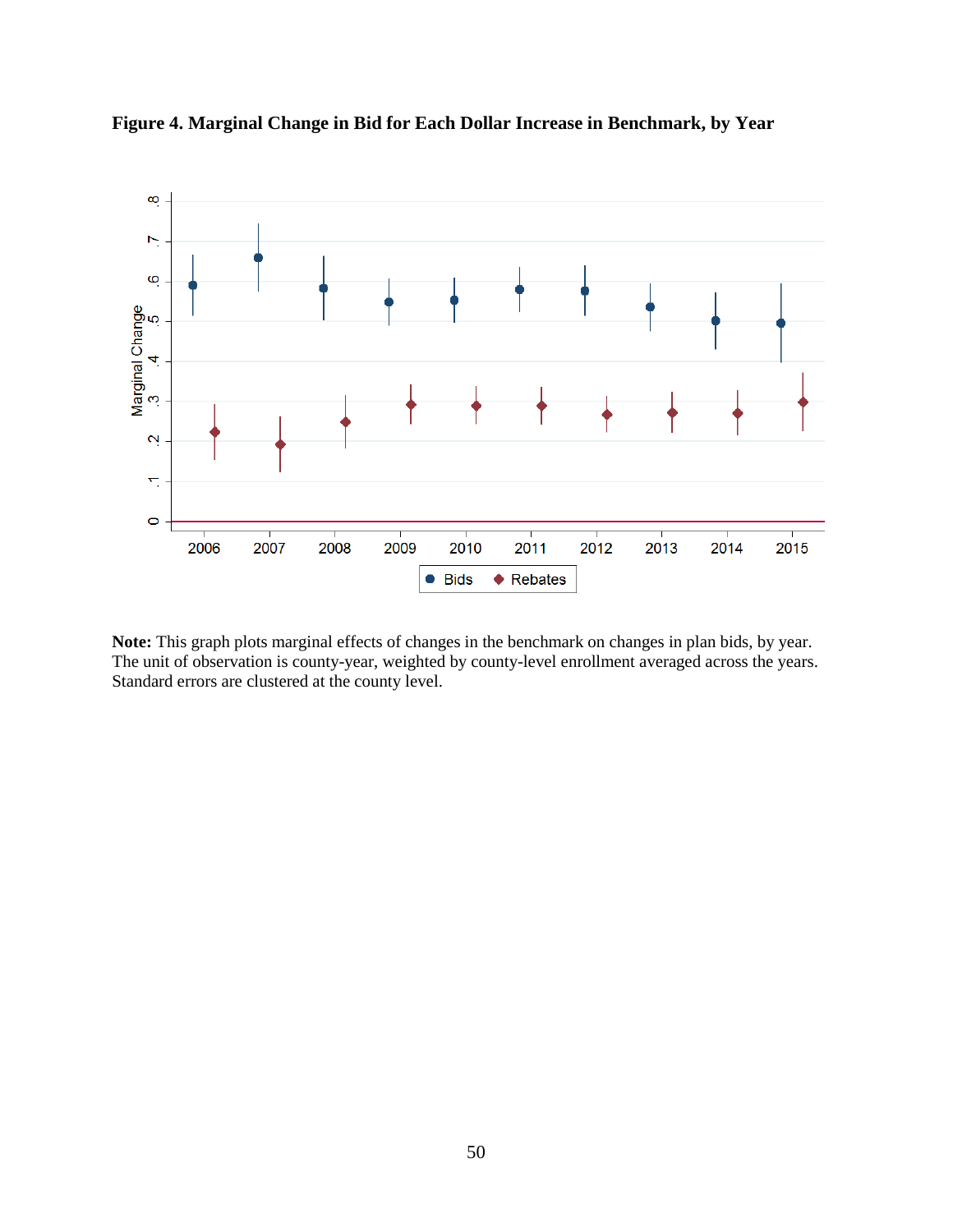

**Figure 5. Marginal changes from regressing rebates, premiums, and benefits on benchmarks, pre- and post-ACA**

**Note:** This graph plots the marginal change in rebates, premiums, and benefits in response to a \$1 change in the benchmark, before and after the payment cuts passed under the Affordable Care Act (ACA) were implemented. Regressions of benchmarks on Part D and Drug spending only include plans that offer Part D. Out-of-pocket costs reflect beneficiary spending on covered services, given plans' cost sharing and covered benefits. Drug spending and spending on extra benefits reflect beneficiary spending after accounting for spending on pharmaceuticals and supplementary (vision, hearing, and preventative dental) benefits, respectively. Premiums and benefit data do not exist for 2006, so this year is omitted for all regressions in this figure.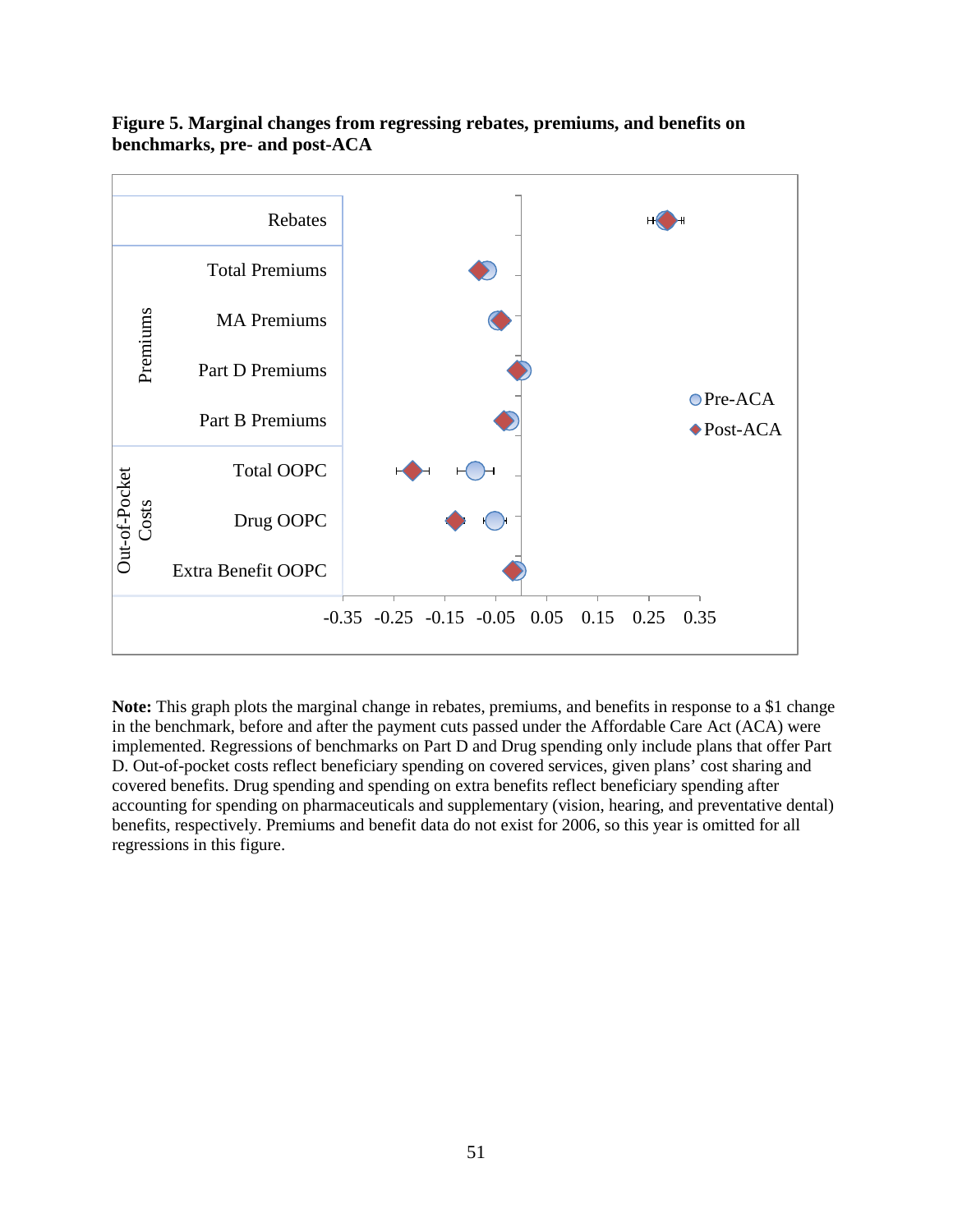## **Table 1. Summary Statistics**

|                                                 | <b>Pre 2012</b> | <b>Post 2012</b> |
|-------------------------------------------------|-----------------|------------------|
| <b>Contract Characteristics</b>                 |                 |                  |
| Benchmark (\$)                                  | 947.95          | 874.02           |
| $Bid (\$)$                                      | 802.02          | 748.53           |
| Rebate $(\$)$                                   | 105.78          | 86.28            |
| Estimated Payments to Plans $(\$)^*$            | 893.20          | 839.01           |
| <b>Plan Characteristics</b>                     |                 |                  |
| Total Out-of-Pocket Costs**                     | 171.11          | 220.46           |
| <b>Total Out-of-Pocket Drug Spending</b>        | 66.19           | 98.75            |
| <b>Out-of-Pocket Spending on Extra Benefits</b> | 29.11           | 33.79            |
| <b>Plan Premiums</b>                            | 25.81           | 27.88            |
| <b>Part D Premiums</b>                          | 9.32            | 12.80            |
| Part B Premium Buy Down                         | 0.85            | 0.93             |
| <b>Market Characteristics</b>                   |                 |                  |
| Number of Insurers in a Plan's Market           | 5.36            | 5.01             |
| Insurer HHI                                     | 4129            | 4077             |
| MA risk relative to FFS risk                    | 0.96            | 0.99             |
| Whether contract is an HMO                      | 75%             | 0.70%            |

**Note:** Characteristics are risk-standardized for a beneficiary of 1.0 risk and adjusted for inflation using the consumer price index to year 2015. The unit of analysis is the plan. Contract characteristics are weighted by plan enrollment, market-level characteristics are not.

\* Estimated payments to plans are risk-adjusted bids plus rebates

\*\*Estimated out of pocket cost paid by a representative beneficiary in a plan.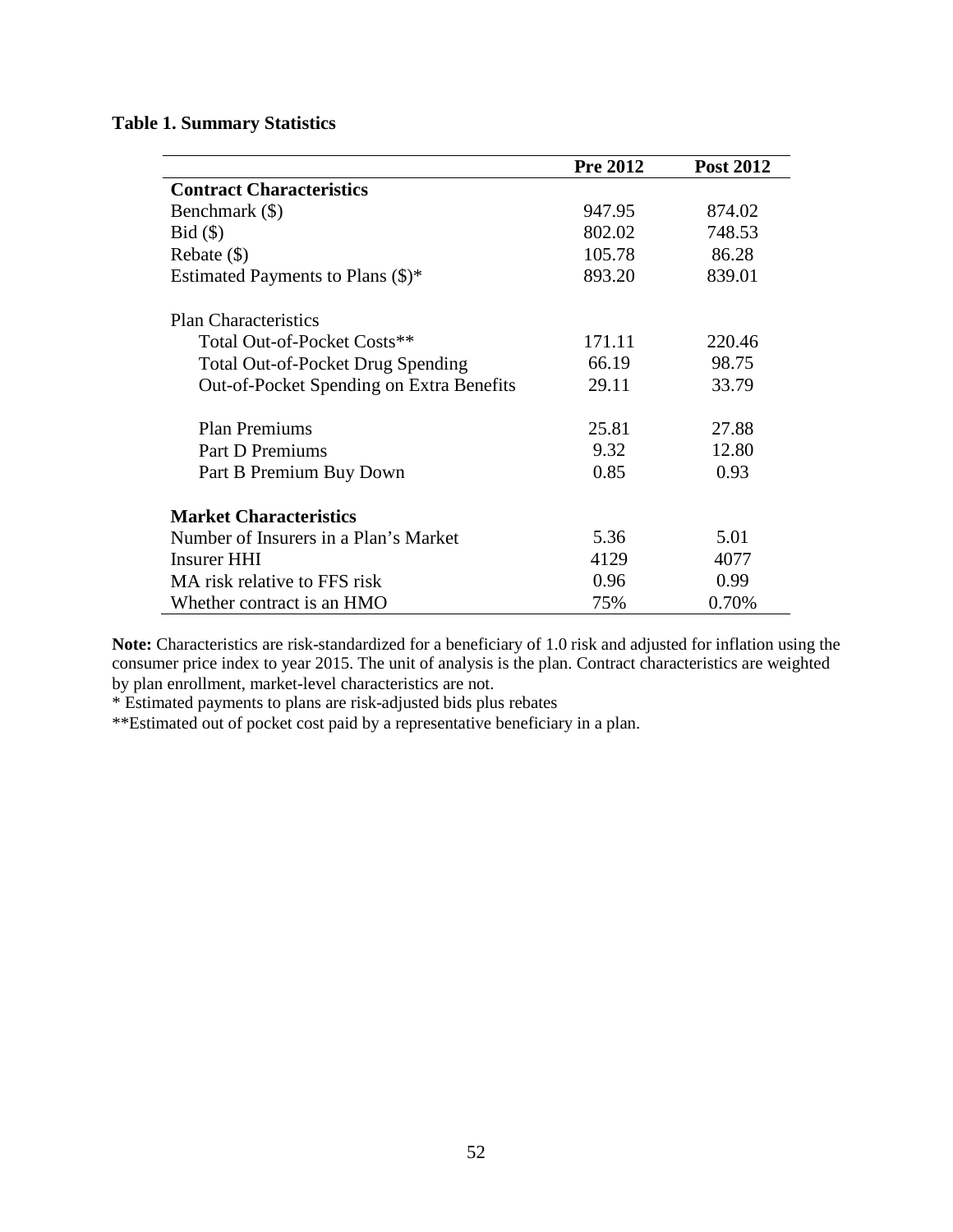|                             |             | Dependent variable (\$ PMPM) |
|-----------------------------|-------------|------------------------------|
|                             | (1)         | (2)                          |
|                             | <b>Bids</b> | Rebates                      |
|                             |             |                              |
| <b>Medicare Benchmark</b>   | 0.596       | 0.272                        |
|                             | (0.036)     | (0.033)                      |
| Post * Benchmark            | $-0.038$    | 0.007                        |
|                             | (0.016)     | (0.012)                      |
| FFS per capita spending     | $-0.025$    | 0.004                        |
|                             | (0.013)     | (0.012)                      |
| Log MA Risk                 | $-0.730$    | 0.339                        |
|                             | (0.180)     | (0.138)                      |
|                             |             |                              |
| Log FFS Risk                | 0.558       | $-0.350$                     |
|                             | (0.306)     | (0.209)                      |
| Number of insurers          | $-2.198$    | 2.089                        |
|                             | (0.532)     | (0.399)                      |
| <b>Unemployment Rate</b>    | $-1.634$    | 0.600                        |
|                             | (0.655)     | (0.631)                      |
|                             |             |                              |
| Per Capita Income (\$1000s) | 0.259       | $-0.086$                     |
|                             | (0.282)     | (0.251)                      |
| <b>County FE</b>            | Y           | Y                            |
| Year FE                     | Y           | Y                            |
| Observations                | 27,444      | 27,444                       |
| R-squared                   | 0.927       | 0.919                        |

**Table 2. Changes in Bids and Rebates in Response to Changes in the Benchmark**

**Note:** This table shows coefficients of interest for the plan bid and rebate response before and after the implementation of the ACA benchmark cuts in 2012. The unit of observation is county-year, weighted by county-level enrollment averaged across the years. Standard errors in parentheses are clustered at the county level. After 2012, most plans bidding below the benchmark received a rebate that was 65-75% of the difference between their bid and the benchmark.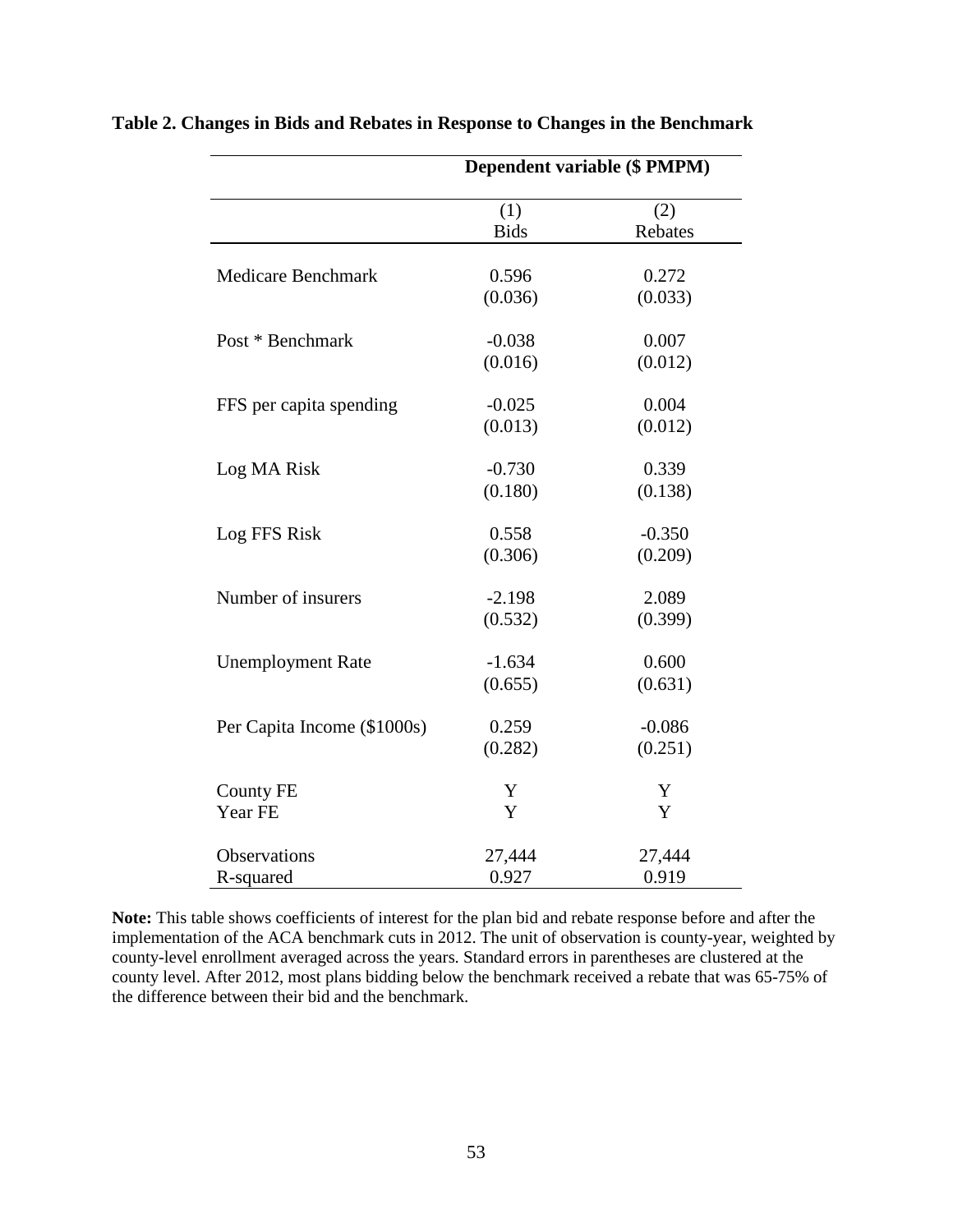| Panel A          | Dependent variable: Bids (\$PMPM)    |             |              |            |             |          |             |
|------------------|--------------------------------------|-------------|--------------|------------|-------------|----------|-------------|
|                  | (3)<br>(1)<br>(2)                    |             |              | (4)        | (5)         | (6)      | (6)         |
|                  | Main                                 | Higher      | Lower        | Low        | High        | Urban    | Rural       |
|                  | estimates                            | competition | competition  | <b>HHI</b> | <b>HHI</b>  | counties | counties    |
|                  |                                      |             |              |            |             |          |             |
| Benchmark        | 0.596                                | 0.578       | 0.686        | 0.570      | 0.719       | 0.555    | 0.820       |
|                  | (0.036)                              | (0.037)     | (0.047)      | (0.037)    | (0.048)     | (0.035)  | (0.034)     |
|                  |                                      |             |              |            |             |          |             |
| Benchmark *      | $-0.038$                             | $-0.039$    | 0.033        | $-0.035$   | $-0.027$    | $-0.031$ | $-0.024$    |
| Post             | (0.016)                              | (0.017)     | (0.046)      | (0.018)    | (0.029)     | (0.017)  | (0.027)     |
|                  |                                      |             |              |            |             |          |             |
| Controls         | Y                                    | Y           | Y            | Y          | $\mathbf Y$ | Y        | $\mathbf Y$ |
| <b>County FE</b> | Y                                    | Y           | $\mathbf Y$  | Y          | Y           | Y        | $\mathbf Y$ |
| Year FE          | Y                                    | Y           | Y            | Y          | Y           | Y        | Y           |
|                  |                                      |             |              |            |             |          |             |
| Observations     | 27,444                               | 12,971      | 14,473       | 13,729     | 13,715      | 11,276   | 16,168      |
| R-squared        | 0.927                                | 0.937       | 0.849        | 0.934      | 0.903       | 0.933    | 0.861       |
| Panel B          | Dependent variable: Rebates (\$PMPM) |             |              |            |             |          |             |
|                  |                                      | (8)         |              | (10)       | (11)        | (12)     | (13)        |
|                  | (7)<br>Main                          | Higher      | (9)<br>Lower | Low        | High        | Urban    | Rural       |
|                  | estimates                            | competition | competition  | <b>HHI</b> | <b>HHI</b>  | counties | counties    |
|                  |                                      |             |              |            |             |          |             |
| Benchmark        | 0.272                                | 0.289       | 0.163        | 0.303      | 0.116       | 0.309    | 0.009       |
|                  | (0.033)                              | (0.033)     | (0.055)      | (0.032)    | (0.039)     | (0.031)  | (0.022)     |
|                  |                                      |             |              |            |             |          |             |
| Benchmark *      | 0.007                                | 0.005       | $-0.030$     | 0.003      | 0.024       | $-0.001$ | 0.013       |
| Post             | (0.012)                              | (0.013)     | (0.039)      | (0.014)    | (0.022)     | (0.013)  | (0.019)     |
|                  |                                      |             |              |            |             |          |             |
| Controls         | $\mathbf Y$                          | Y           | $\mathbf Y$  | Y          | Y           | Y        | Y           |
| <b>County FE</b> | Y                                    | Y           | $\mathbf Y$  | Y          | $\mathbf Y$ | Y        | $\mathbf Y$ |
| Year FE          | Y                                    | Y           | $\mathbf Y$  | Y          | $\mathbf Y$ | Y        | $\mathbf Y$ |
|                  |                                      |             |              |            |             |          |             |
| Observations     | 27,444                               | 12,971      | 14,473       | 13,729     | 13,715      | 11,276   | 16,168      |
| R-squared        | 0.919                                | 0.928       | 0.822        | 0.930      | 0.819       | 0.929    | 0.691       |

### **Table 3. Heterogeneity of the Bid Response and Rebate Response**

**Note:** This table examines heterogeneity of the bid response and rebate response by insurer competition. For the purposes of this analysis, we explore competition in three ways. First, counties are defined as higher- and lower- competition counties based on the number of insurers operating in those counties in 2012 (2 or fewer or more than 2). Counties with no insurers in 2012 are excluded from those regressions. Second, we calculated a measure of insurer competition in a county using the Herfindahl-Hirschman Index (HHI), and divided counties into high or lower competition based on median HHI in 2012 (HHI=5,473). Third, we looked at urban vs. rural counties, defined based on urban-rural continuum codes from the 2016 area resource file. Panel A has bids as the dependent variable. Panel B has rebates as the dependent variable.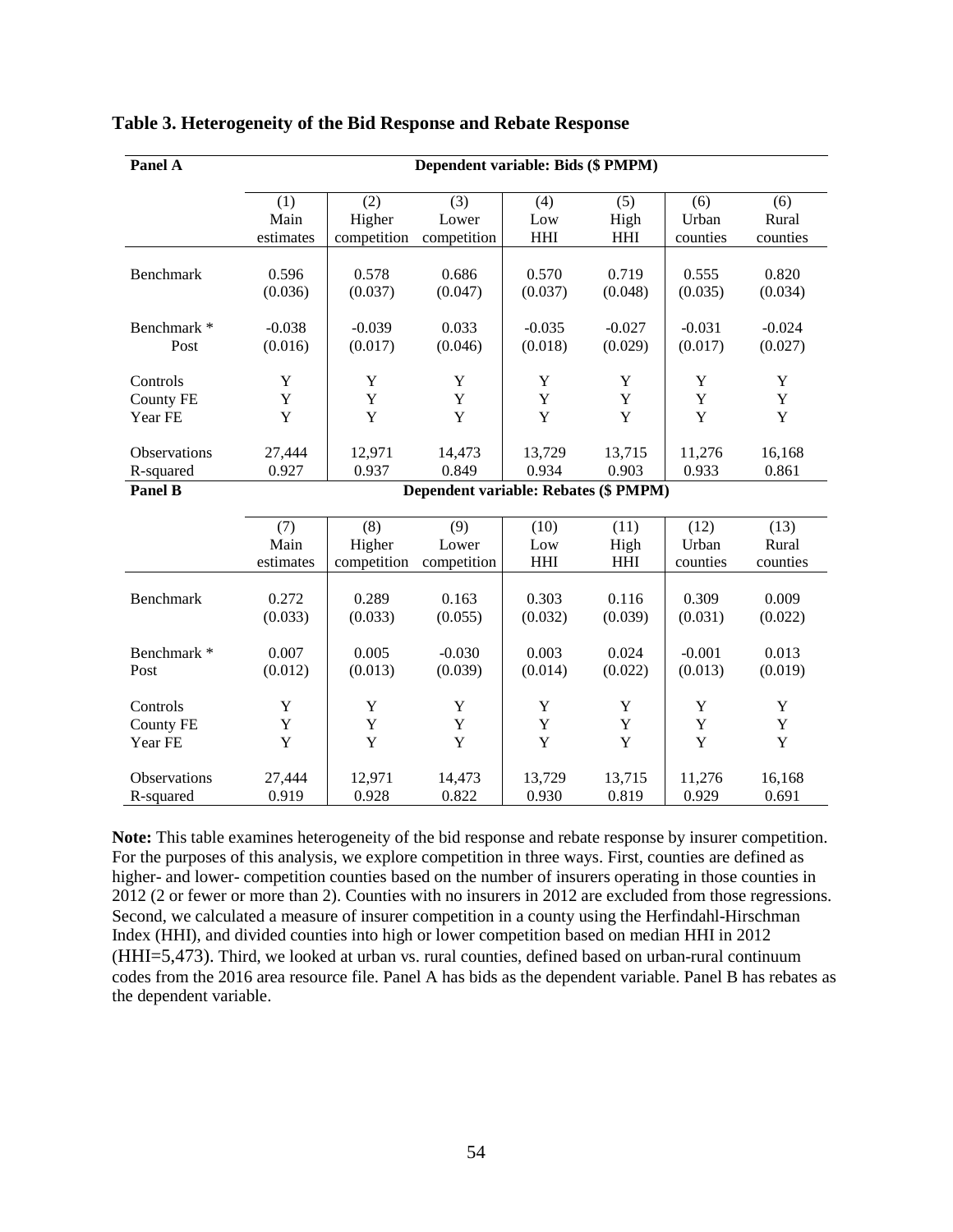### **Table 4. Decomposition of Changes in the Rebate**

| $D$ ependent variable. Components of 1 dss through $(\psi \pm m \pi)$ |                |          |                 |          |                 |                     |                            |                 |  |  |
|-----------------------------------------------------------------------|----------------|----------|-----------------|----------|-----------------|---------------------|----------------------------|-----------------|--|--|
|                                                                       | <b>Rebates</b> |          | <b>Premiums</b> |          |                 |                     | <b>Out-of-Pocket Costs</b> |                 |  |  |
|                                                                       | (1)            | (2)      | (3)             | (4)      | (5)             | (6)                 | (7)                        | (8)             |  |  |
|                                                                       | Rebates        | Total    | MA              | Part D   | Part B          | Total Out-of-       | Out-of-Pocket              | Out-of-Pocket   |  |  |
|                                                                       | (main)         | Premiums | Premiums        | Premiums | <b>Premiums</b> | <b>Pocket Costs</b> | Drug Costs                 | Costs on Extra  |  |  |
|                                                                       |                |          |                 |          |                 |                     |                            | <b>Benefits</b> |  |  |
|                                                                       |                |          |                 |          |                 |                     |                            |                 |  |  |
| <b>Benchmark</b>                                                      | 0.283          | $-0.067$ | $-0.046$        | 0.001    | $-0.023$        | $-0.090$            | $-0.052$                   | $-0.009$        |  |  |
|                                                                       | (0.035)        | (0.012)  | (0.011)         | (0.005)  | (0.007)         | (0.036)             | (0.023)                    | (0.003)         |  |  |
| Benchmark * Post                                                      | 0.003          | $-0.016$ | 0.007           | $-0.009$ | $-0.011$        | $-0.124$            | $-0.077$                   | $-0.008$        |  |  |
|                                                                       | (0.011)        | (0.006)  | (0.005)         | (0.005)  | (0.009)         | (0.020)             | (0.011)                    | (0.002)         |  |  |
| Controls                                                              | Y              | Y        | Y               | Y        | Y               | Y                   | Y                          | Y               |  |  |
| <b>County FE</b>                                                      | Y              | Y        | Y               | Y        | Y               | Y                   | $\mathbf Y$                | Y               |  |  |
| Year FE                                                               | Y              | Y        | Y               | Y        | Y               | Y                   | Y                          | Y               |  |  |
| Mean of dep var                                                       | \$84.31        | \$144.15 | \$25.28         | \$14.65  | \$106.96        | \$202.65            | \$79.25                    | \$30.40         |  |  |
| Observations                                                          | 24,870         | 24,870   | 24,870          | 24,416   | 24,870          | 24,870              | 24,416                     | 24,870          |  |  |
| R-squared                                                             | 0.929          | 0.926    | 0.909           | 0.857    | 0.894           | 0.915               | 0.937                      | 0.835           |  |  |

**Dependent variable: Components of Pass-through (\$ PMPM)**

**Note:** Regressions of benchmarks on Part D and Drug spending only include plans that offer Part D. Benchmarks are interacted with indicators for years 2012 or later, where 2012 was the first year in which the ACA benchmark cuts were effective. Out-of-pocket costs reflect beneficiary spending on covered services, given plans' cost sharing and covered benefits. Drug spending and spending on extra benefits reflect beneficiary spending after accounting for spending on pharmaceuticals and supplementary benefits (vision, hearing, and preventative dental), respectively. Premiums and benefit data do not exist for 2006, so this year is omitted for all regressions in this table.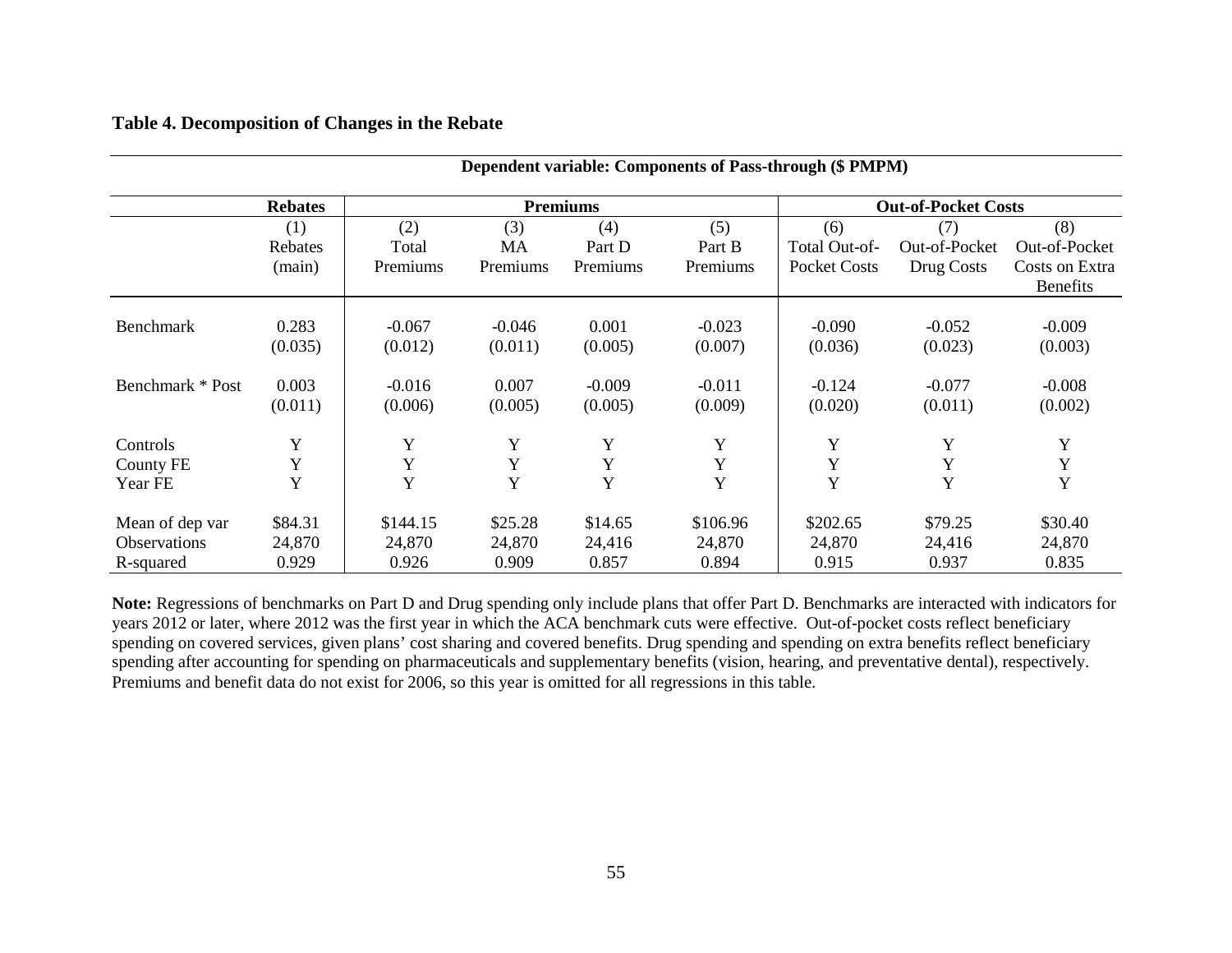## **Table 5. Instrumenting for the Benchmark**

|                     | (1)                | (2)         | (3)         |
|---------------------|--------------------|-------------|-------------|
|                     | <b>Benchmarks</b>  | <b>Bids</b> | <b>Bids</b> |
|                     | <b>First Stage</b> | <b>OLS</b>  | IV          |
|                     |                    |             |             |
| A-only              | $-4.059$           |             |             |
| Percentage          | (1.310)            |             |             |
|                     |                    | 0.616       | 0.710       |
| <b>Benchmark</b>    |                    | (0.037)     | (0.248)     |
| Controls            | Y                  | Y           | Y           |
| <b>County FE</b>    | Y                  | Y           | Y           |
| Year FE             | Y                  | Y           | Y           |
| <b>Observations</b> | 27,444             | 27,444      | 27,444      |
| R-squared           | 0.958              | 0.926       | 0.774       |
| F-statistic         | 1,618              | 552         | 639         |

**Note:** Column 1 is the first-stage regression of Medicare Advantage benchmarks on the percent of aged FFS beneficiaries in a county who are enrolled in Medicare Part A only, using all controls used in prior regressions, except for the number of insurers enrolled in a county. Column 2 is the OLS regression of benchmarks on bids, replicated here with the same controls as in Column 1. Column 3 is a regression of benchmarks on bids, instrumenting for the benchmark using the percentage of beneficiaries who are Aonly.